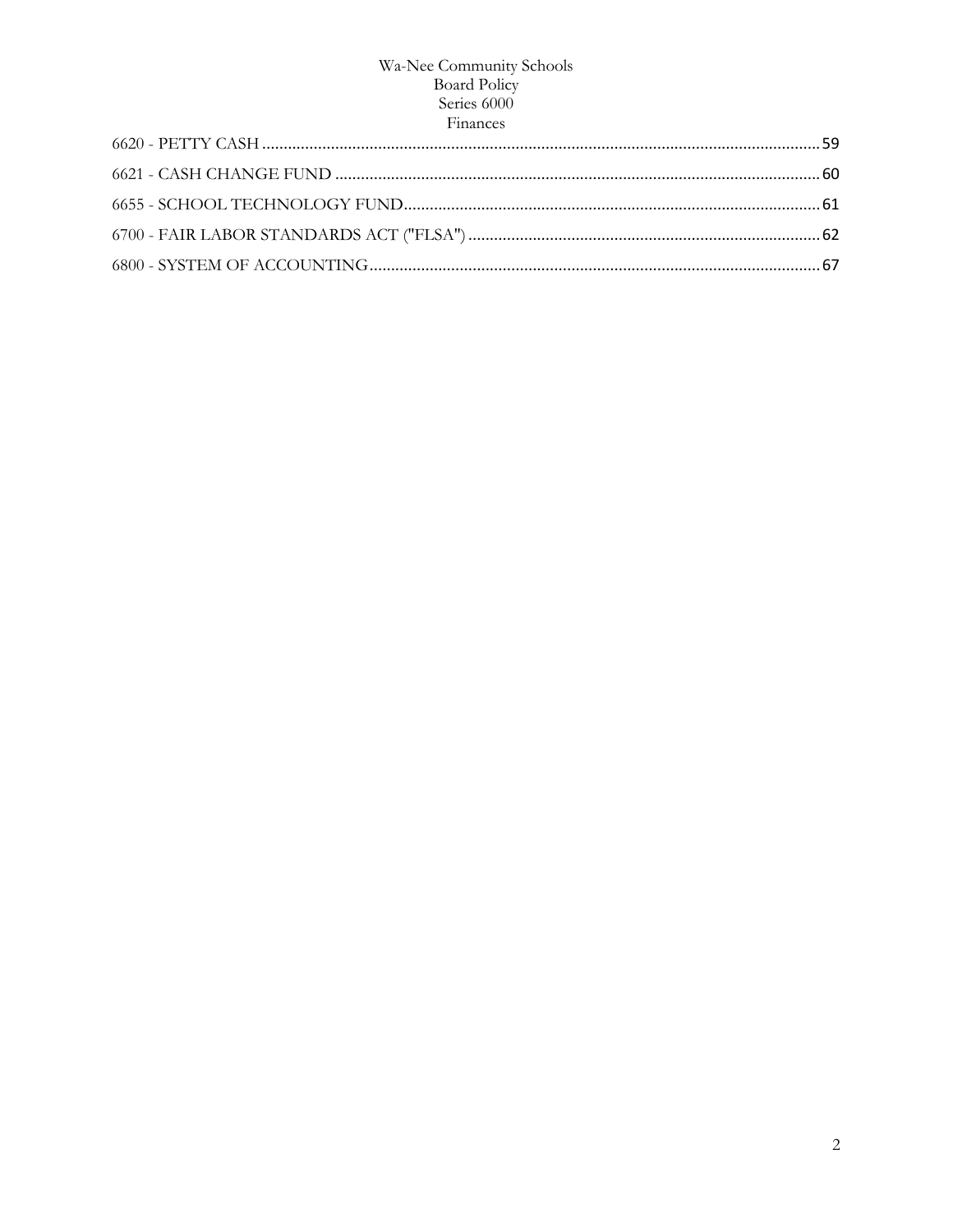# <span id="page-2-0"></span>6110 - GRANT FUNDS

It is the objective of the Board to provide equal educational opportunities for all School Corporation students. Government agencies, as well as foundations, businesses, and individuals, periodically offer both human and material resources to the Corporation that benefit students and the educational program. Therefore, it is the intent of the Board to consider grant proposals and applications for their potential to enhance the educational opportunities, the educational environment, and the physical and mental growth for each student.

The Superintendent shall review new Federal education legislation and prepare proposals for programs s/he deems would be of aid to the students of this Corporation. The Superintendent shall approve each such proposal prior to its submission, and the Board shall approve all grants resulting from such proposals.

The Board regards available Federal funds of aid to local school corporations and communities as a public trust. It forbids the use of Federal monies for partisan political activities and for any use that would not be in accordance with Federal regulations and guidelines.

No Federal funds received by the Corporation shall be used to:

- A. develop or distribute materials or operate programs or courses of instruction directed at youth that are designed to promote or encourage sexual activity, whether homosexual or heterosexual;
- B. distribute or aid in the distribution by any organization of legally obscene materials to minors on school grounds or at school sponsored activities;
- C. provide sex education or HIV-prevention education in schools unless that instruction is age appropriate and includes the health benefits of abstinence; or
- D. operate a program of contraceptive distribution in schools.

# **Grant Proposal Development**

- A. All grant proposals must support at least one (1) Corporation goal or priority.
- B. For projects where grant funds will not cover the entire cost of project implementation, additional fund sources must be identified, documented, and approved during the internal review process.

# **Grant Proposal Internal Review**

Each grant proposal shall be reviewed and approved by the Superintendent prior to submission to the funding source.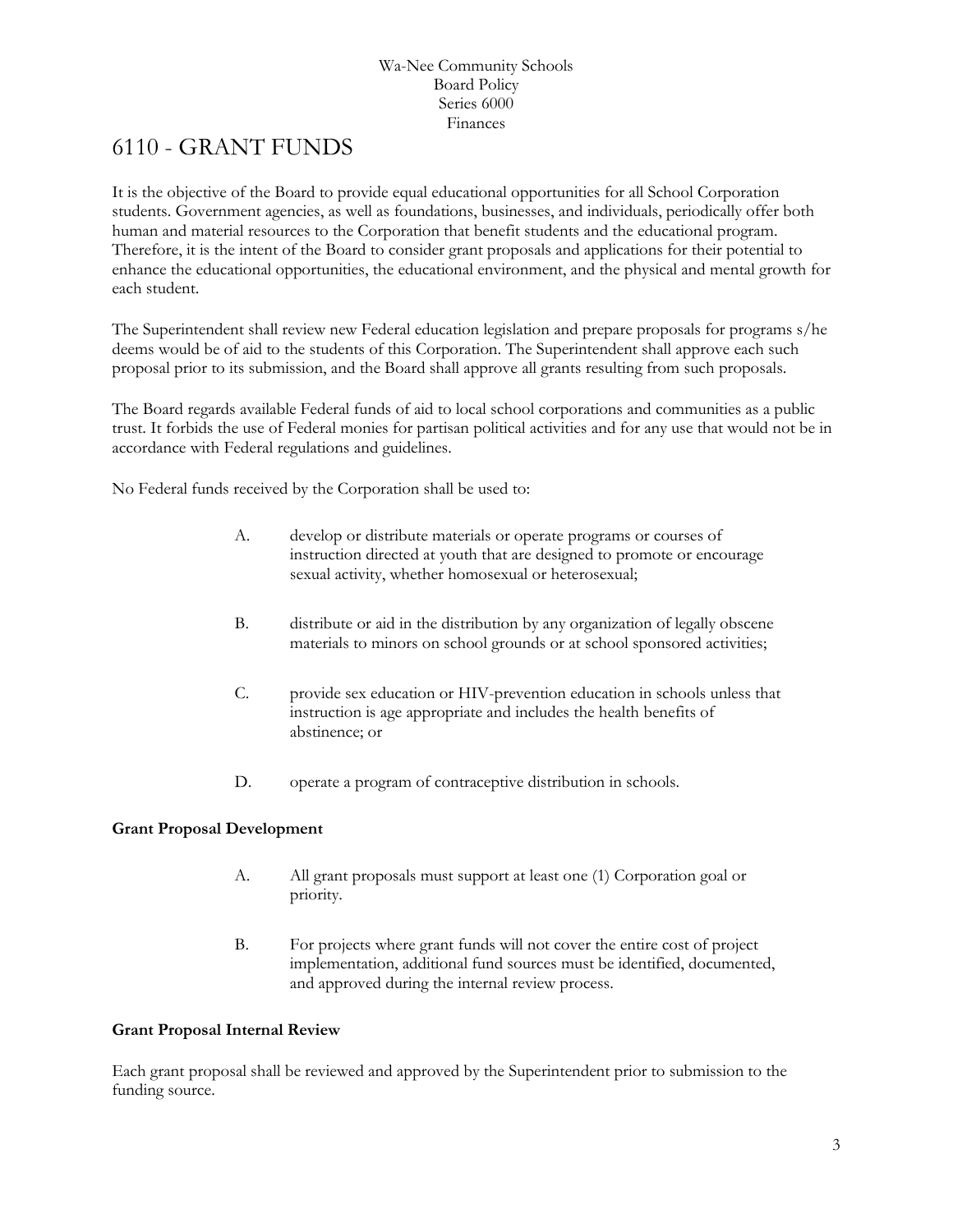#### **Grant Administration**

- A. The administration of grants will adhere to all applicable Federal, State, local, and grantor rules and regulations, including the terms and conditions of the Federal awards, as well as Corporation policies and administrative guidelines.
- B. The Superintendent is responsible for the efficient and effective administration of grant awards through the application of sound management practices.
- C. The Superintendent is responsible for administering grant funds in a manner consistent with underlying agreements, applicable statutes, regulations, and objectives, and the terms and conditions of the grant award.
- D. The Corporation, in recognition of its unique combination of staff, facilities, and experience, shall employ internal controls, including the organizational and management strategies necessary to assure proper and efficient administration of grant awards.
- E. All Federal funds received by the Corporation will be used in accordance with the applicable Federal law and regulations and the terms and conditions of the Federal award. The Superintendent shall require that each draw of Federal monies be aligned with the Corporation's payment process (whether reimbursement, cash advance, or a combination). If funds are permitted to be drawn in advance, all draws will be as close as administratively feasible to the related program expenditures and that, when restricted, such monies are used to supplement programs and funding and not to supplant or replace existing programming or current funding.
- F. The Superintendent is authorized to sign related documents for grant administration, including documents required for submittal of grant proposals.

# **Financial Management**

The financial management of grant funds shall be in compliance with all applicable Federal, State, local, and grantor rules, regulations, and assurances as well as Corporation policies and administrative guidelines.

The Corporation shall provide for the following:

A. Identification, in Corporation accounts, of all grant awards received and expended and the programs under which they were received. For Federal programs and awards, identification shall include the Catalog of Federal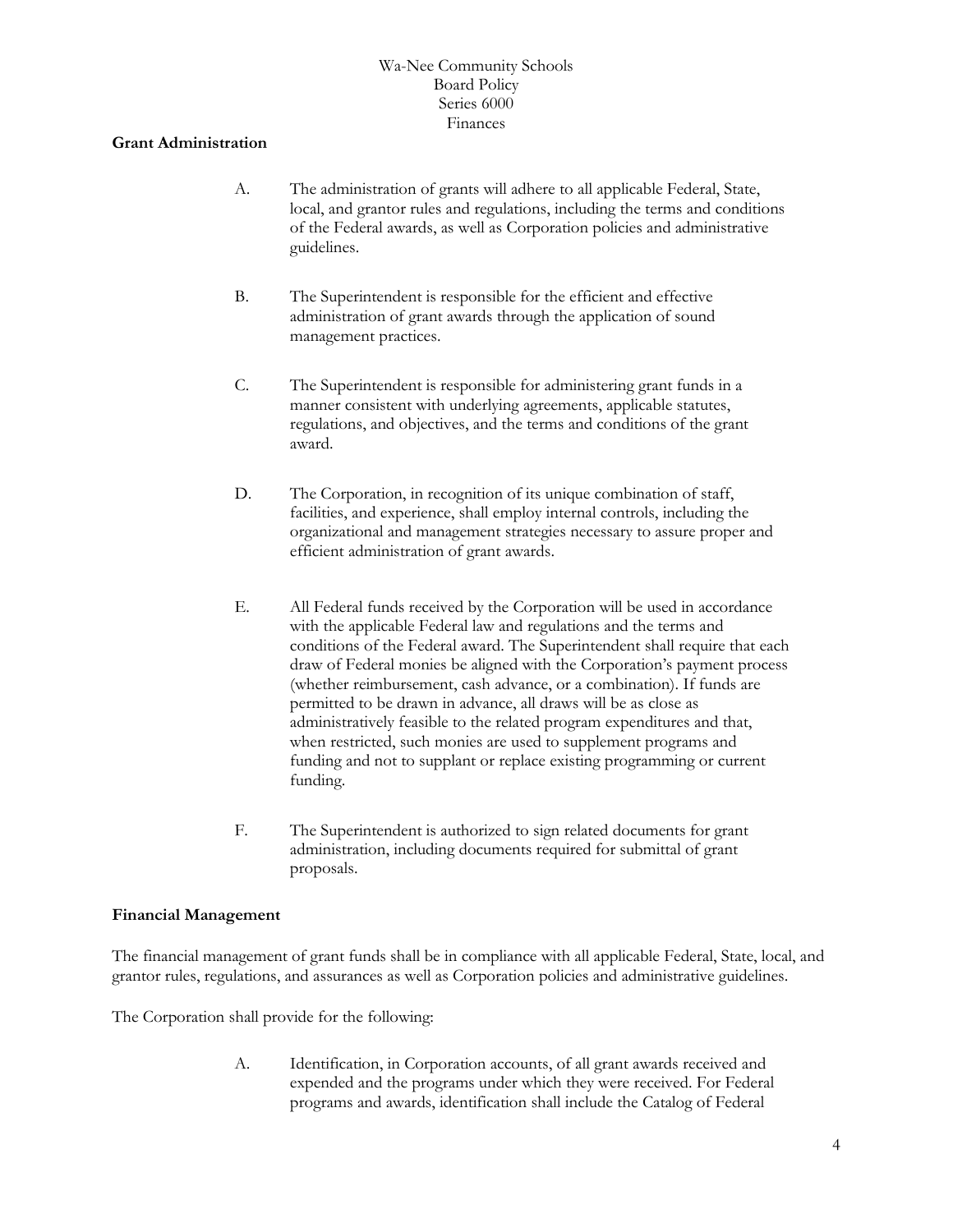Domestic Assistance (CFDA) title and number, Federal award identification number and year, name of the Federal agency and name of the pass-through entity, as applicable.

- B. Accurate, current, and complete disclosure of the financial results of each Federal award or program in accordance with the reporting requirements of the grant.
- C. Records that identify adequately the source and application of funds provided for Federally-funded activities. These records must contain information pertaining to Federal awards, authorizations, obligations, unobligated balances, assets, expenditures, income and interest and be supported by source documentation.
- D. Effective control over, and accountability for, all funds, property, and other assets. The Corporation must adequately safeguard all assets and assure that they are used solely for authorized purposes.

Further, the Corporation must:

- 1. establish and maintain effective internal control over the Federal award that provides reasonable assurance that the Corporation is managing the Federal award in compliance with Federal statutes, regulations, and the terms and conditions of the Federal award;
- 2. comply with Federal statutes, regulations and the terms and conditions of the Federal award;
- 3. evaluate and monitor the Corporation's compliance with statutes, regulations and the terms and conditions of the Federal award;
- 4. take prompt action when instances of noncompliance are identified including noncompliance identified in audit findings;
- 5. take reasonable measures to safeguard protected personally identifiable information and other information the Federal awarding agency or pass-through entity designates as sensitive consistent with applicable Federal, State, local, and tribal laws regarding privacy and obligations of confidentiality.
- E. Comparison of expenditures with budget amounts for each Federal award.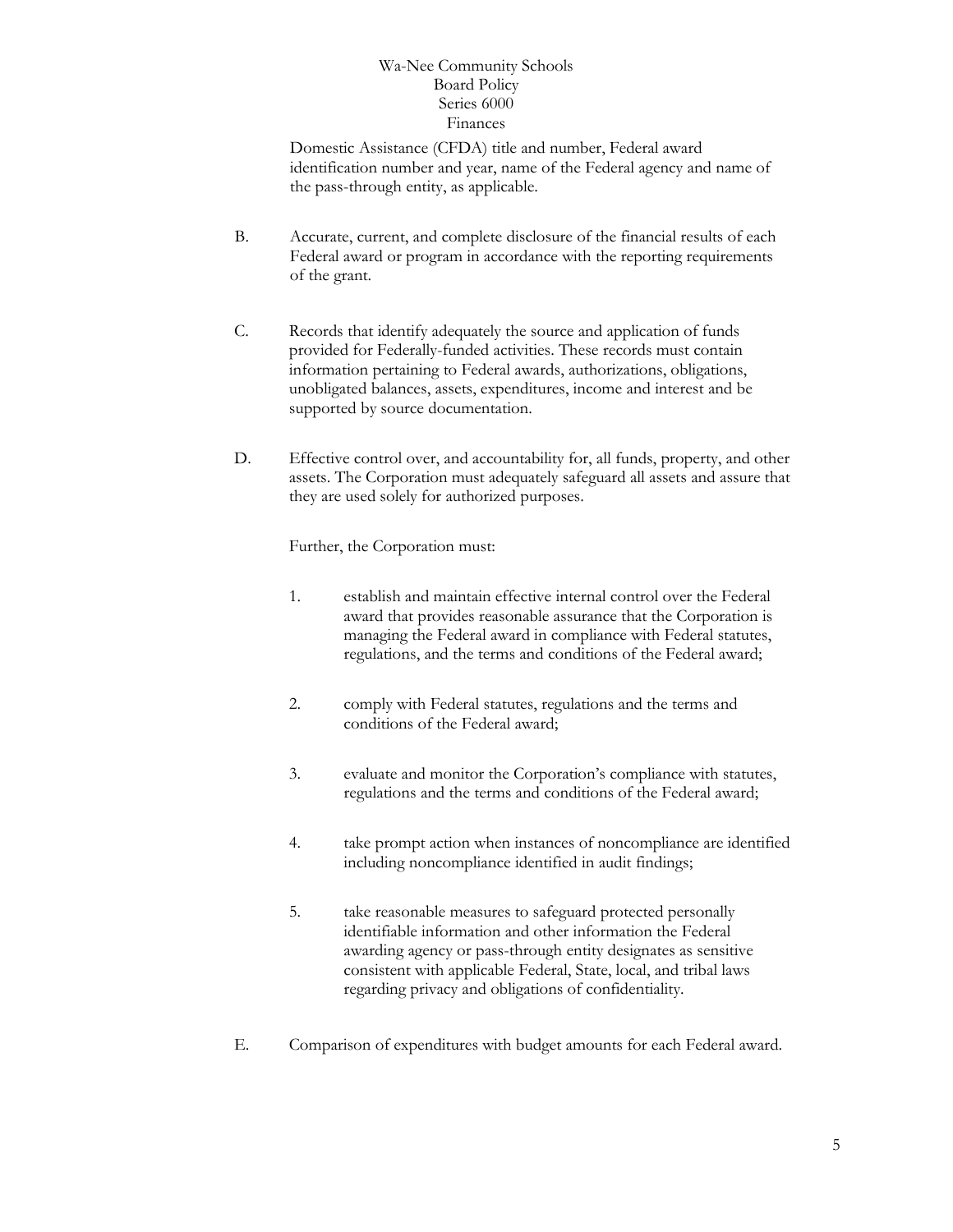- F. Recordkeeping and written procedures to the extent required by Federal, State, local, and grantor rules and regulations pertaining to the grant award and accountability, including, but not limited to, the following areas:
	- 1. cash management
	- 2. allowability
	- 3. conflict of interest
	- 4. procurement
	- 5. equipment management
	- 6. conducting technical evaluations of proposals and selecting recipients
	- 7. compensation and fringe benefits
	- 8. travel
- G. Disclosure of any potential conflict of interest and all mandatory violation disclosures potentially affecting the Federal award/grant to the Federal awarding agency or pass through agency in accordance with applicable Federal policy.
- H. Insurance coverage for real property and equipment, if applicable, equivalent to such property owned by the Corporation.

#### **Program Income**

Program income means gross income earned by a grant recipient that is directly generated by a supported activity or earned as a result of the Federal award during the grant's period of performance.

It includes, but is not limited to, income from fees for services performed, the use or rental of real or personal property acquired under Federal awards, the sale of commodities or items fabricated under a Federal award, license fees and royalties on patents and copyrights, and principal and interest on loans made with Federal award funds. Interest earned on advances of Federal funds is not program income. Except as otherwise provided in Federal statutes, regulations or the terms and conditions of the Federal award, program income does not include rebates, credits, discounts and interest earned on any of them. Additionally, taxes, special assessments, levies, fines and other such revenues raised by a recipient are not program income unless the revenues are specifically identified in the Federal award or Federal awarding agency regulations as program income. Finally, proceeds from the sale of real property, equipment or supplies are not program income.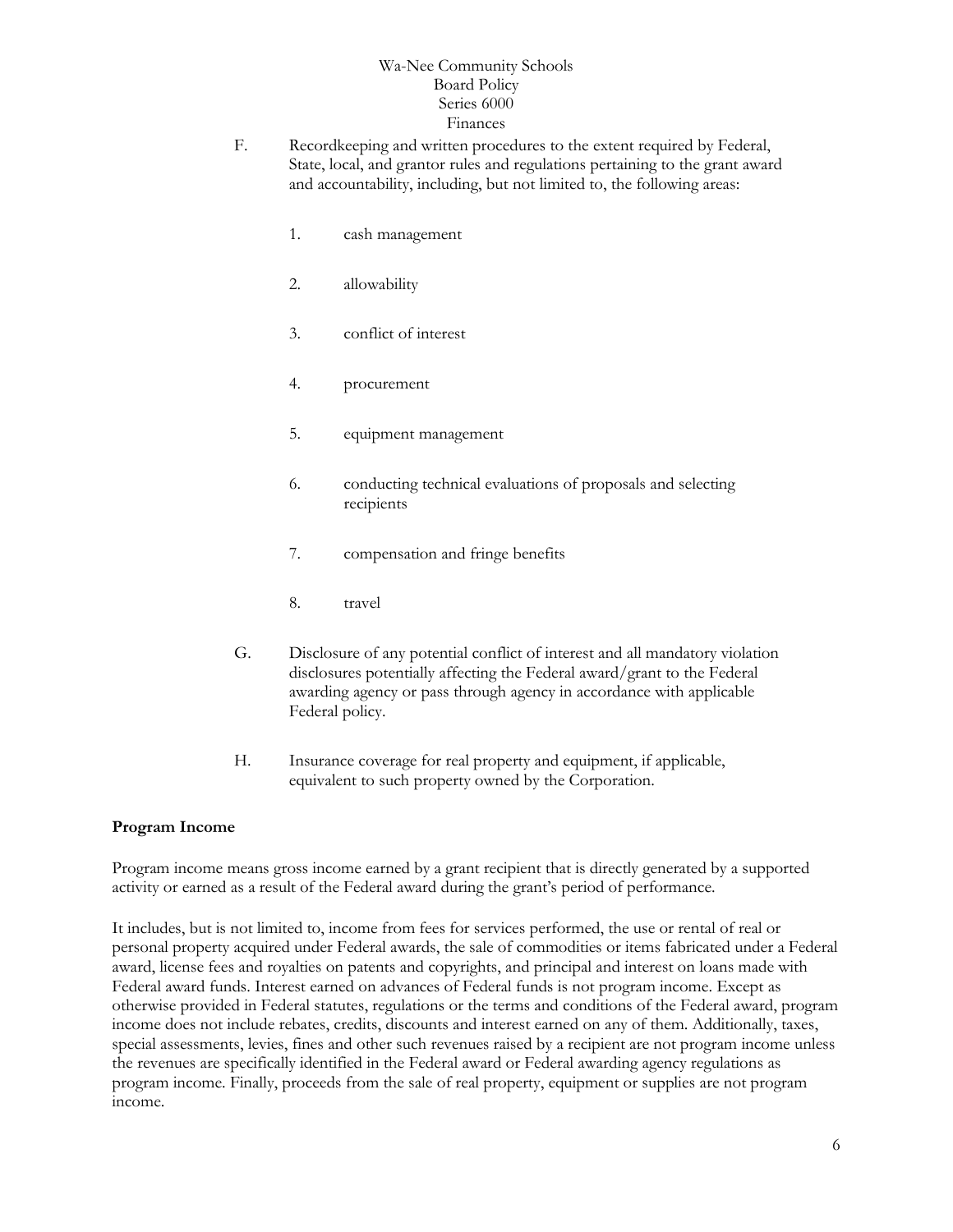Unless it has received prior approval to use a different method or the terms and conditions of the grant authorize a different method, the Corporation uses the deduction method of accounting for program income. Under the deduction method, program income is deducted from total allowable costs to determine the net allowable costs. Program income will be used only for current costs unless the Corporation is otherwise directed by the Federal awarding agency or pass-through entity.

I.C. 20-26-5-4 Compliance Supplement for Single Audits of State and Local Governments 20 U.S.C. 7906 Education Department General Administrative Regulations (EDGAR) 34 C.F.R. 75.707, 76.563. 76.565, 76.707 2 C.F.R. 200.56, 200.71, 200.77, 200.80, 200.112, 200.302, 200.307 2 C.F.R. 200.309, 200.310, 200.313, 200.318-.320, 200.343(b)&(e)

Revised 2/24/03 Revised 10/14/13 Revised 10/24/16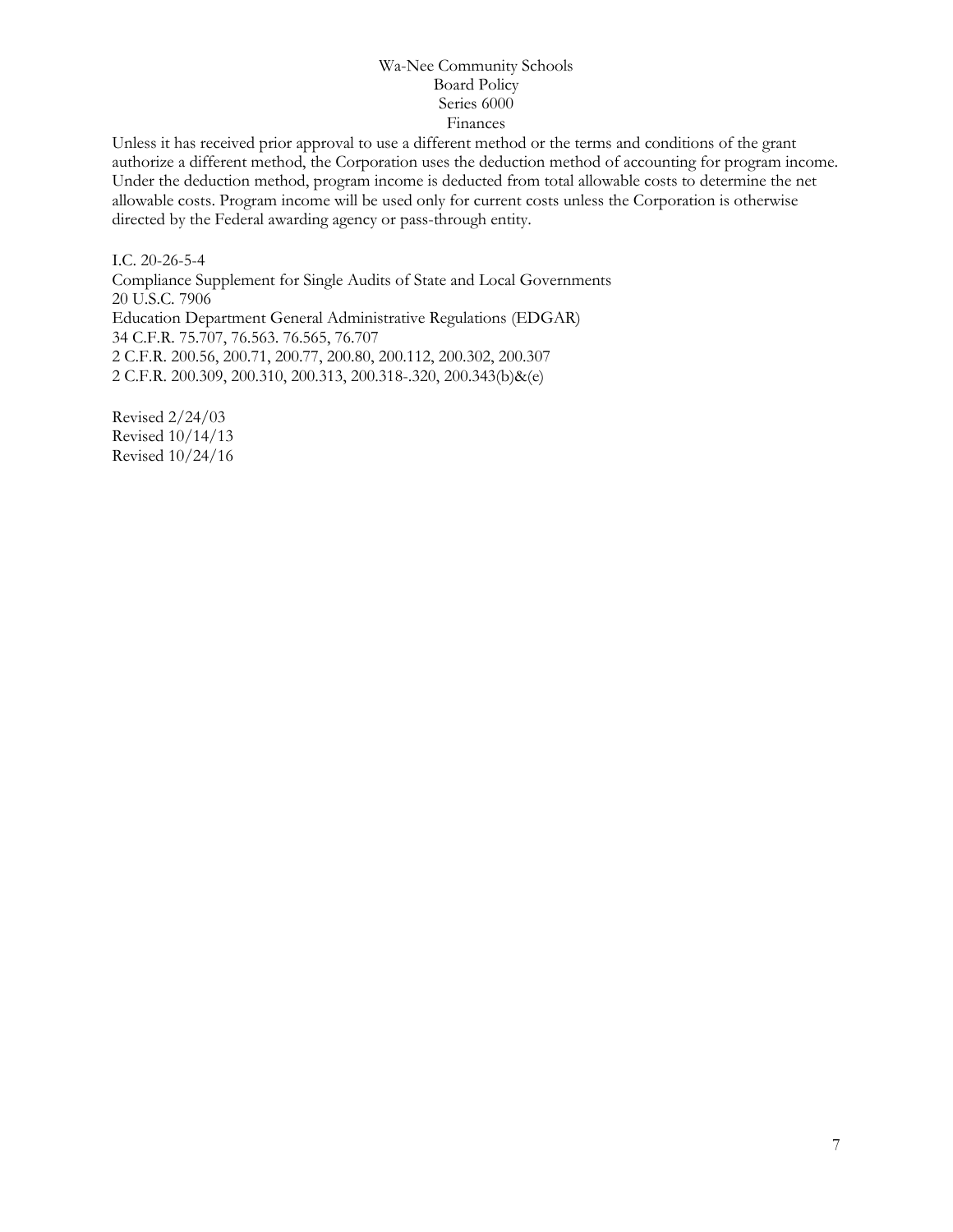# Wa-Nee Community Schools Board Policy Series 6000 Finances 6111 - INTERNAL CONTROL STANDARDS AND PROCEDURES

<span id="page-7-0"></span>The Superintendent shall establish and maintain effective internal control standards and procedures for all funds received by the School Corporation, including financial grants and awards from Federal or State sources, that provide reasonable assurance that the program and funds are managed in compliance with applicable Federal and State statutes, Federal and State regulations, and the terms and conditions of grants and awards made to the Corporation.

The Corporation shall have a process that provides reasonable assurance regarding the achievement of the following objectives:

- A. effectiveness and efficiency of operations;
- B. reliability of reporting for internal and external use; and
- C. compliance with applicable laws and regulations.

The internal control standards and procedures must provide reasonable assurance that transactions are properly recorded and accounted for in order to permit the preparation of reliable financial statements and Federal and State reports; maintain accountability over assets; and demonstrate compliance with Federal and State statutes, Federal and State regulations, and the terms and conditions of grants and awards.

The internal control standards and procedures also must provide reasonable assurance that these transactions are executed in compliance with Federal and State statutes, Federal and State regulations, and the terms and conditions of grants and awards that could have a direct and material effect on any grant or award, as well as any other Federal and State statutes and regulations that are identified in the Federal Compliance Supplements and/or directives of the State Board of Accounts (SBOA).

Additionally, the Corporation's internal control standards and procedures must provide reasonable assurance that all Federal and State funds, property, and other assets are safeguarded against loss from theft, fraud, unauthorized use, or unauthorized disposition.

Further, erroneous or irregular variances, losses, shortages, or thefts of any amount of Corporation funds or property whose source is a Federal grant or award are considered material and therefore are to be reported immediately to the SBOA as required by Federal and State law.

Other than with respect to Corporation funds or property whose source is a Federal grant or award, any erroneous or irregular variances, losses, shortages, or thefts of Corporation funds or property in excess of:

A. with respect to cash funds:

\$500.00 in any fund

B. with respect to assets other than cash funds: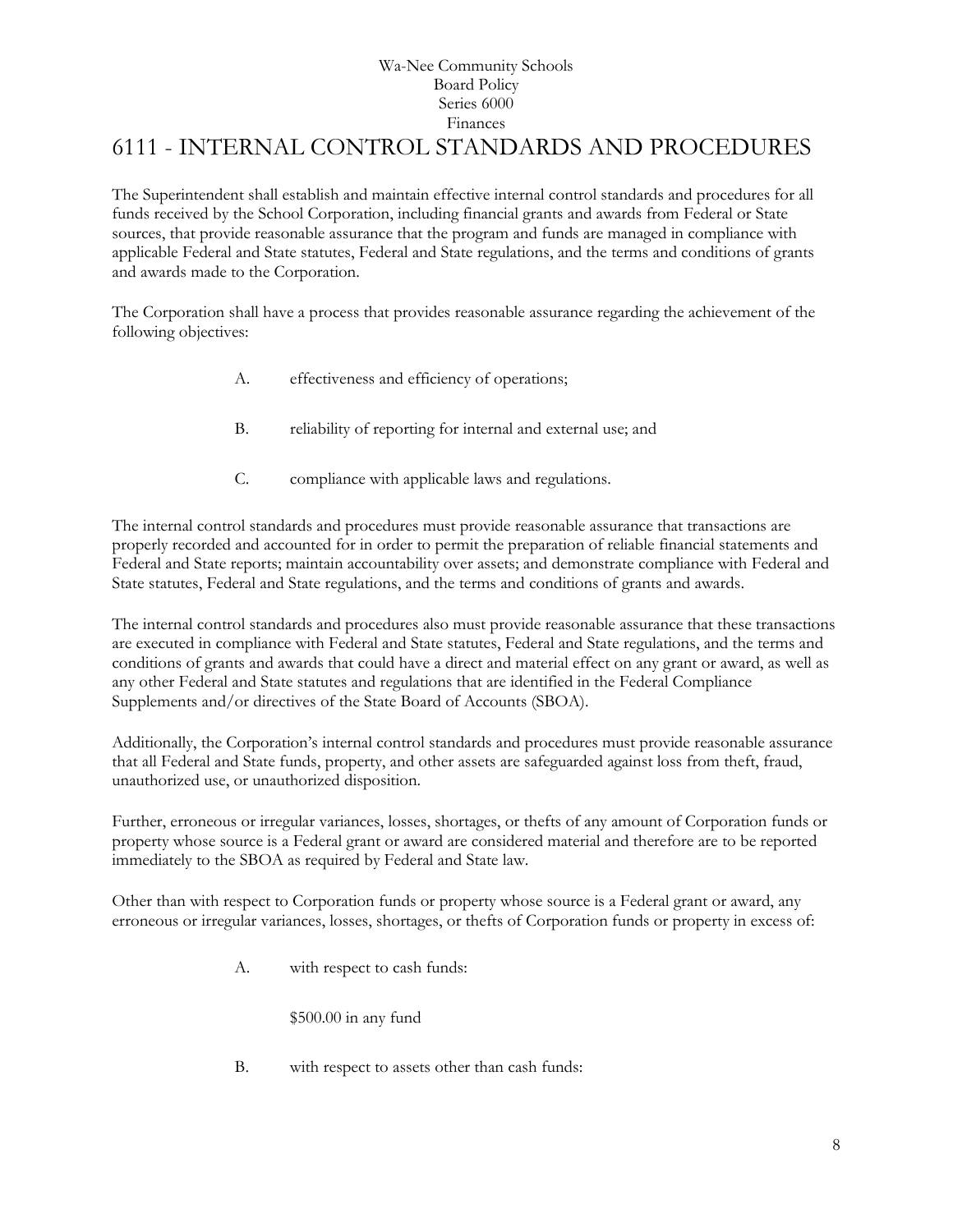# Wa-Nee Community Schools Board Policy Series 6000 Finances any asset valued in excess of \$5,000.00

are considered material and therefore are to be reported immediately to the SBOA as required by State law.

The Corporation shall:

- A. comply with Federal statutes, regulations, and the terms and conditions of the Federal grants and awards;
- B. comply with State statutes and regulations related to the management and control of all funds received by the Corporation;
- C. evaluate and monitor its compliance with statutes, regulations, and the terms and conditions of Federal grants and awards and State and local funds received;
- D. investigate all variances, losses, shortages, or thefts of Corporation funds or property, document the investigation and its results, and maintain a record of the investigation and its results;
- E. take prompt action when instances of noncompliance are identified including noncompliance identified in audit findings;
- F. report all misappropriations of Corporation funds or property to the SBOA and the county prosecuting attorney whenever a Corporation employee has actual knowledge of or reasonable cause to believe that a misappropriation has occurred;
- G. provide, upon employment and periodically thereafter, training concerning the internal control standards and procedures established for the Corporation for any personnel whose official duties include receiving, processing, depositing, disbursing, or otherwise having access to funds that belong to the Federal government, State government, the Corporation, or other governmental entities; and
- H. take reasonable measures to safeguard protected "personally identifiable" information (PII) and other information the State, awarding agency, or pass-through entity designates as sensitive or the Corporation considers sensitive consistent with applicable Federal, State, local, and tribal laws and Corporation policies regarding privacy and obligations of confidentiality.

PII is defined at 2 C.F.R. 200.79 as "information that can be used to distinguish or trace an individual's identity, either alone or when combined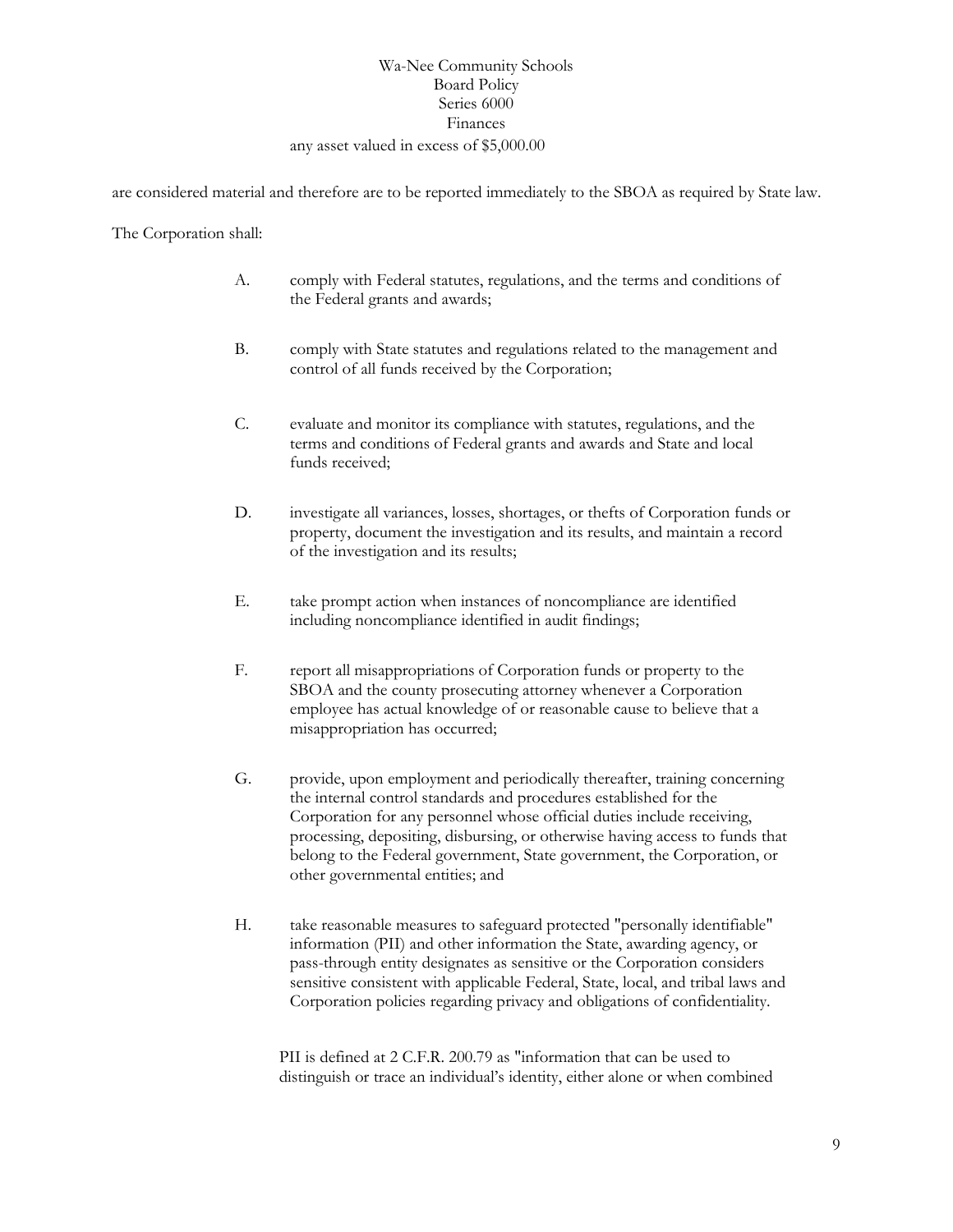with other personal or identifying information that is linked or linkable to a specific individual. "

However, the definition of PII is not anchored to any single category of information or technology. Rather, it requires a case-by-case assessment of the specific risk that an individual can be identified.

I.C. 5-11-1-27 2 C.F.R. 200.61-.62 2 C.F.R. 200.79 2 C.F.R. 200.203 State Examiner Directive 2015-6 (SBOA 11-18-15)

Adopted 10/24/16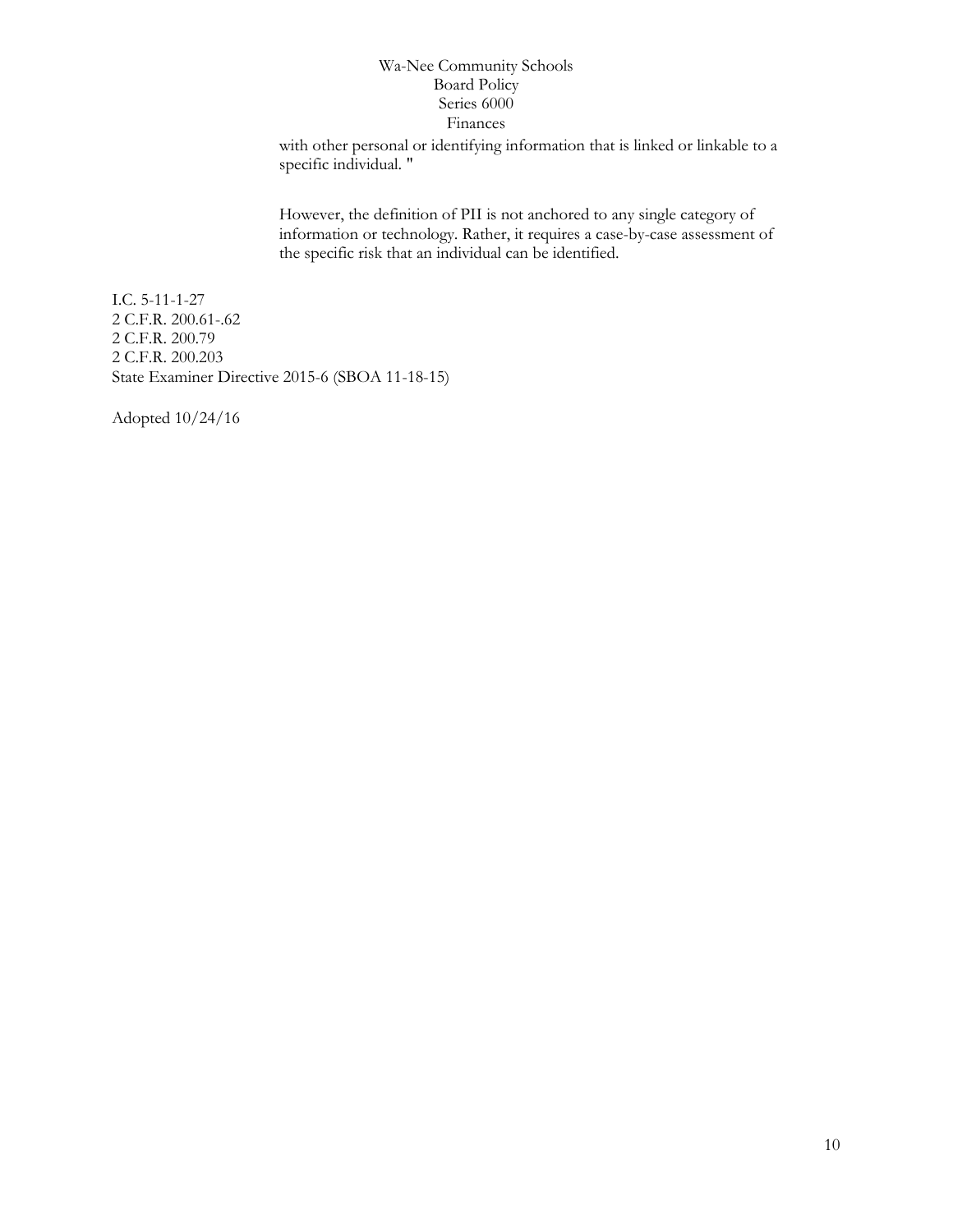# Wa-Nee Community Schools Board Policy Series 6000 Finances 6112 - CASH MANAGEMENT OF GRANTS

<span id="page-10-0"></span>In order to provide reasonable assurance that all assets, including Federal, State, and local funds, are safeguarded against waste, loss, unauthorized use, or misappropriation, the Superintendent shall implement internal controls in the area of cash management.

The School Corporation's payments methods shall minimize the time elapsing between the transfer of funds from the United States Treasury or the Indiana Department of Education (IDOE) (pass-through entity) and disbursement by the Corporation, regardless of whether the payment is made by electronic fund transfer, or issuance or redemption of checks, warrants, or payment by other means.

The Corporation shall use forms and procedures required by the grantor agency or pass-through entity to request payment. The Corporation shall request grant funds payments in accordance with the provisions of the grant. Additionally, the Corporation's financial management systems shall meet the standards for fund control and accountability as established by the awarding agency.

The Superintendent is authorized to submit requests for advance payments and reimbursements at least monthly when electronic fund transfers are not used, and as often as deemed appropriate when electronic fund transfers are used, in accordance with the provisions of the Electronic Fund Transfer Act (15 U.S.C. 1693-1693r).

When the Corporation uses a **cash advance** payment method, the following standards shall apply:

- A. The timing and amount of the advance payment requested shall be as close as is administratively feasible to the actual disbursement for direct program or project costs and the proportionate share of any allowable indirect costs.
- B. The Corporation shall make timely payment to contractors in accordance with contract provisions.
- C. To the extent available, the Corporation shall disburse funds available from program income (including repayments to a revolving fund), rebates, refunds, contract settlements, audit recoveries, and interest earned on such funds before requesting additional cash payments.
- D. The Corporation shall account for the receipt, obligation and expenditure of funds.
- E. Advance payments shall be deposited and maintained in insured accounts whenever possible.
- F. Advance payments shall be maintained in interest bearing accounts unless the following apply: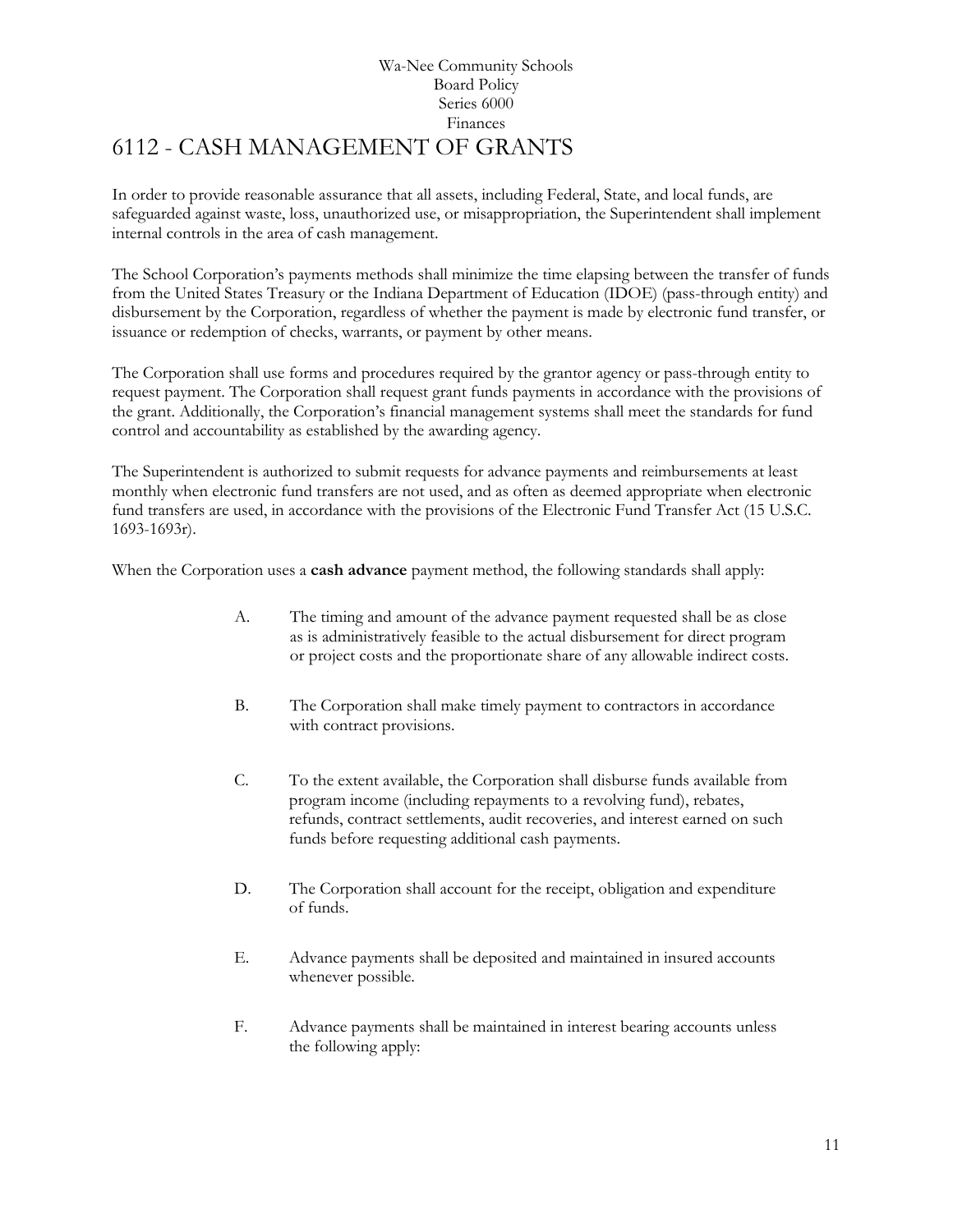- 1. The Corporation receives less than \$120,000 in Federal awards per year.
- 2. The best reasonably available interest-bearing account would not be expected to earn interest in excess of \$500 per year on Federal cash balances.
- 3. The depository would require an average or minimum balance so high that it would not be feasible within the expected Federal and non-Federal cash resources.
- 4. A foreign government or banking system prohibits or precludes interest bearing accounts.
- G. Pursuant to Federal law and regulations, the Corporation may retain interest earned in an amount up to \$500 per year for administrative costs. Any additional interest earned on Federal advance payments deposited in interest-bearing accounts must be remitted annually to the Department of Health and Human Services Payment Management System (PMS) through an electronic medium using either Automated Clearing House (ACH) network or a Fedwire Funds Service payment. Remittances shall include pertinent information of the payee and nature of payment in the memo area (often referred to as "addenda records" by Financial Institutions) as that will assist in the timely posting of interest earned on Federal funds. Pertinent details include the Payee Account Number (PAN) if the payment originated from PMS, or Agency information if the payment originated from Automated Standard Application for Payment (ASAP), National Science Foundation (NSF) or another Federal agency payment system.

2 C.F.R. 200.305

Adopted 10/24/16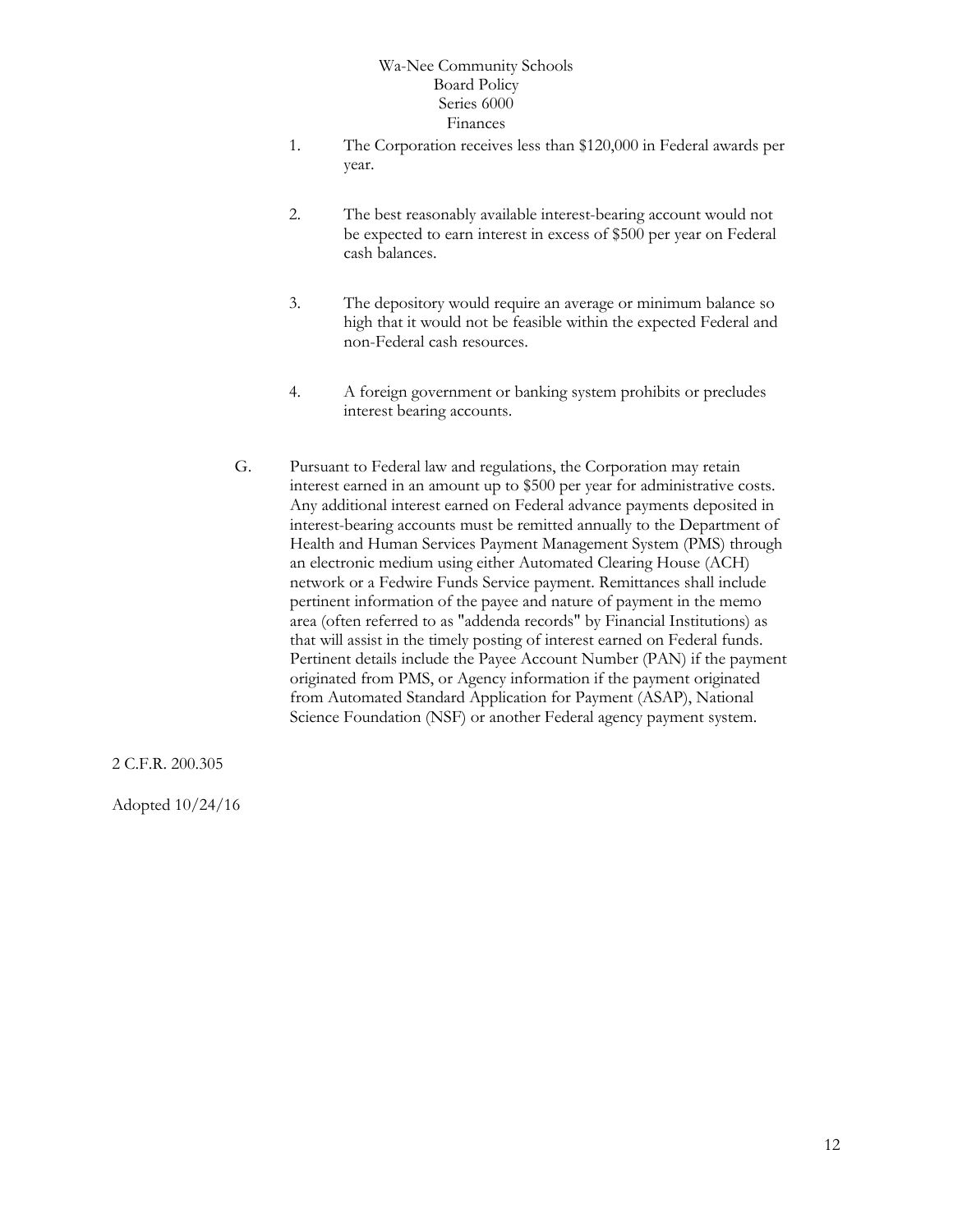# Wa-Nee Community Schools Board Policy Series 6000 Finances 6114 - COST PRINCIPLES - SPENDING FEDERAL FUNDS

<span id="page-12-0"></span>The Superintendent is responsible for the efficient and effective administration of grant funds through the application of sound management practices. Such funds shall be administered in a manner consistent with all applicable Federal, State and local laws, the associated agreements/assurances, program objectives and the specific terms and conditions of the grant award.

# **Cost Principles**

Except where otherwise authorized by statute, costs shall meet the following general criteria in order to be allowable under Federal awards:

> A. Be necessary and reasonable for proper and efficient performance and administration of the Federal award and be allocable thereto under these principles.

> > To determine whether a cost is reasonable, consideration shall be given to:

- 1. whether a cost is a type generally recognized as ordinary and necessary for the operation of the School Corporation or the proper and efficient performance of the Federal award;
- 2. the restraints or requirements imposed by such factors as sound business practices, arm's length bargaining, Federal, State, local, tribal and other laws and regulations;
- 3. market prices for comparable goods or services for the geographic area;
- 4. whether the individuals concerned acted with prudence in the circumstances considering their responsibilities; and
- 5. whether the cost represents any significant deviation from the established practices or School Board policy which may increase the expense.

While Federal regulations do not provide specific descriptions of what satisfies the "necessary" element beyond its inclusion in the reasonableness analysis above, whether a cost is necessary is determined based on the needs of the program. Specifically, the expenditure must be necessary to achieve an important program objective. A key aspect in determining whether a cost is necessary is whether the Corporation can demonstrate that the cost addresses an existing need, and can prove it.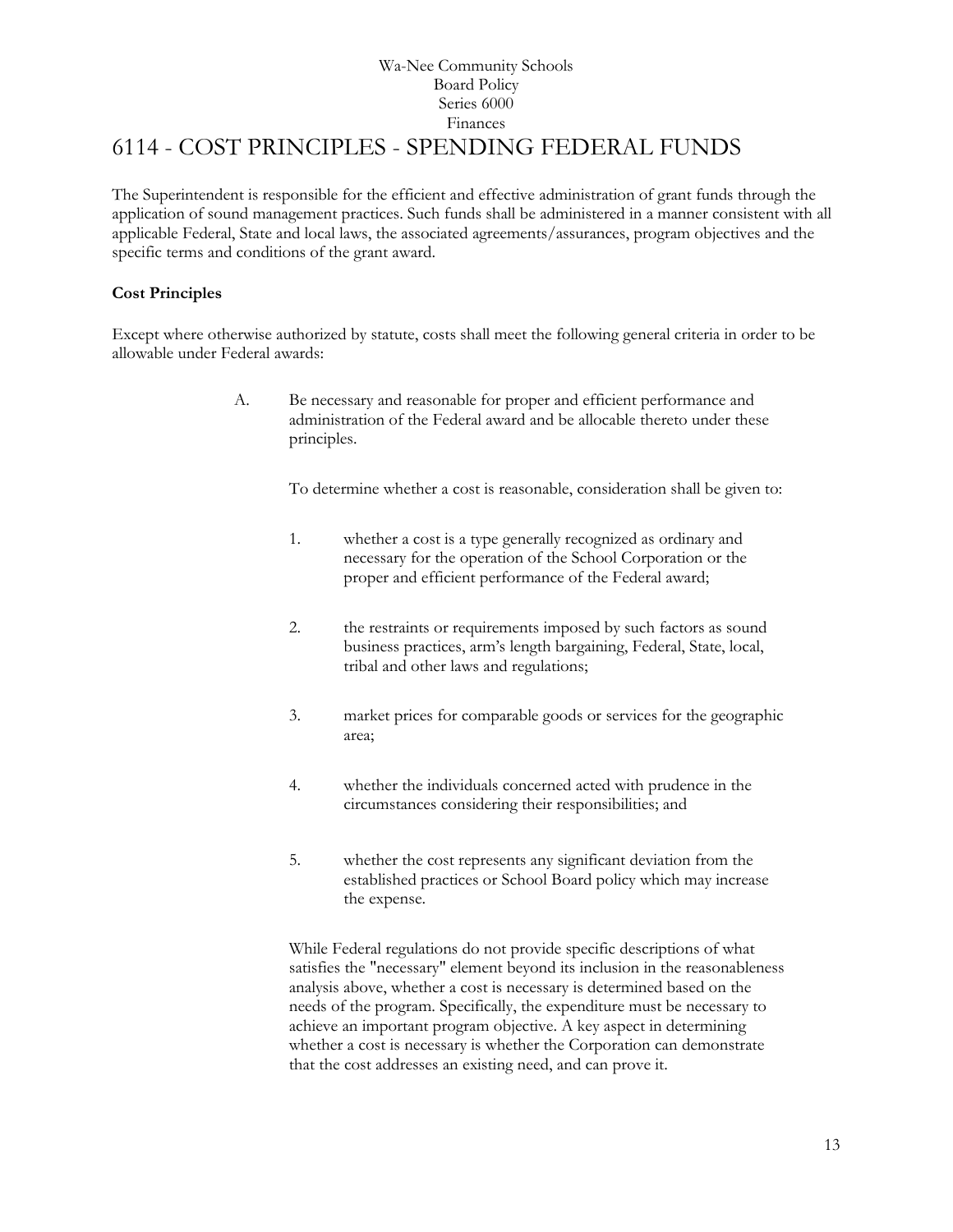When determining whether a cost is necessary, consideration may be given to whether:

- 1. the cost is needed for the proper and efficient performance of the grant program;
- 2. the cost is identified in the approved budget or application;
- 3. there is an educational benefit associated with the cost;
- 4. the cost aligns with identified needs based on results and findings from a needs assessment; and
- 5. the cost addresses program goals and objectives and is based on program data.

A cost is allocable to the Federal award if the goods or services involved are chargeable or assignable to the Federal award in accordance with the relative benefit received.

- B. Conform to any limitations or exclusions set forth as cost principles in Part 200 or in the terms and conditions of the Federal award.
- C. Be consistent with policies and procedures that apply uniformly to both Federally-financed and other activities of the Corporation.
- D. Be afforded consistent treatment. A cost cannot be assigned to a Federal award as a direct cost if any other cost incurred for the same purpose in like circumstances has been assigned as an indirect cost under another award.
- E. Be determined in accordance with generally accepted accounting principles.
- F. Be representative of actual cost, net of all applicable credits or offsets.

The term "applicable credits" refers to those receipts or reductions of expenditures that operate to offset or reduce expense items allocable to the Federal award. Typical examples of such transactions are: purchase discounts; rebates or allowances; recoveries or indemnities on losses; and adjustments of overpayments or erroneous charges. To the extent that such credits accruing to or received by the State relate to the Federal award, they shall be credited to the Federal award, either as a cost reduction or a cash refund, as appropriate.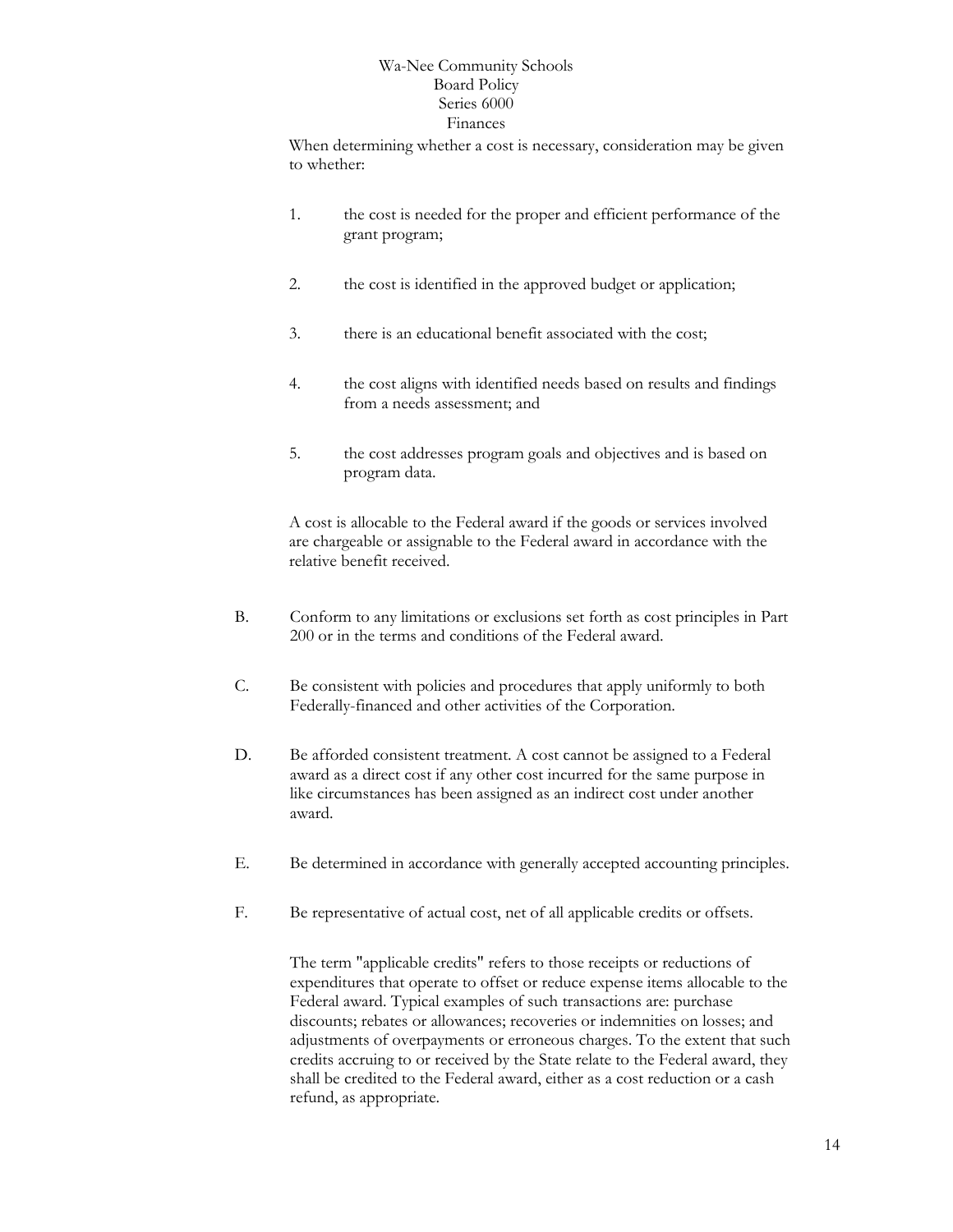- G. Not be included as a match or cost-share, unless the specific Federal program authorizes Federal costs to be treated as such.
- H. Be adequately documented:
	- 1. in the case of personal services, the Superintendent shall implement a system for Corporation personnel to account for time and efforts expended on grant funded programs to assure that only permissible personnel expenses are allocated;
	- 2. in the case of other costs, all receipts and other invoice materials shall be retained, along with any documentation identifying the need and purpose for such expenditure if not otherwise clear.

#### **Selected Items of Cost**

The Corporation shall follow the rules for selected items of cost at 2 C.F.R. Part 200, Subpart E when charging these specific expenditures to a Federal grant. When applicable, Corporation staff shall check costs against the selected items of cost requirements to ensure the cost is allowable. In addition, State, Corporation and program-specific rules, including the terms and conditions of the award, may deem a cost as unallowable, and Corporation personnel shall follow those rules as well.

#### **Cost Compliance**

The Superintendent shall require that grant program funds are expended and are accounted for consistent with the requirements of the specific program and as identified in the grant application. Compliance monitoring includes accounting for direct or indirect costs and reporting them as permitted or required by each grant.

#### **Determining Whether a Cost is Direct or Indirect:**

A. Direct costs are those costs that can be identified specifically with a particular final cost objective, such as a Federal award, or other internally or externally funded activity, or that can be directly assigned to such activities relatively easily with a high degree of accuracy.

> These costs may include: salaries and fringe benefits of employees working directly on a grant-funded project; purchased services contracted for performance under the grant; travel of employees working directly on a grant-funded project; materials, supplies, and equipment purchased for use on a specific grant; and infrastructure costs directly attributable to the program (such as long distance telephone calls specific to the program, etc.).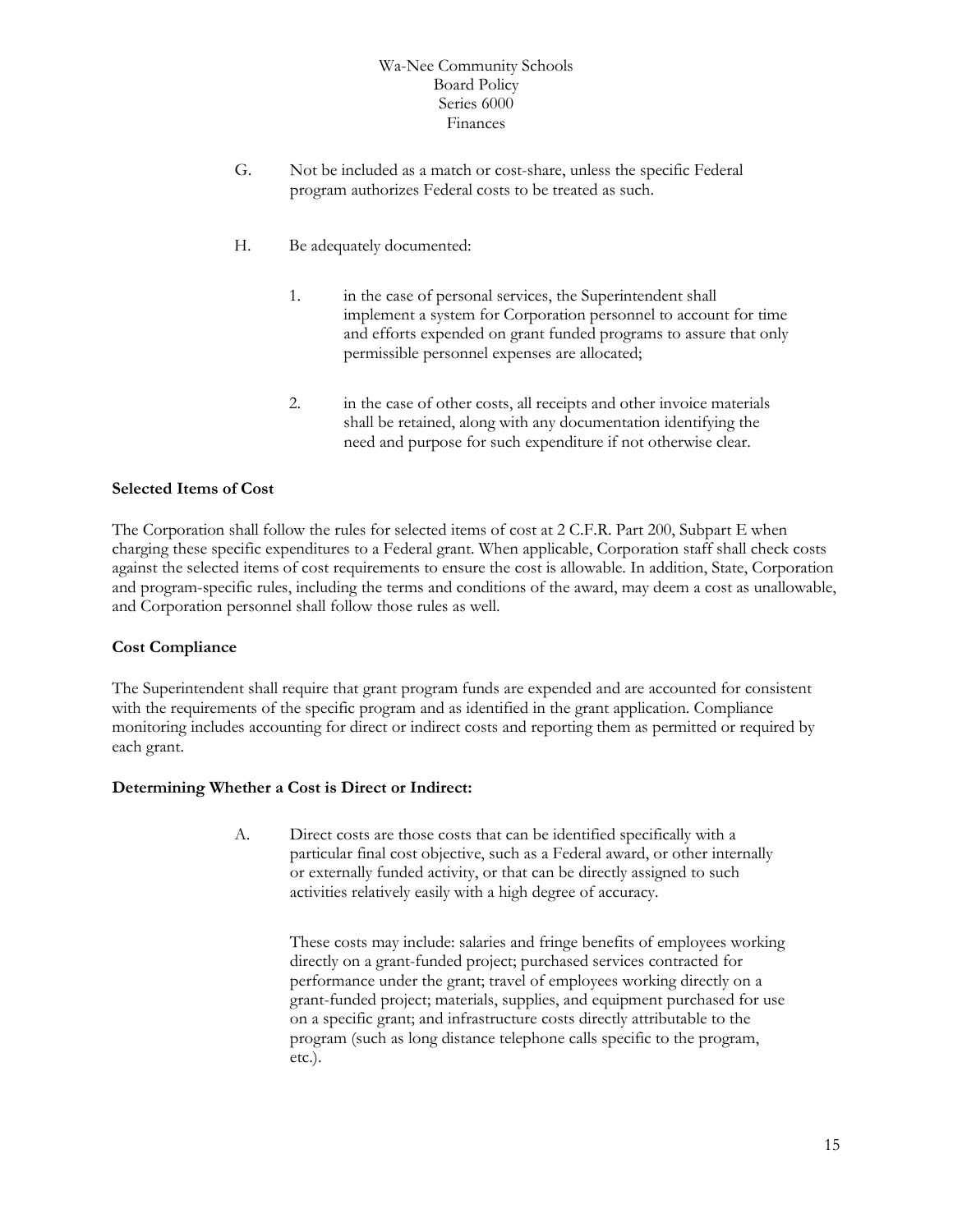B. Indirect costs are those that have been incurred for a common or joint purpose benefitting more than one cost objective and are not readily assignable to the cost objectives specifically benefitted without effort disproportionate to the results achieved. Costs incurred for the same purpose in like circumstances shall be treated consistently as either direct or indirect costs.

These costs may include: general data processing, human resources, utility costs, maintenance, accounting, etc.

Federal education programs with supplement not supplant provisions must use a restricted indirect cost rate. In a restricted rate, indirect costs are limited to general management costs. General management costs do not include divisional administration that is limited to one component of the Corporation, the governing body of the Corporation, compensation of the Superintendent, compensation of the chief executive officer of any component of the Corporation, and operation of the immediate offices of these officers.

The salaries of administrative and clerical staff normally should be treated as indirect costs. Direct charging of these costs may be appropriate only if all of the following conditions are met:

- 1. Administrative or clerical services are integral to a project or activity.
- 2. Individuals involved can be specifically identified with the project or activity.
- 3. Such costs are explicitly included in the budget or have the prior written approval of the Federal awarding agency.
- 4. The costs are not also recovered as indirect costs.

Where a Federal program has a specific cap on the percentage of administrative costs that may be charged to a grant, that cap shall include all direct administrative charges as well as any recovered indirect charges.

Effort should be given to identify costs as direct costs whenever practical, but allocation of indirect costs may be used where not prohibited and where indirect cost allocation is approved ahead of time by the Indiana Department of Education (IDOE) or the pass-through entity (Federal funds subject to 2 C.F.R. Part 200 pertaining to determining indirect cost allocation).

#### **Timely Obligation of Funds**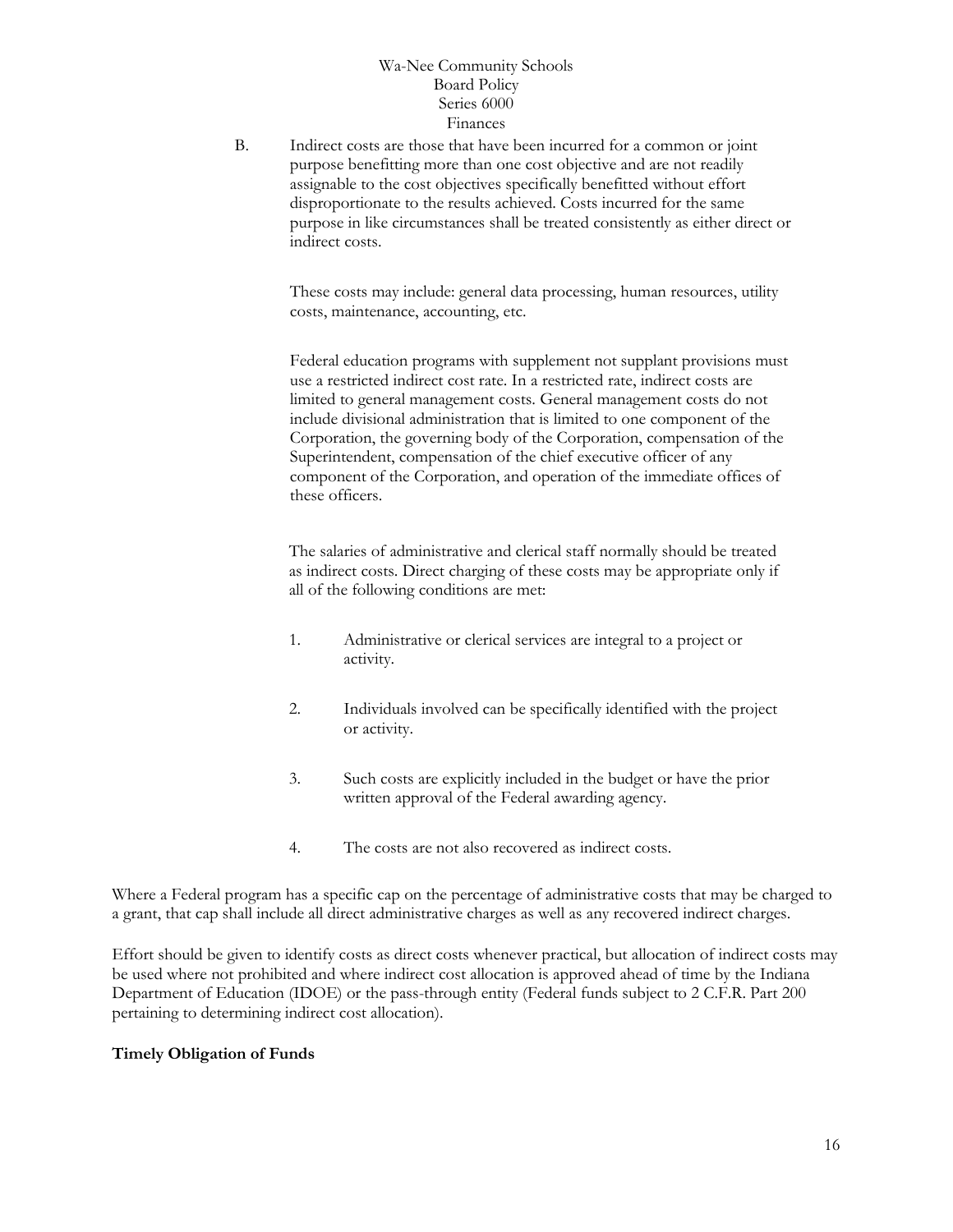Obligations are orders placed for property and services, contracts and subawards made, and similar transactions during a given period that require payment by the non-Federal entity during the same or a future period.

The following table illustrates when funds are determined to be obligated under the U.S. Department of Education regulations:

If the obligation is for:

- A. Acquisition of property on the date which the Corporation makes a binding written commitment to acquire the property.
- B. Personal services by an employee of the Corporation when the services are performed.
- C. Personal services by a contractor who is not an employee of the Corporation - on the date which the Corporation makes a binding written commitment to obtain the services.
- D. Public utility services when the Corporation receives the services.
- E. Travel when the travel is taken.
- F. Rental of property when the Corporation uses the property.
- G. A pre-agreement cost that was properly approved by the Secretary under the cost principles in 2 C.F.R. Part 200, Subpart E - Cost Principles - on the first day of the project period.

# **Period of Performance**

All obligations must occur on or between the beginning and ending dates of the grant project. This period of time is known as the period of performance. The period of performance is dictated by statute and will be indicated in the grant award notification ("GAN"). As a general rule, State-administered Federal funds are available for obligation within the year that Congress appropriates the funds for. However, given the unique nature of educational institutions, for many Federal education grants, the period of performance is twentyseven (27) months. This maximum period includes a fifteen (15) month period of initial availability, plus a twelve (12) month period for carryover. For direct grants, the period of performance is generally identified in the GAN.

In the case of a State-administered grant, obligations under a grant may not be made until the grant funding period begins or all necessary materials are submitted to the granting agency, whichever is later. In the case of a direct grant, obligations may begin when the grant is approved, unless an agreement exists with IDOE or the pass-through entity to reimburse for pre-approval expenses.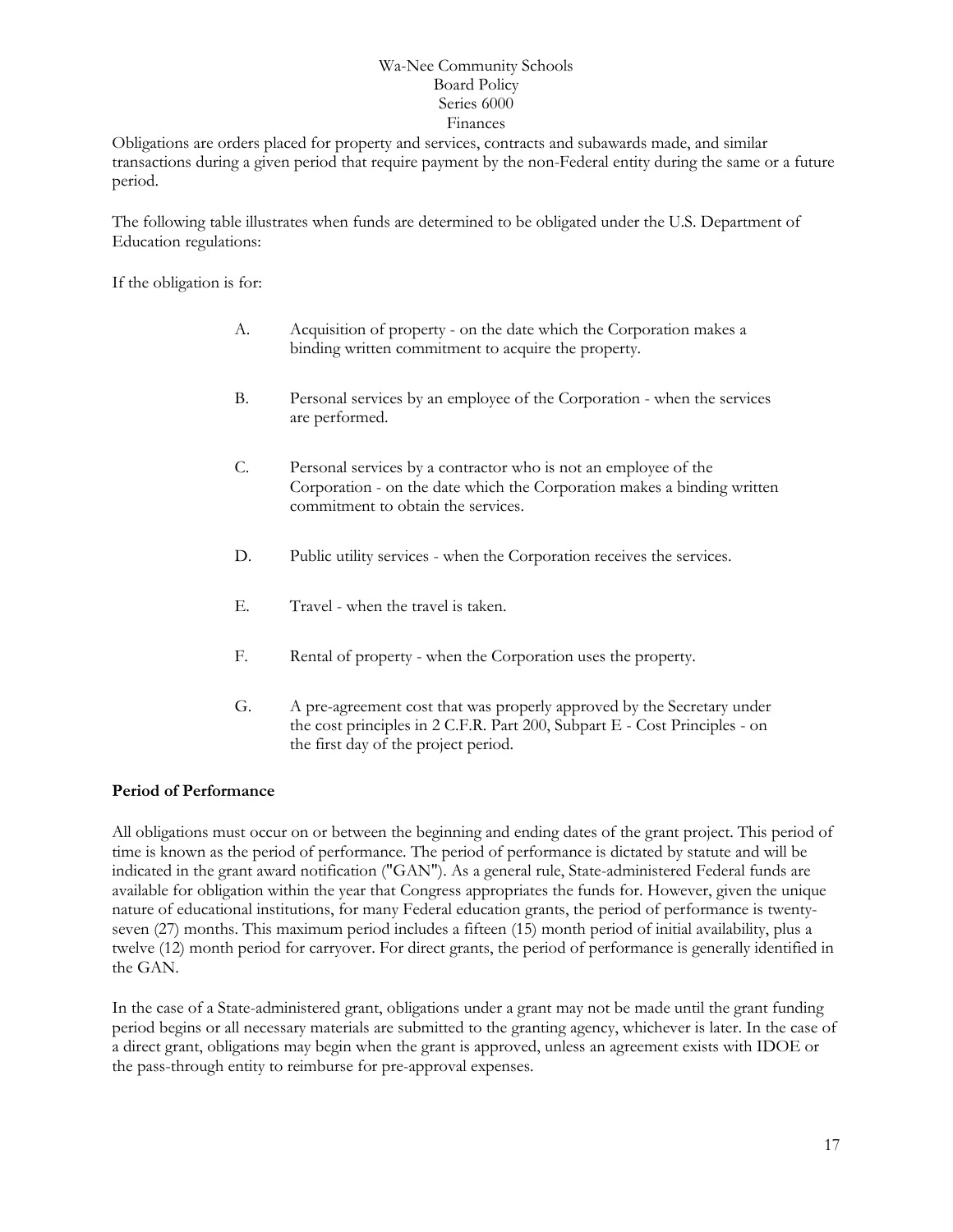For both State-administered and direct grants, regardless of the period of availability, the Corporation shall liquidate all obligations incurred under the award not later than ninety (90) days after the end of the funding period unless an extension is authorized. Any funds not obligated within the period of performance or liquidated within the appropriate timeframe are said to lapse and shall be returned to the awarding agency. Consequently, the Corporation shall closely monitor grant spending throughout the grant cycle.

2 C.F.R. 200.403-.406, 200.413(a)-(c), 200.430(a), 200.431(a), 200.458 2 C.F.R 200.474(b)

Adopted 10/24/16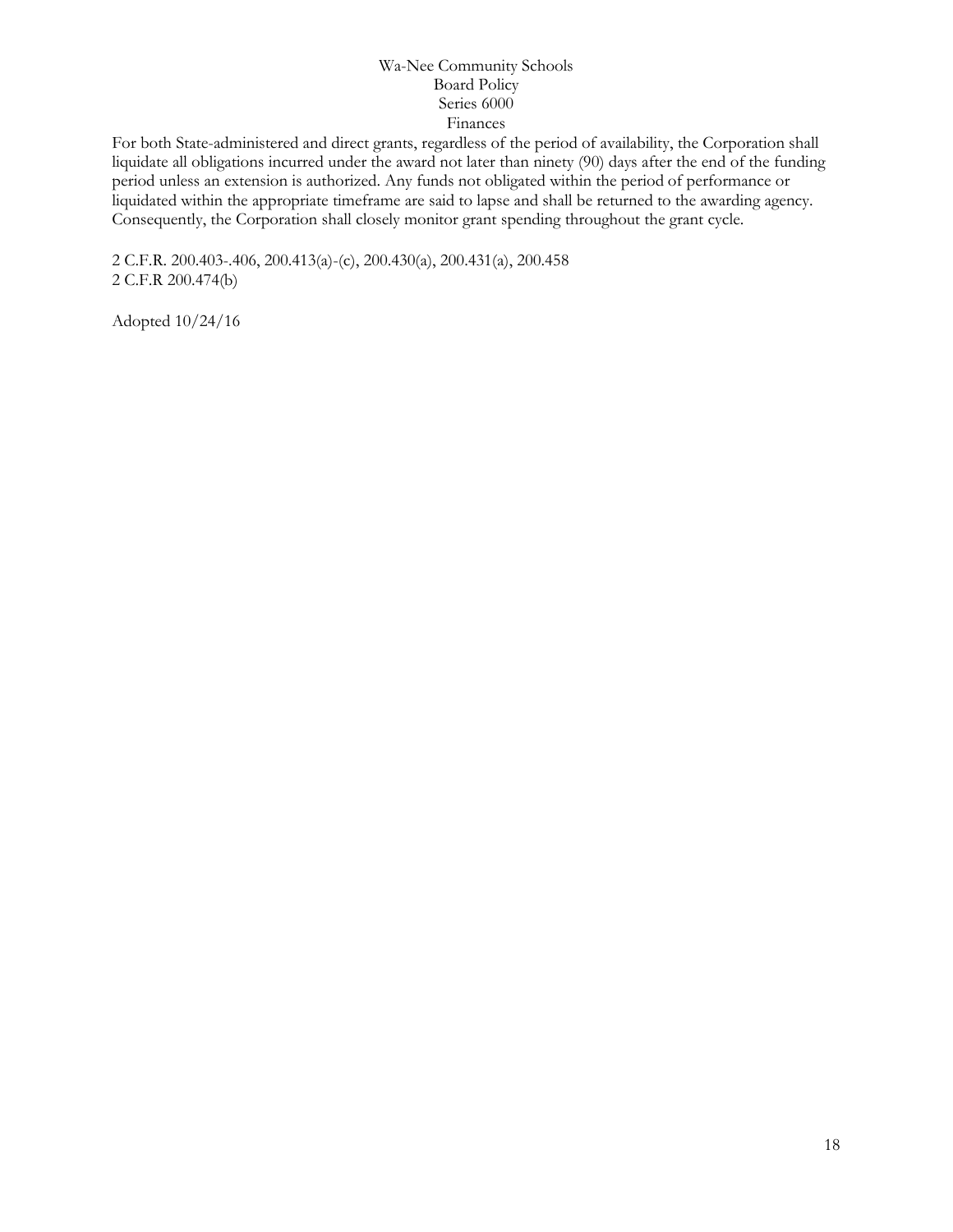# Wa-Nee Community Schools Board Policy Series 6000 Finances 6116 - TIME AND EFFORT REPORTING

<span id="page-18-0"></span>As a recipient of Federal funds, the School Corporation shall comply with the Uniform Administrative Requirements, Cost Principles, and Audit Requirements for Federal Awards. Section 200.430 of Title 2 of the Code of Federal Regulations requires certification of effort to document salary expenses charged directly or indirectly against Federally-sponsored projects. This process is intended to verify that compensation for employment services, including salaries and wages, is allocable and properly expended, and that any variances from the budget are reconciled.

Compensation for employment services includes all remuneration, paid currently or accrued, for services of employees rendered during the period of performance under the Federal award, including but not necessarily limited to wages and salaries. Compensation for personal services also may include fringe benefits, which are addressed in 2 C.F.R. 200.431 Compensation—fringe benefits. Costs of compensation are allowable to the extent that they satisfy the specific requirements of these regulations, and that the total compensation for individual employees:

- A. is reasonable for the services rendered, conforms to the Corporation's established written policy, and is consistently applied to both Federal and non-Federal activities; and
- B. follows an appointment made in accordance with the Corporation's written policies and meets the requirements of Federal statute, where applicable.

# **Time and Effort Reports**

The reports:

- A. are supported by a system of internal controls which provide reasonable assurance that the charges are accurate, allowable, and properly allocated;
- B. are incorporated into the official records of the Corporation;
- C. reasonably reflect the total activity for which the employee is compensated by the Corporation, not exceeding 100% of the compensated activities;
- D. encompass both Federally assisted and other activities compensated by the Corporation on an integrated basis;
- E. comply with the Corporation's established accounting policies and practices;
- F. support the distribution of the employee's salary or wages among specific activities or cost objectives if the employee works on more than one (1) Federal award, a Federal award and non-Federal award, an indirect cost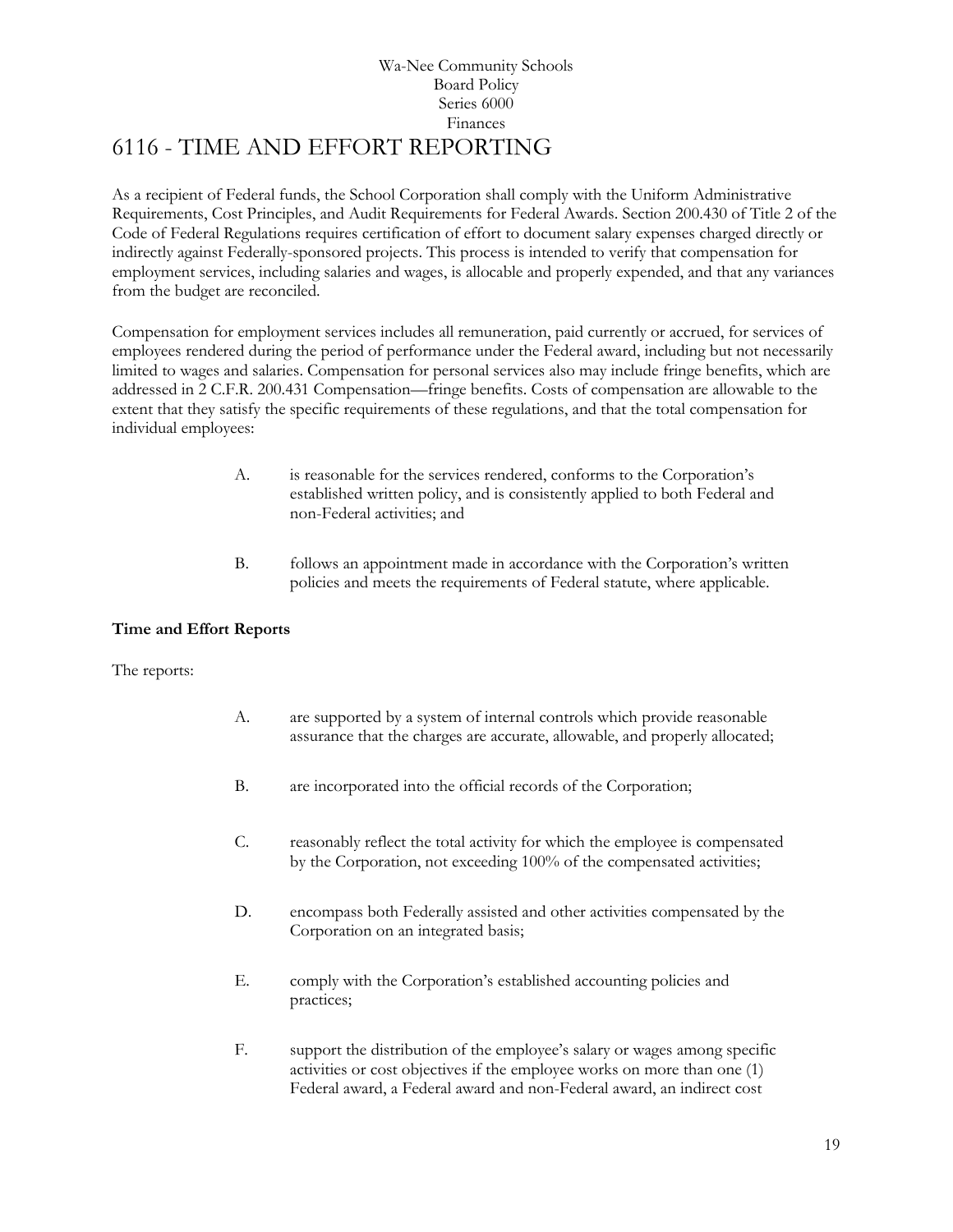activity and a direct cost activity, two or more indirect activities which are allocated using different allocation bases, or an unallowable activity and a direct or indirect cost activity.

The Corporation also shall follow any time and effort requirements imposed by the pass-through entity to the extent that they are more restrictive than the Federal requirements. The Payroll Office is responsible for the distribution, collection, and retention of all employee effort reports. Individually reported data shall be made available only to authorized auditors.

# **Reconciliations**

Budget estimates are not used as support for charges to Federal awards. However, the Corporation may use budget estimates for interim accounting purposes. The system used by the Corporation to establish budget estimates produces reasonable approximations of the activity actually performed. Any significant changes in the corresponding work activity are identified by the Corporation and entered into the Corporation's records in a timely manner.

The Corporation's internal controls include a process to review after-the-fact interim charges made to a Federal award based on budget estimates and ensure that all necessary adjustments are made so that the final amount charged to the Federal award is accurate, allowable, and properly allocated.

2 C.F.R. 200.430, 200.431

Adopted 10/24/16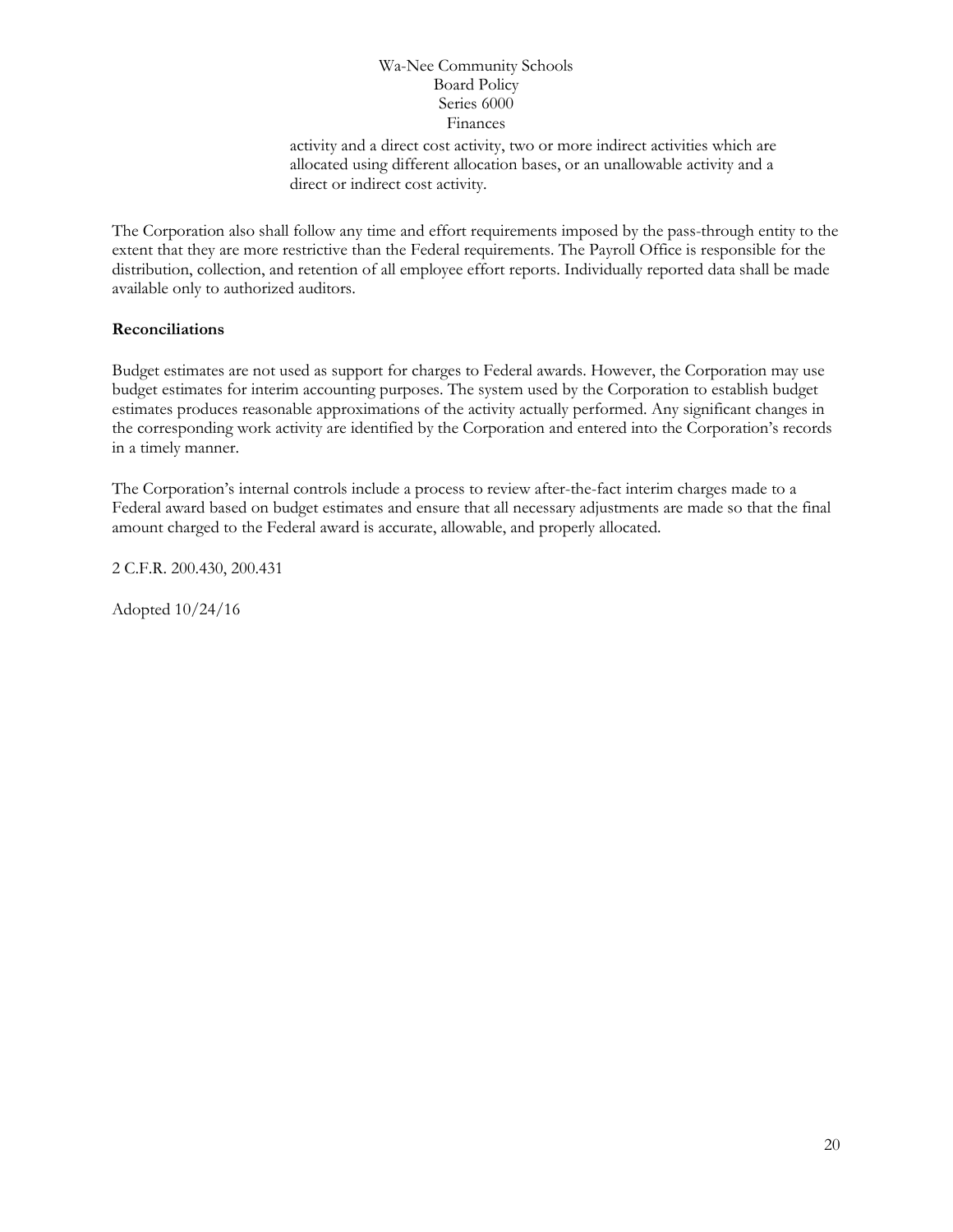# <span id="page-20-0"></span>6144 - INVESTMENT INCOME

The Board authorizes the Treasurer or Deputy Treasurer to make investments of available monies from the several funds of the Corporation in:

- A. bonds, bills, or notes of the United States; obligations, the principal and interest of which are fully guaranteed by the United States; or obligations of the State;
- B. certificates of deposit issued by financial institutions organized and authorized to operate in this State.

The purpose of the investments is to maximize the returns on the Corporation's excess cash balances consistent with safety of those monies and with the desired liquidity of the investments.

Investments in U.S. Treasury securities and those other securities completely guaranteed by the Treasury as to payment of principal and interest may be purchased in any dollar amount up to 100% of the available reserves.

All investments must mature or be redeemable within one (1) year of the date of purchase.

The Treasurer is authorized to contract with a depository for the operation of a cash management system under the following conditions:

- A. the contract is in writing
- B. the contract provides for the investment of funds by the depository with the written approval of the Treasurer
- C. the depository keeps all records concerning investment cash management
- D. the investments are made in accordance with State law with maturities not to exceed two (2) years
- E. the contract, which cannot exceed two (2) years, is awarded using the Corporation's bidding procedure

The Treasurer may request, no more often than four (4) times per year, that each public depository report the amount of monies deposited by him/her and the total value of the pool of securities pledged to secure the monies of this Corporation held by the depository.

The Treasurer shall include in the monthly report to the Board all cash in all accounts on deposit as well as the investment assets of the Board.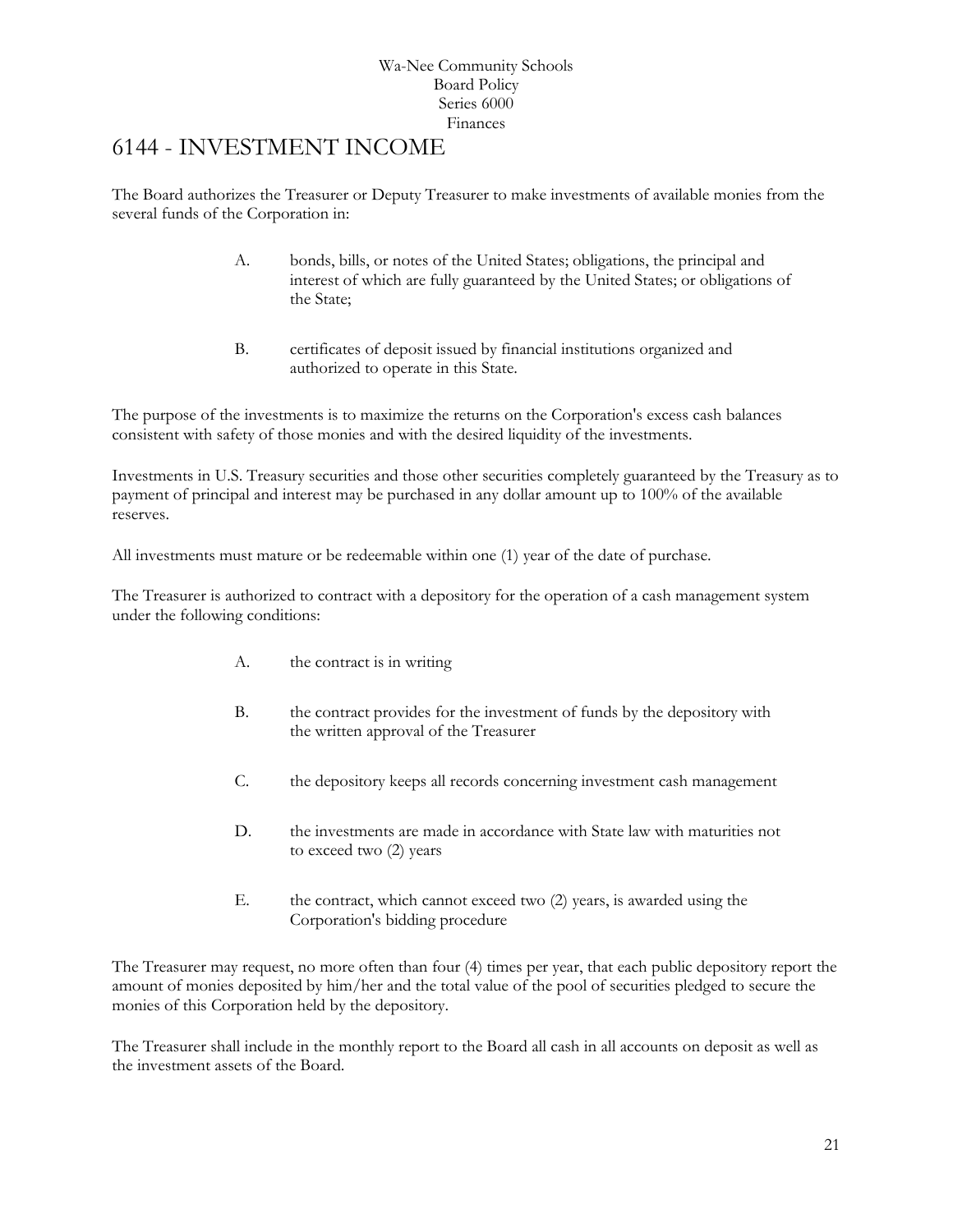An obligation when received by the Treasurer, shall be deposited with the bank or trust company having the deposit of the money of the particular fund from which the obligation was purchased.

Money in the several funds of the Corporation may be commingled for the purpose of making an investment.

The Board may authorize the Board's investing officer to invest in certificates of deposit from depositories that have been designated by the State Board of Finance as a depository for State funds under I.C. 5-13-9-5 but have not been designated by the Corporation's Board of Finance established by Board Bylaw 0151.1. This authorization shall be in the form of a resolution approved by the Board. Such resolution must provide that the authority to invest in these certificates of deposit granted by the resolution expires on a date that is not later than two (2) years after the date of the Board's vote adopting the resolution.

I.C. 5-13-9, 20-26-5-4 I.C. 5-13-9 –Deposit and investment of public funds I.C. 5-13-9-5(a) – Authorization to invest in certificates of deposit I.C. 20-26-5-4 – Specific powers I.C. 36-1-2-10 – "Municipal corporation" defined to include "school corporation" I.C. 36-1-2-13 – "Political subdivision" defined to include "municipal corporation" State Board of Accounts Public Schools Manual Part 14

Revised 3/02 Revised 4/28/14 T.C. 12/8/15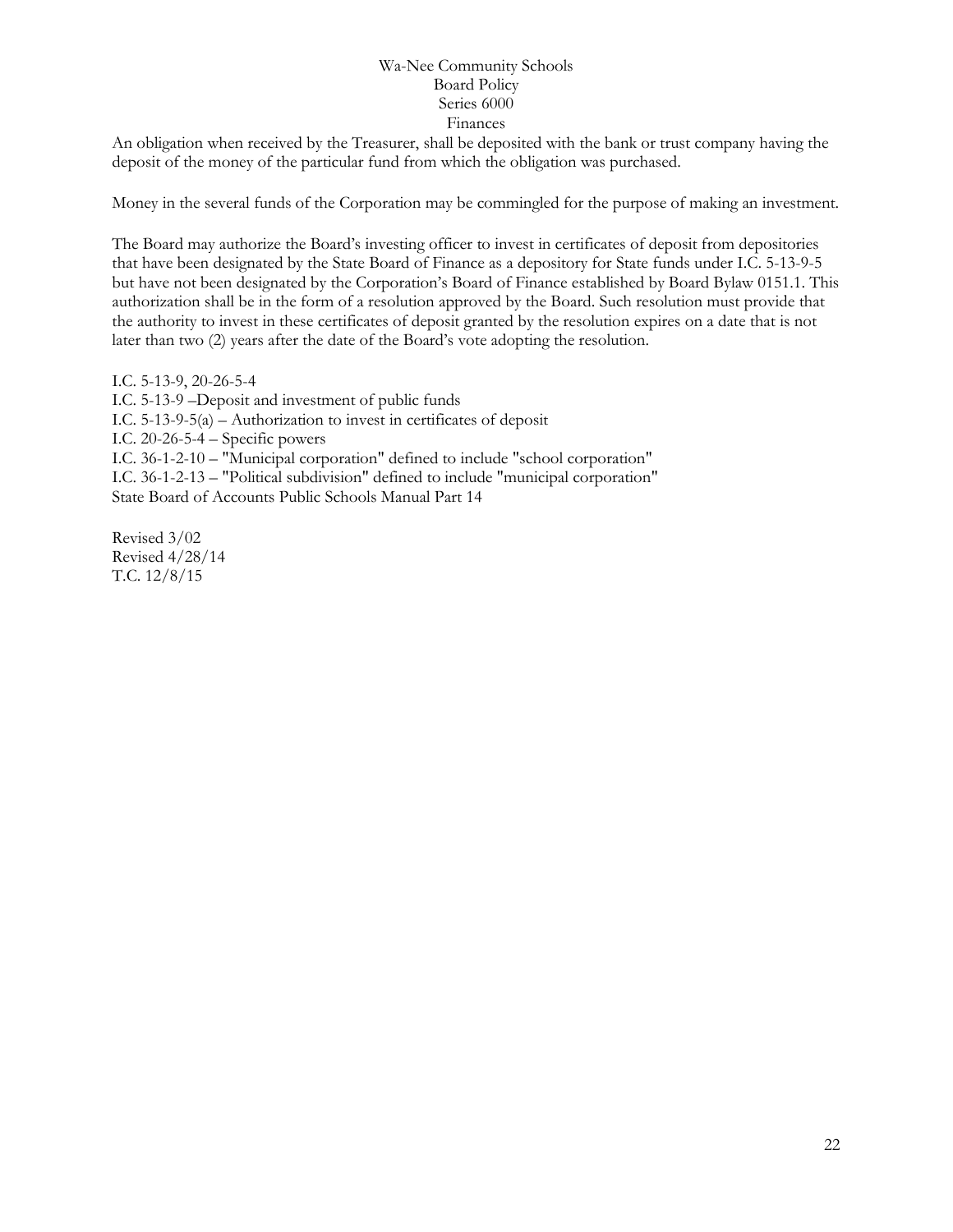# Wa-Nee Community Schools Board Policy Series 6000 Finances [6145](http://www.neola.com/wanee-in/search/ag/ag6145.htm) - SHORT-TERM INDEBTEDNESS

<span id="page-22-0"></span>When the Board determines that an emergency condition exists within a particular fund(s) and that the revenue being generated will not meet the current projected needs, the Treasurer may initiate procedures to acquire the necessary revenue from emergency loans, advance draws, or tax anticipation warrants.

The appropriate bid procedure is to be followed for all short-term loans authorized by the Board. Funds are to be borrowed from the institutions or organizations offering the terms most favorable to the School Corporation following approval by the Board.

The School Corporation may borrow the money necessary to finance a "public work" project that will cost not more than two million dollars (\$2,000,000.00). A "public work" means a project for the construction of a public building, highway, street, bridge, sewer, drain, or any other public facility that is paid for out of public funds.

The School Corporation may borrow the money for this purpose from a financial institution in Indiana by executing and delivering to the financial institution a negotiable note of the School Corporation for the sum borrowed. The note must bear interest, with both principal and interest payable in equal installments on January 1st and July 1st each year over a period not exceeding six (6) years.

I.C. 21-2-6 thru 8 I.C. 36-9-41

Revised 11/04 T.C. 12/8/15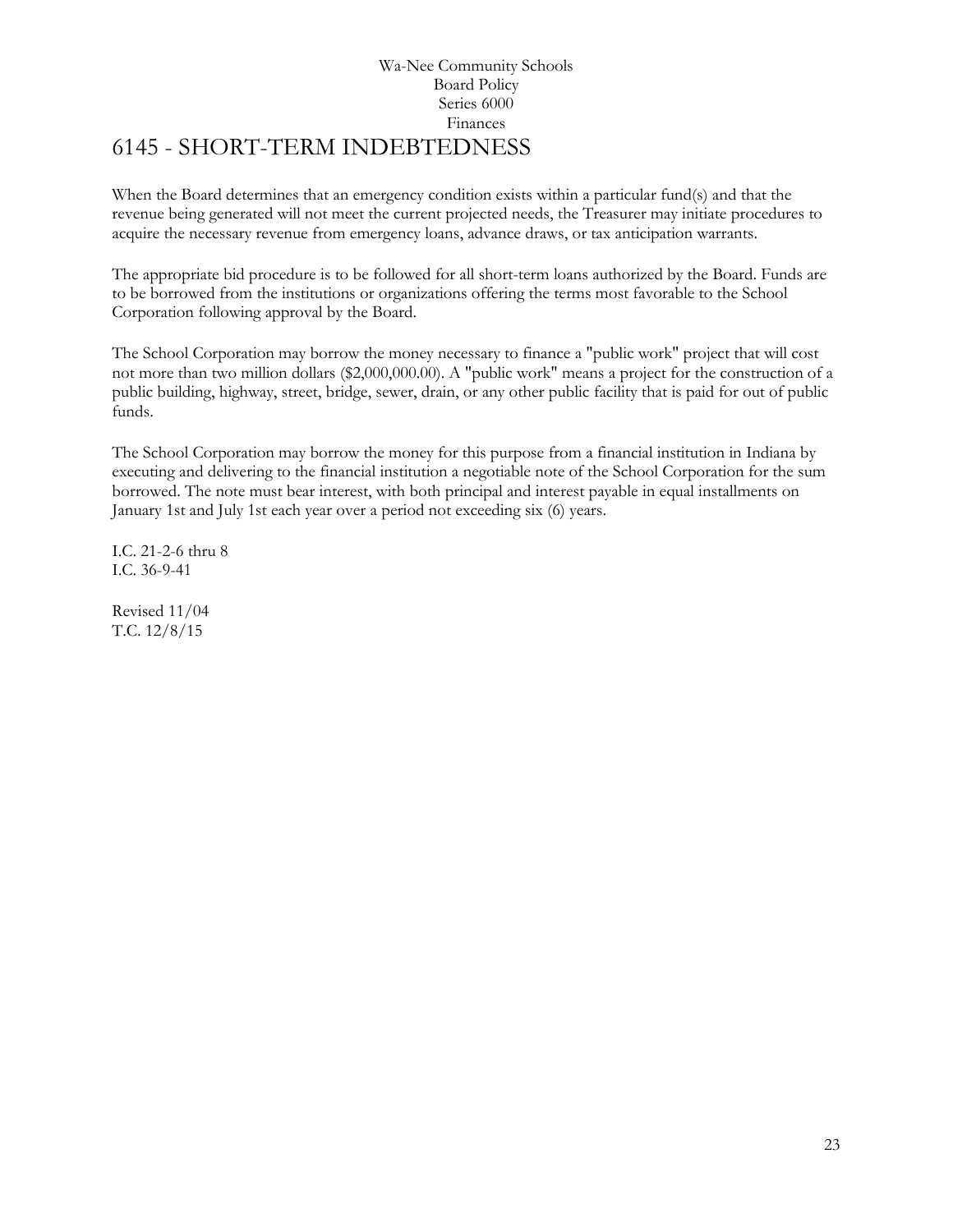# Wa-Nee Community Schools Board Policy Series 6000 Finances 6147 – RESERVE AND LIQUIDITY POLICY

<span id="page-23-0"></span>The purpose of the Corporation's Reserve and Liquidity Policy ("Policy") is to provide the School Board and District Personnel with shared objectives and parameters for the management of its funds, to maintain and improve the financial stability of the Corporation and maintain sufficient liquidity of the Corporation's funds to provide an adequate cushion against unexpected temporary revenue shortfalls or unpredicted one-time expenditures while maintaining tax rates. It is also the intent that this Policy will signal to credit rating agencies, investors and the capital markets that the Corporation is well-managed and has budgetary flexibility. This Policy shall be reviewed annually in January by the Board of Finance.

# **Definitions:**

For purposes of this policy, the following definitions apply:

Available Fund Balance shall be defined as the amount, measured in dollars, of available reserves of the Corporation as measured by the balance remaining after the total liabilities are subtracted from the total assets ("Available Fund Balance").

Reserve Target shall mean target level of the Available Fund Balance.

# **Reserve Target**

When assessing the Available Fund Balance for the Corporation, the Corporation shall consider the Educational Fund. The Reserve Target Balance for the Education Fund shall be ten percent (10%). The Business Manager will measure compliance with this Policy as of December 31st each year, or as soon as practical after final year-end account balances become available. For the purposes of this Policy, current year's actual operating expenses will exclude significant capital outlays and non-recurring items. TheReserveTarget will also be actively monitored by the Business Manager and Superintendent throughout the year.

If the Reserve Target is not met or is projected to not be met at some point within a five-year time horizon, then during the annual budgeting process, Available Fund Balances and reserve levels will be considered and a plan to replenish the Available Fund Balance to a level consistent with the Reserve Target will be established based on the requirements outlined in this Policy.

# **Maintaining Reserve Target:**

In order to provide liquidity adequate to meet district needs, the Reserve Target will be maintained and managed through a method to minimize the need to borrow in the event of unforeseen financial challenges, including changes in revenue streams and expenses and weathering significant economic downturns or enrollment declines. The Reserve Target will generally be funded or replenished by excess revenues over expenses or one-time revenues.

# **Maintaining Liquidity:**

This Policy sets forth the minimum risk management measures that the Corporation must implement to ensure its current and future liquidity position is managed in a prudent manner. Liquidity is the amount of cash and the ease of converting assets to cash with minimum loss of the value of the asset to meet financial obligations of the Corporation. The marketability or ability to buy or sell an asset without incurring significant losses to access the funds determines the liquidity and availability of the asset. Adequate liquidity shall be evaluated by the Business Office to ensure that the Corporation is able to meet foreseeable and unforeseeable financial obligations.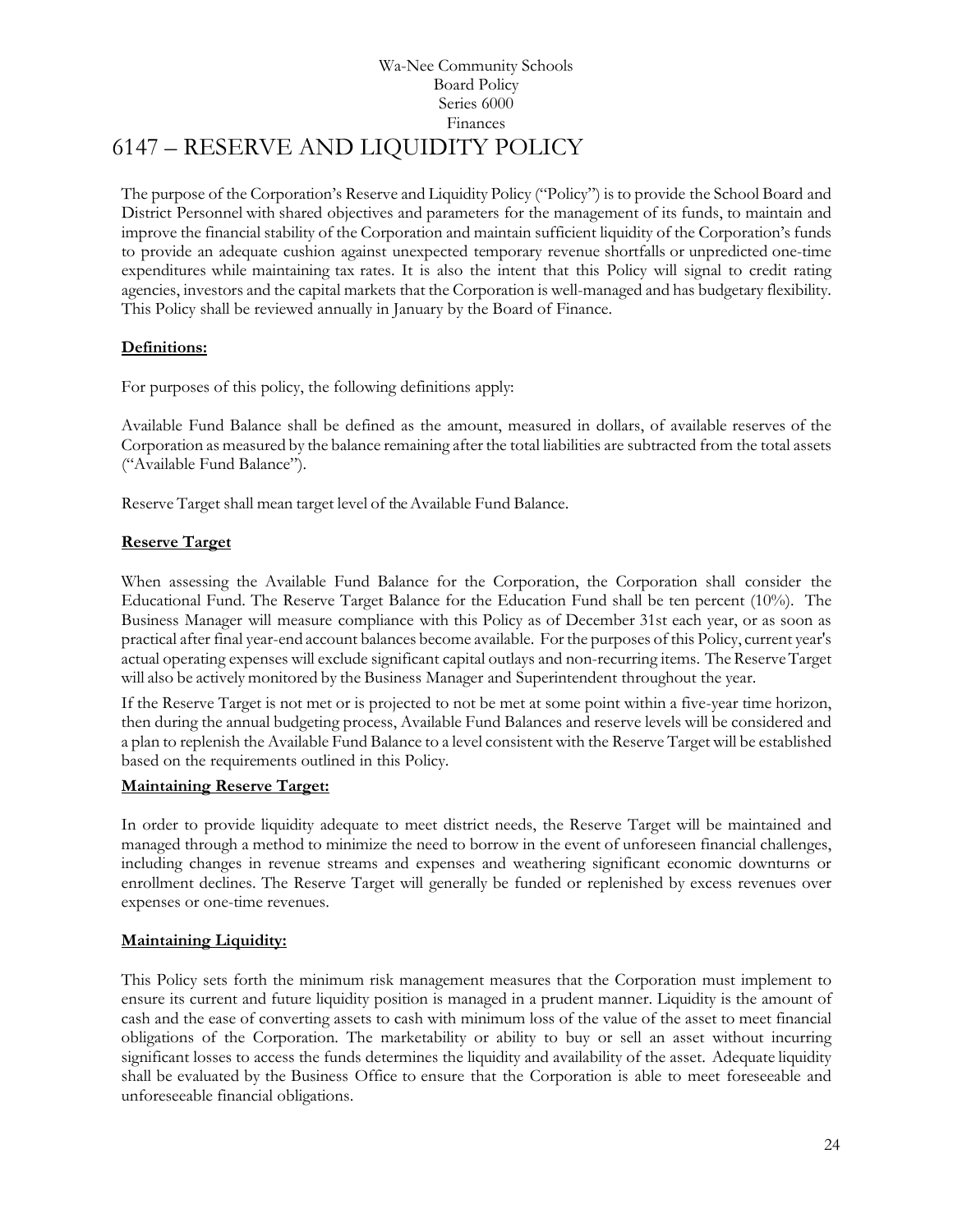There are various tools to help manage cash flow. The three most prominent are:

- Using cash reserves;
- Interfund transfers; and
- Borrowing funds externally, as permitted by state law.

# **B. Key Considerations for Minimum Required Liquidity**

The following constitutes key elements to consider when determining whether the Corporation has adequate liquidity:

- An evaluation of all commitments resulting from liabilities related to employees' rights and benefits, including post-employment benefits, accrued paid time off and insurance;
- Reserve Target is evaluated as outlined in this Policy;
- Ability to repay outstanding debt obligations, including bonds, lease rental payments and other financial commitments to repay debt; and
- A level of cash available for the normal operational expenditures to ensure that the Corporation will be able to withstand fluctuations in monthly revenues/expenditures, to enable the Corporation to be able to timely meet its financial obligations. Two month's operational expenditures should be available in cash or cash equivalent.

# Adopted 5/28/19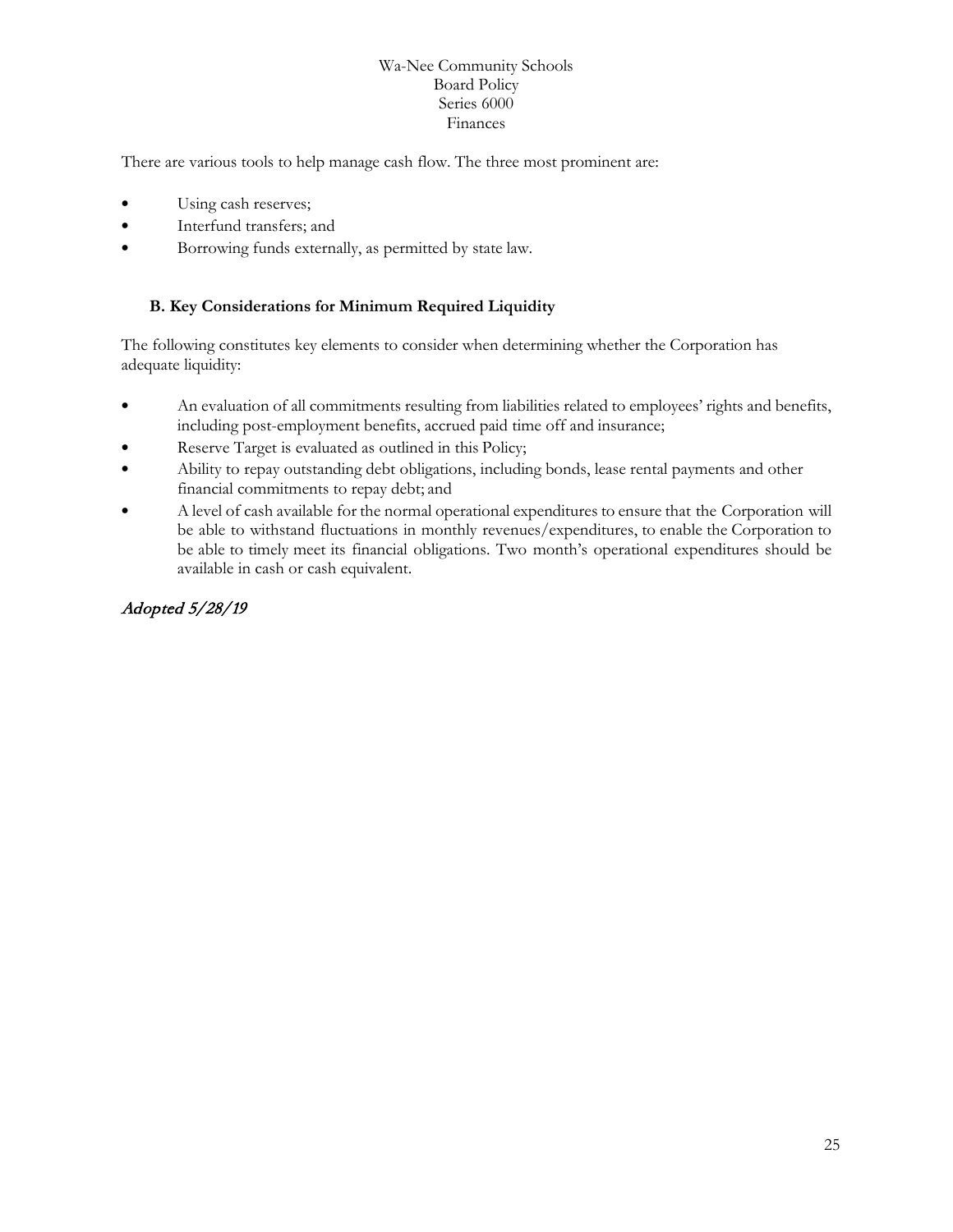# <span id="page-25-0"></span>6150 - ENROLLMENT ASSESSMENT OF TRANSFER TUITION FOR STUDENTS ENROLLED ON A CASH TRANSFER TUITION BASIS

The Board shall assess transfer tuition according to I.C. 20-26-11-6(b) and - 13 for a student enrolled in the Corporation on a cash transfer tuition basis.

Cash transfer tuition shall be computed as provided in I.C. 20-26-11-6-(b) and - 13 and shall be paid in a lump sum or on an installment schedule of payments recommended by the Superintendent and approved by the Board. An installment payment schedule approved by the Board shall provide for the payment in full of the cash transfer tuition amount before the last student day of the school year. Failure to make a transfer tuition installment payment pursuant to the installment schedule approved by the Board may be the basis for the expulsion of a student enrolled on a cash transfer tuition basis.

I.C. 20-26-11-6 I.C. 20-26-11-13 I.C. 20-33-8-30 511 IAC 1-6

Revised 3/9/09 Revised 5/9/11 Revised 2/23/15 T.C. 12/8/15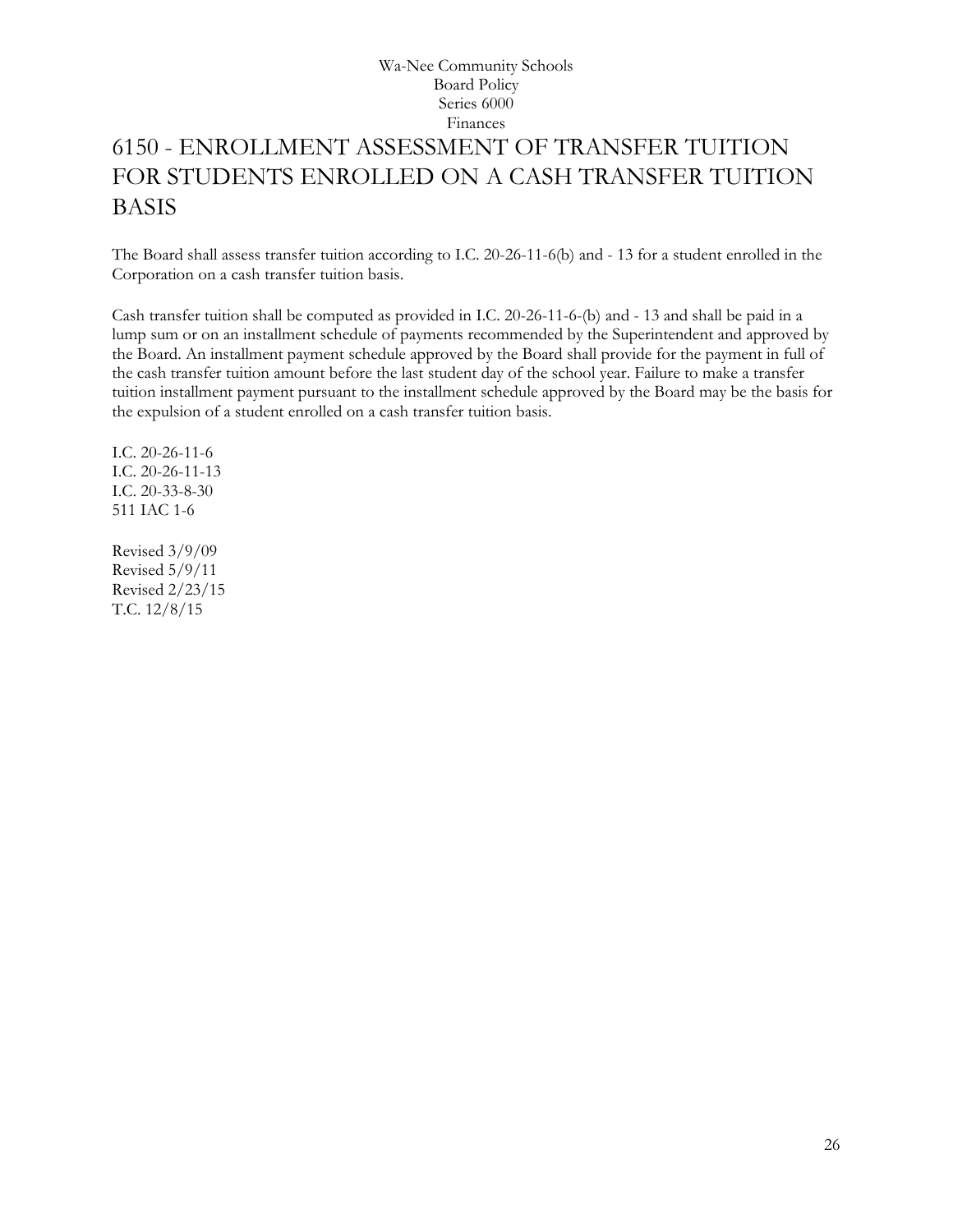# Wa-Nee Community Schools Board Policy Series 6000 Finances 6151 - BAD CHECKS AND UNCOLLECTABLE DEBTS

<span id="page-26-0"></span>When the Corporation receives a check from a student or parent that, when deposited, is returned marked "insufficient funds", the Superintendent shall provide an opportunity for the payer to make proper payment or to arrange for a satisfactory payment schedule. If payment is not received within thirty (30) days, the payment schedule is not adhered to, or the monies do not appear to be collectable, the Board authorizes the Superintendent to remove the fee or charge from the Corporation's Accounts Receivable and to take appropriate action against the student and/or the parents.

If efforts to collect an amount due the Corporation have not been successful and, in the opinion of the Business Manager (hereafter "the staff"), further efforts to collect the amount due are unlikely to be successful, the staff shall submit a recommendation that the Board find that the debt is uncollectable. This recommendation shall be supported by a brief statement that summarizes the efforts to collect the debt to date and the reason(s) why further efforts to collect the debt are not likely to be successful. The Board shall act upon this recommendation.

If the Board approves the staff recommendations that it find a debt to be uncollectable, the staff recommendation and any Board addition, deletion, or modification to the staff recommendation shall be included in the minutes of the Board meeting in which the staff recommendation is considered by the Board.

If the staff concludes that collection of the full amount due the Corporation is not possible, but that collection of a lesser amount is possible, the staff shall recommend that the Board authorize the staff to accept a reduced amount as payment in full of the amount due to the Corporation. This authorization shall contain a date by which payment in full of the reduced amount is due. If payment in full of the reduced amount is received by the due date established by the Board, the amount by which the original debt to the Corporation is reduced shall be processed pursuant to this policy as an uncollectable amount.

Revised 4/28/14 T.C. 12/8/15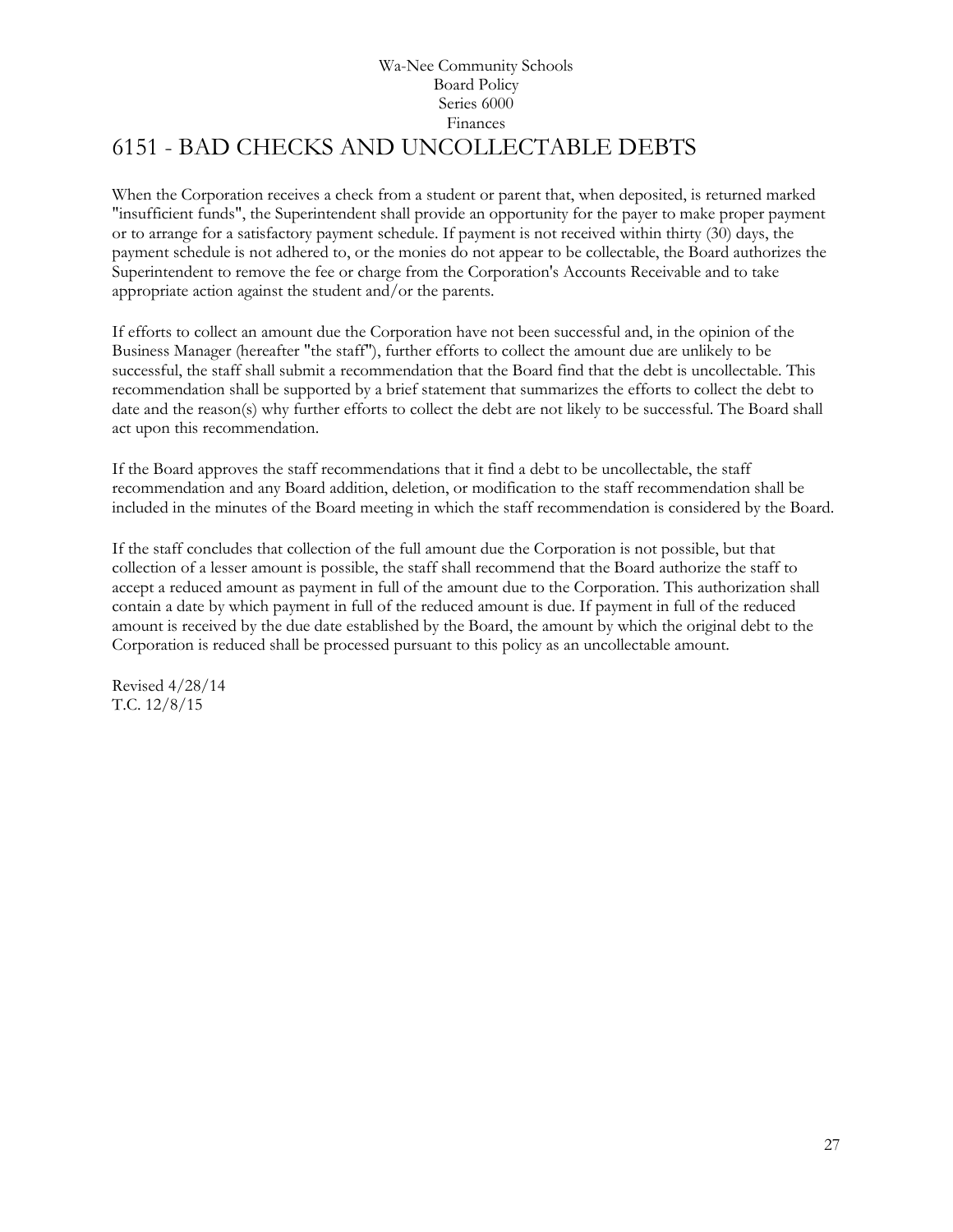# Wa-Nee Community Schools Board Policy Series 6000 Finances 6152 - STUDENT FEES AND CHARGES

<span id="page-27-0"></span>Because of limited financial means, the School Board may need to levy certain charges to students to facilitate the utilization of adequate, appropriate learning materials. Such charges would be made on expendable items such as, but not limited to, magazines, workbook materials, paperback selections, and laboratory supplies as well as for lost or damaged books and materials for independent study or special projects, and School Corporation-sponsored trips. No student, however, shall be deprived of participation in an activity because of lack of financial ability to pay a charge.

A charge shall not exceed the combined cost of the material used, freight and/or handling and processing charges, and nominal add-on for loss.

When Corporation property, equipment, or supplies are damaged, lost, or taken by a student, a fee will be assessed. The fee will be reasonable, seeking only to compensate the Corporation for the expense or loss incurred.

The late return of borrowed books or materials from the Corporation's school libraries will be subject to appropriate fees.

Any fees collected by members of the staff are to be turned in to the Business Office within twenty-four (24) hours after collection.

In the event the above course of action does not result in the fee being collected, the Board authorizes the Treasurer to take the student and/or his/her parents to Small Claims Court for collection if the claim does not exceed \$1,500. If the claim exceeds \$1,500, the Board authorizes the Corporation attorney or another attorney to pursue a collection action in the appropriate court against the student and/or his/her parents.

If a student has paid rental or use fees for curricular materials, such as textbooks, electronic textbooks, consumable hardware, computer software, digital content, disposable materials, software copyright licenses, hardware to utilize software provided, or other curricular materials, and the student transfers, withdraws, is expelled, or is unable to complete or continue to participate in a class, or activity, or utilize a school service for which the student or his/her parents have paid the applicable rental or use fee, the Corporation shall refund using the following refund schedule:

- A. Any time before January 1 a fifty percent (50%) refund will be issued.
- B. Any time after January 1 no refund will be issued
- C. No refunds will be issued for any workbooks issued.

If a student transfers, withdraws, or is expelled from school, or withdraws or is cut from a school activity for which the student or his/her parents have paid fees for curricular materials and are owed a refund of all, or a prorated share of any fees the Corporation shall promptly refund such fees if the address of the student or his/her parent is known or if requested by the student or his/her parents by the end of the school year in which the fees were paid, or within thirty (30) days, whichever is longer. The right to a refund fee shall be forfeited if not requested by the end of the school year in which the right to a refund accrues, or within thirty (30) days, whichever is longer. Parents and students shall be given written notice of this policy at the time of school enrollment.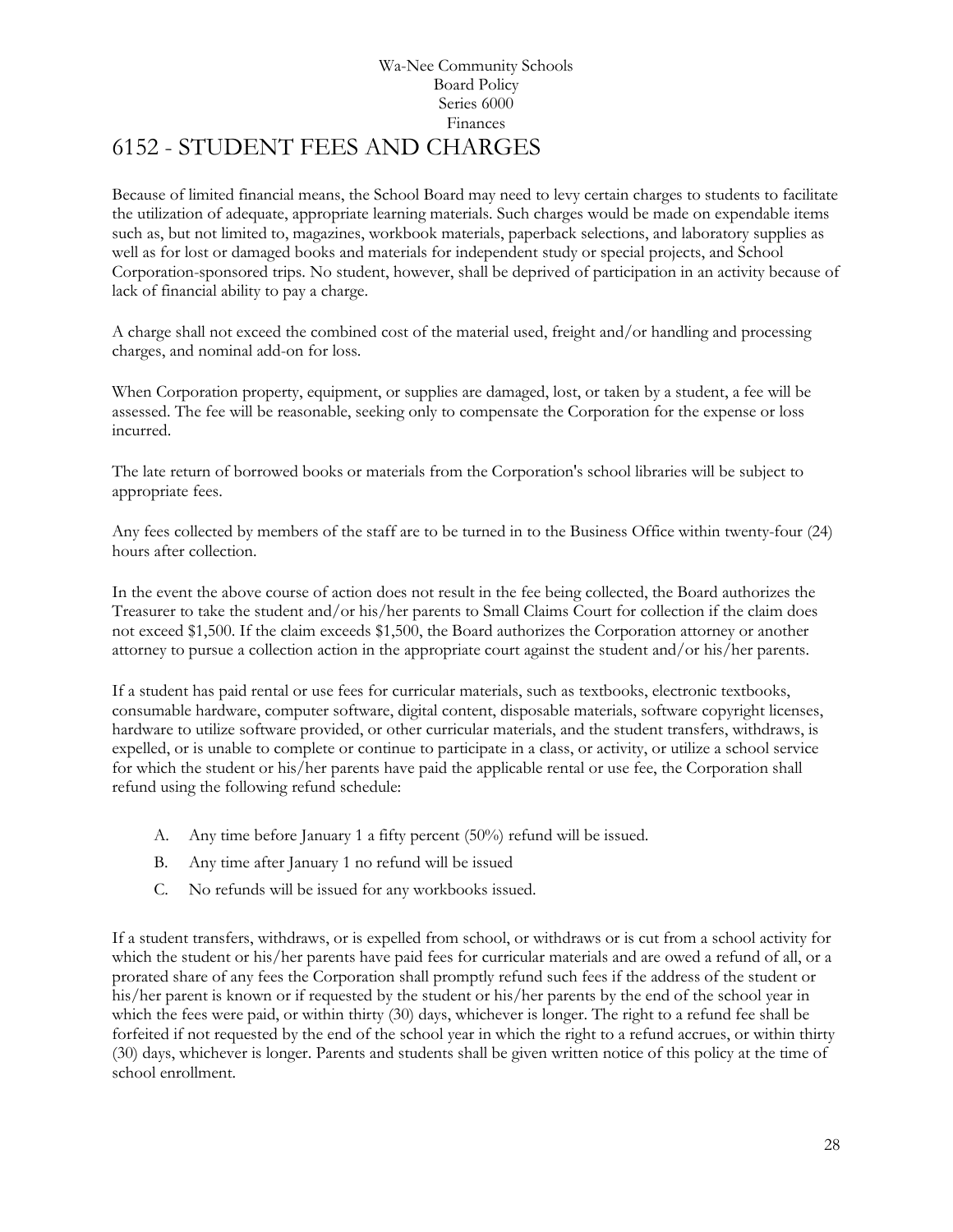The Corporation may write-off any outstanding unpaid fees for rent or use of curricular materials of \$5.00 or less, if not paid by the end of the school year following the school year or activity season in which the debt for nonpayment of fees for curricular materials was incurred.

Unpaid fees for rent or use of curricular materials in excess of \$5.00 may, at the discretion of the school treasurer or his/her designee, be written off two (2) years after the end of the school year or activity season in which the debt for nonpayment of fees for curricular materials was incurred. Fees in excess of \$5.00 may be written off at any time, if the principal, or his/her designee, determines the student's parents, or the student, if age eighteen (18) or older or an emancipated minor, is unable to pay.

Indiana State Board of Accounts, *Public Schools Audit Manual* Indiana State Board of Accounts, *School Administrator*

Revised 2/24/03 T.C. 12/8/15 Revised 2/8/16 Revised 2/12/18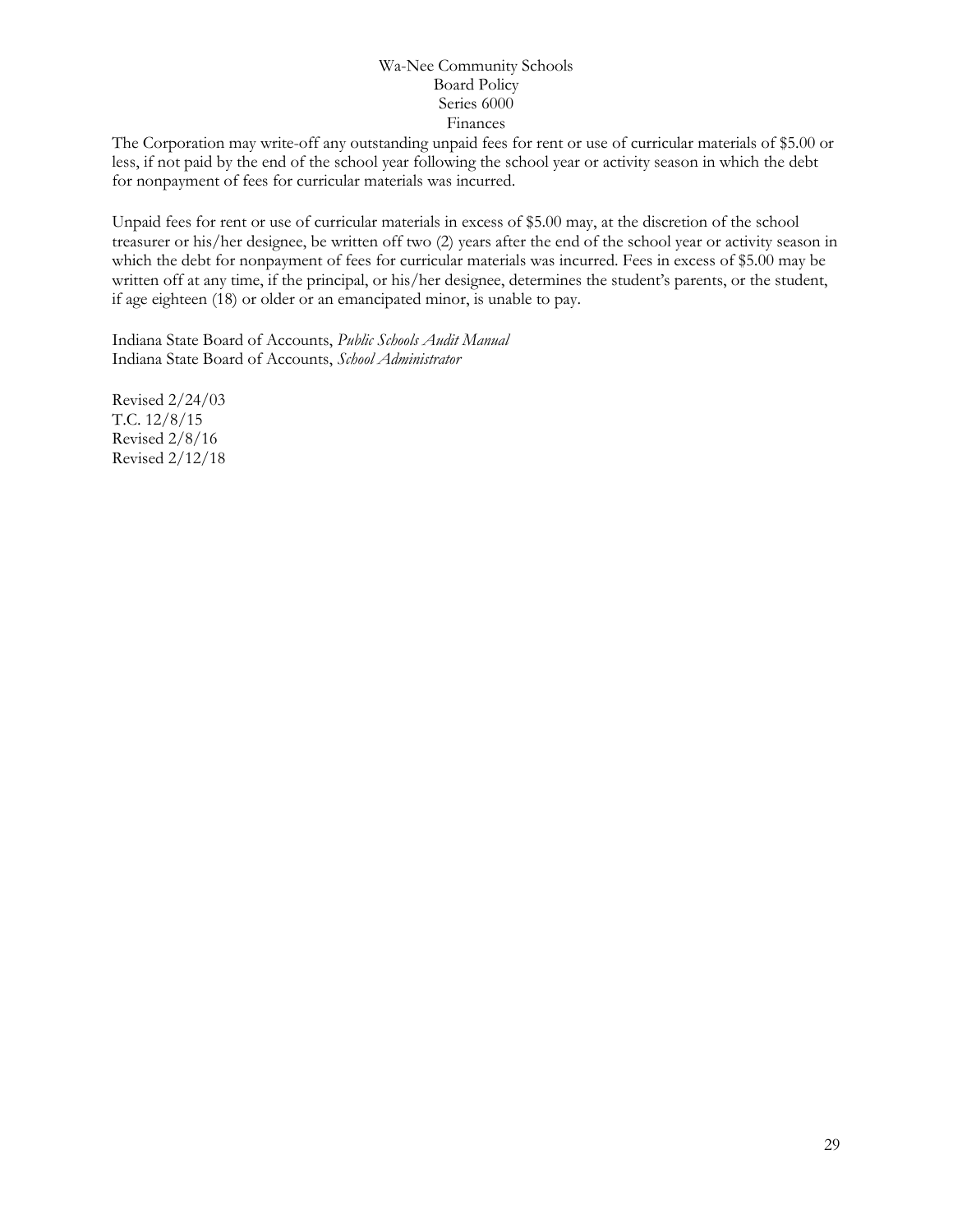# <span id="page-29-0"></span>6210 - FISCAL PLANNING

The Board shall collect and assemble the information necessary to discharge its responsibility for the fiscal management of the School Corporation and to plan for the financial needs of the educational program. The Board will strive to maintain both short and long range projections of the Corporation's financial requirements.

Accordingly, the Board directs the Superintendent to:

- A. include cost estimates of all ongoing financial requirements;
- B. prepare a long range year-by-year plan for the maintenance and replacement of facilities and equipment;
- C. maintain a plan of anticipated local, State, and Federal revenues;
- D. report to the Board any serious financial implications that emerge from the Corporation's ongoing fiscal planning.

In addition, the Board directs the Superintendent to maintain annually a detailed three (3) year forecast of estimated expenditures and revenues of the Capital Projects Funds.

I.C. 20-26-5-4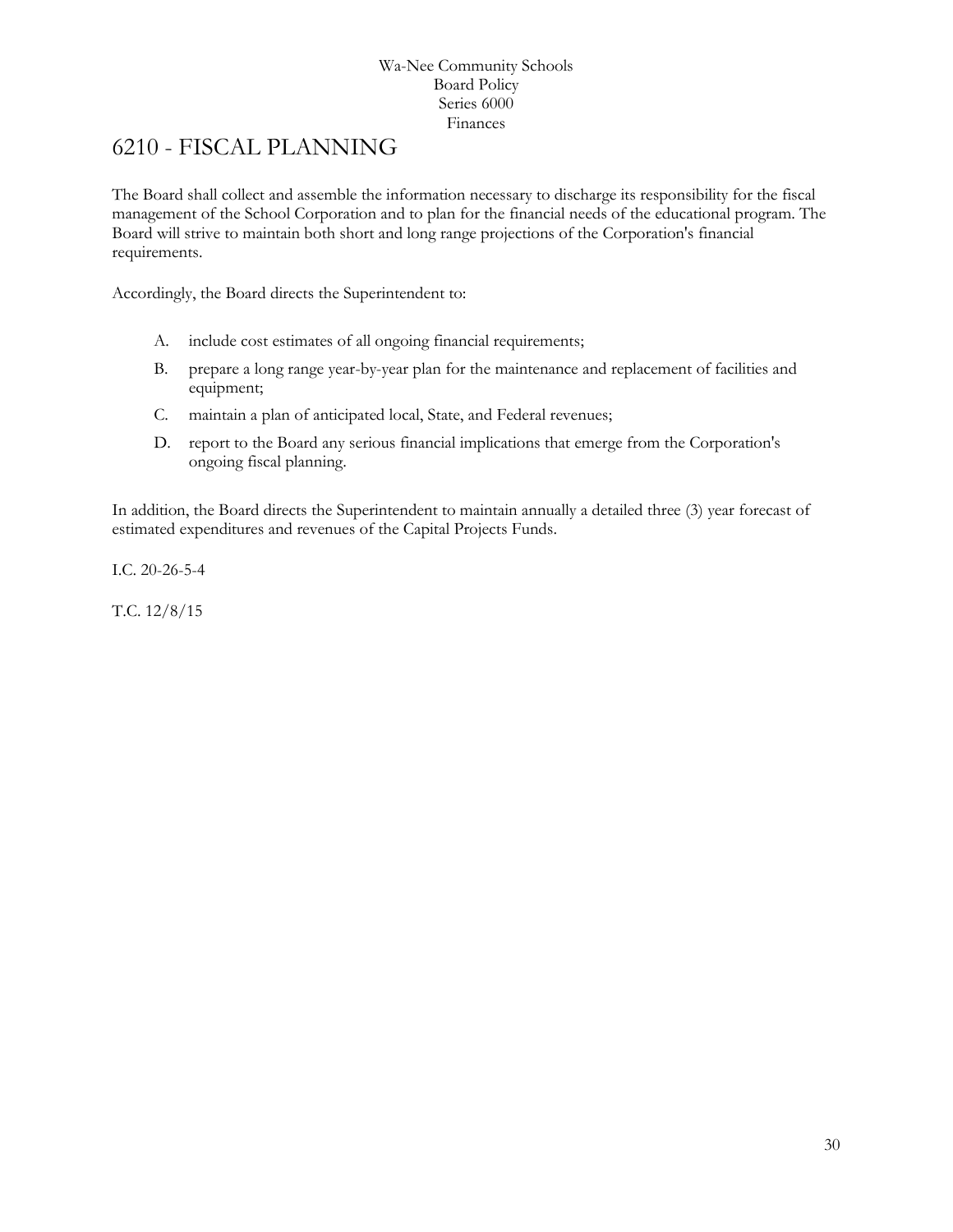# <span id="page-30-0"></span>[6220](http://www.neola.com/wanee-in/search/ag/ag6220.htm) - BUDGET PREPARATION

The Corporation's operation and educational plan is reflected in its budget. Each year, the Board will cause to have prepared and then review and approve the Education Fund, Referendum Fund, Debt Service Fund, and Operations Fund which constitute the budget of the Corporation.

The Board, by resolution, may establish a "rainy day fund" as a part of its budget preparation process. Transfers to the rainy day fund must be made after the last day of the Corporation's fiscal year and before March 1<sup>st</sup> of the subsequent calendar year. The adoption resolution must specify the purposes of the fund as well as the sources of funding for the fund. The rainy day fund is subject to the same appropriation process as other funds for which taxes are raised.

The budget shall be designed to carry out Corporation operations in a thorough and efficient manner, maintain Corporation facilities properly, and honor continuing obligations of the Board.

The proposed budget requires the critical analysis by every member of the Board prior to approval; once adopted, the budget deserves the support of all members of the Board regardless of their position before its adoption.

The Board directs the Superintendent to present the budget to the Board, along with all available information associated with each Fund, in sufficient time for proper review and discussion and in compliance with Indiana Code.

When presented to the Board for review and/or adoption, the proposed Fund shall include, as appropriate:

- A. the anticipated expenditure in each financial category for the current year;
- B. the actual expenditure and the approved budget in each financial category for the previous year;
- C. an explanation of each item of expense proposed for the ensuing year;
- D. an estimate of the student population by grades for the ensuing year;
- E. the sources and amounts of anticipated revenues;
- F. the anticipated cash balance at the end of the current year;
- G. an appropriations resolution.

I.C. 21-2-11-2 et seq., 21-2-11.5-2 et seq., 21-2-15 I.C. 36-1-8-5

Revised 3/02 Revised 1/26/04 T.C. 12/8/15 Revised 11/22/21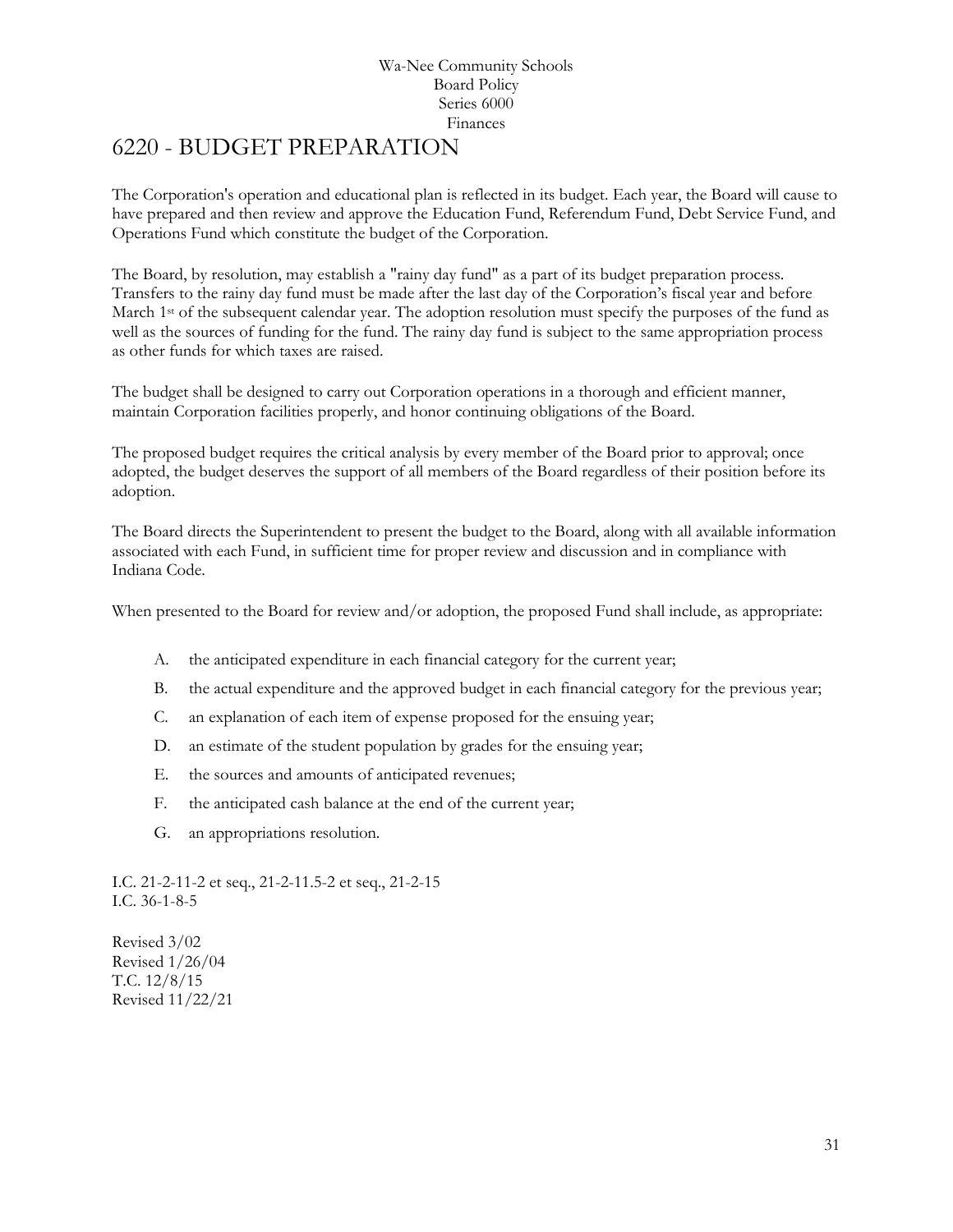# <span id="page-31-0"></span>6221 – RAINY DAY FUND

The Wa-Nee Community Schools Board of School Trustees has established a Rainy Day Fund. The Rainy Day Fund may receive transfers of unused and unencumbered monies from other funds for any fiscal year. Such transfer cannot exceed ten percent (10%) of the school corporation's total budget for the fiscal year from which the transfer occurs, with the exception of calendar years 2021, 2022, 2023, and 2024 when the transfer cannot exceed fifteen percent (15%) of the school corporation's total budget*.* Transfers to the Rainy Day Fund may be made at any time during the fiscal year.

The intent of the Board of School Trustees is to use the monies in the Rainy Day Fund only for any one of the following purposes:

- 1. With respect to severance and retirement benefits.
- 2. With respect to unexpected needs in any other fund raised by a tax levy.
- 3. With respect to any other emergency or unforeseen circumstances.

It is the intent of the Board of School Trustees that monies in the Rainy Day Fund not be used for wages/salaries of corporation employees.

The Rainy-Day Fund is subject to the same appropriation process as are the other school corporation funds. Prior to the appropriation, the Board will make a determination that the use of the appropriation is consistent with the intent of the Rainy Day fund as set out in this policy. The purpose for the appropriation will be stated at the time it is made.

Transfers from the Rainy Day fund to the education fund or the operations fund may be made at any time by resolution adopted by the school board.

LEGAL REFERENCE: I.C. 36-1-8-5 I.C. 36-1-8-5.1

Approved 11/22/21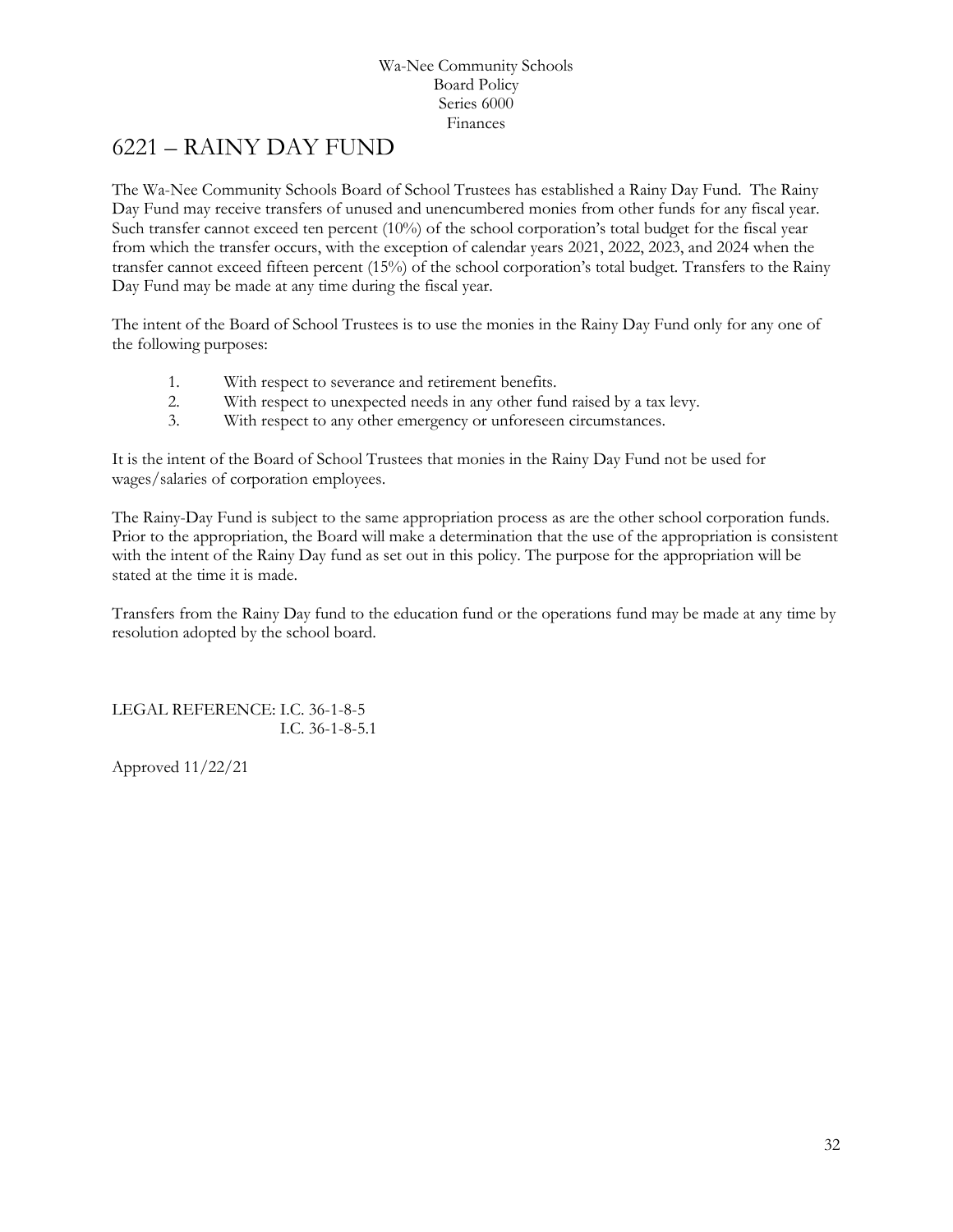# <span id="page-32-0"></span>6230 - BUDGET HEARING

The annual budget adopted by the Board represents the Board's position on the allocation of resources required to operate an appropriate system of education. All reasonable means shall be employed by the Board to present and explain that position to all interested parties. The public budget hearings will be conducted in accordance with law.

Each member of the Board and each Corporation administrator shall be sufficiently acquainted with the budget and its underlying purposes to answer questions from members of the public.

The budget approved by this Board will be made available to the public in the form and at the places required by law.

The final adoption of the proposed annual budget shall be made by the Board after completion of the public hearing.

I.C. 20-26-5-4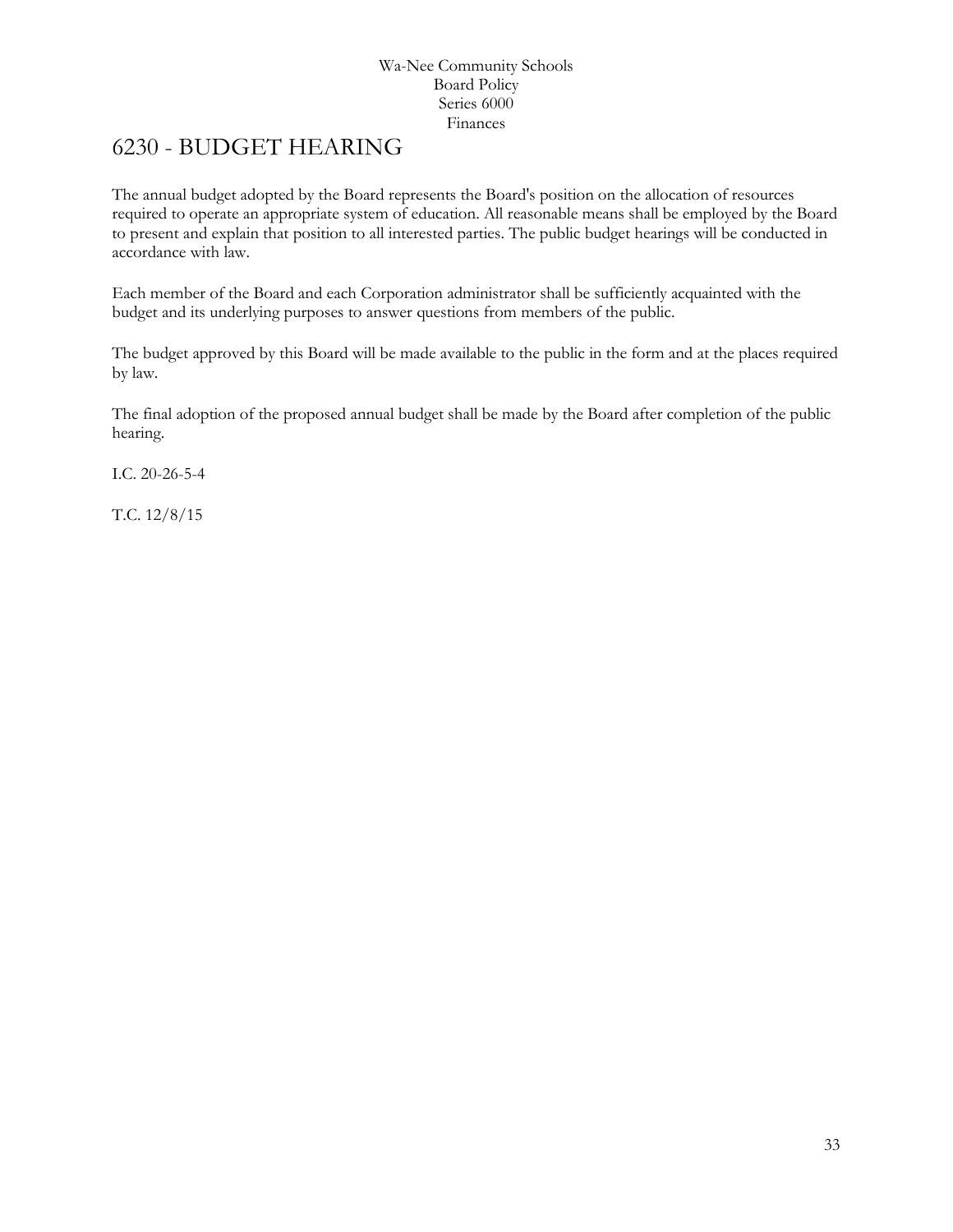# Wa-Nee Community Schools Board Policy Series 6000 Finances 6231 - BUDGET IMPLEMENTATION

<span id="page-33-0"></span>The Board places the responsibility of administering the budget, once adopted, with the Superintendent.

The Superintendent shall be authorized to proceed with making financial commitments, purchases, and other expenditures within the limits provided in the budget, limitations stated in Board policies, and within legal authority expressed in State statutes.

Listings of expenditures, appropriate financial reports, and budget comparison reports shall be submitted monthly to the Board to keep members informed as to the status of the budget and overall financial condition of the Corporation.

If, during the fiscal year, it appears to the Superintendent that actual revenues are less than estimated revenues, including the available equity upon which the appropriations from the fund were based, the Superintendent shall present to the Board recommended amendments to a Fund that will prevent expenditures from exceeding revenues. Such recommendations shall be in accordance with the requirements of the law and provisions of the negotiated agreements.

I.C. 20-26-5-4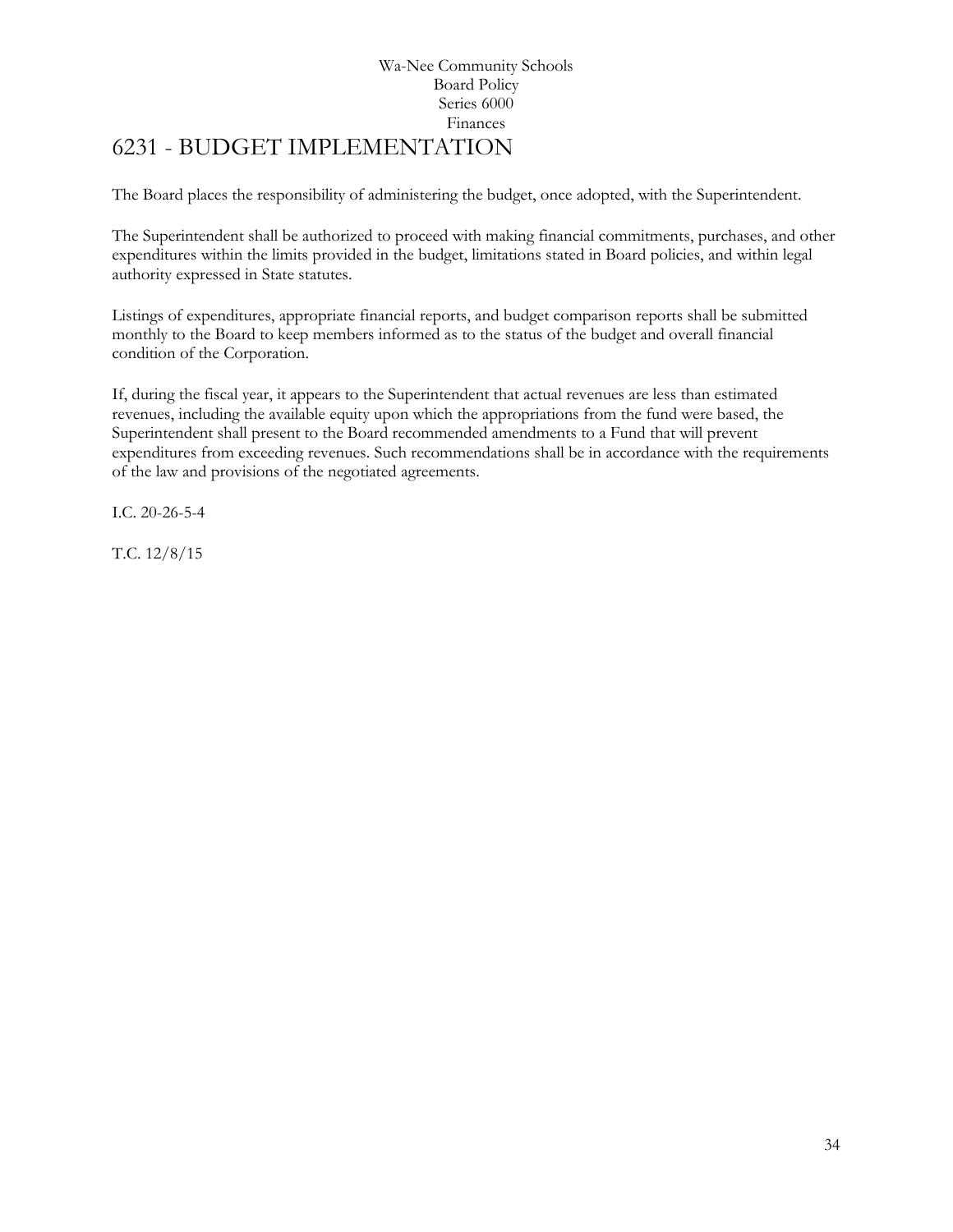# <span id="page-34-0"></span>6320 - PURCHASING

It is the policy of the Board that the Business Manager shall act as the purchasing agent for the Board. This policy applies only to purchases that are not paid from Federal funds or School Corporation matching funds. All purchases that are paid from Federal funds or School Corporation matching funds shall be made pursuant to Policy **[6325](http://www.neola.com/wanee-in/search/policies/po6325.htm)** - Procurements - Federal Grants/Funds.

# **Purchases of Supplies and Materials**

When the purchase of, and contract for, single items of supplies, exceeds \$150,000, the Business Manager shall obtain competitive bids.

Bids shall be sealed and shall be opened by a committee designated by the purchasing agent publicly in the presence of one (1) or more witnesses at the time and place fixed by the advertisement for bids. The committee must include at least two (2) Board members or at least two (2) Corporation employees. Bids must be read aloud and tabulated publicly and must be available for inspection. All contracts shall be awarded to the lowest responsive and responsible bidder.

# **The Board reserves the right to reject any and all bids.**

The Business Manager will serve as the purchasing agent for the school corporation.

For purchases of supplies and/or materials under \$50,000\*, the purchasing agent may purchase such supplies or materials on the open market for the best value and price without soliciting bids, proposals, or quotes. Purchases of food from a youth agricultural education program may be made up to \$7,500 annually without soliciting bids, proposals, or quotes.

For purchases of supplies and/or materials of at least \$50,000 and not more than \$150,000, the purchasing agent must invite quotes from at least three suppliers known to deal in the supplies to be purchased. Such invitations shall be made at least seven days before the fixed date for receiving the quotes. If a satisfactory quote is received, the purchasing agent shall award the contract to the lowest responsible and responsive offer. The purchasing agent may reject all quotes received if none are responsive and/or responsible. If the purchasing agent does not receive a responsive and/or responsible quote, the purchase may be made by following the process for purchases under \$50,000.

# **Procurement – Federal Grants**

The Superintendent shall maintain a procurement and contract administration system in accordance with the United States Department of Education (USDOE) requirements (2 C.F.R. 200.317 - .326) for the administration and management of Federal grants and Federally-funded programs. The Corporation shall maintain a compliance system that requires contractors to perform in accordance with the terms, conditions, and specifications of their contracts or purchase orders. Except as otherwise noted, procurement transactions shall conform to the provisions of this policy and administrative guidelines (AG 6320) and comply with 34 C.F.R. 80.36. Please refer to Policy **[6325](http://www.neola.com/wanee-in/search/policies/po6325.htm)** - Procurements - Federal Grants/Funds.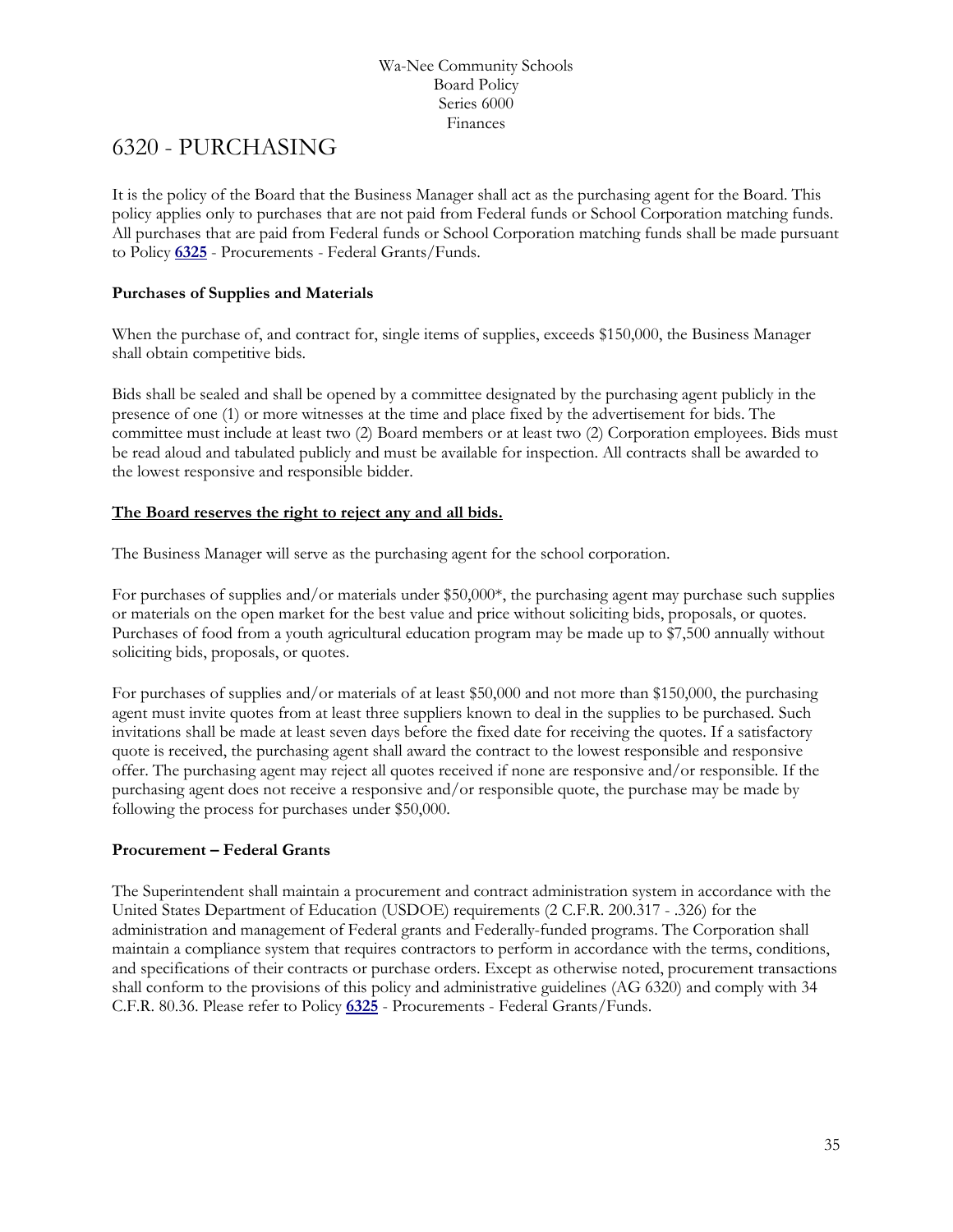### **Purchase of Services**

For purposes of this policy "services" means the furnishing of labor, time, or effort by a person, not involving the delivery of specific supplies other than printed documents or other items that are merely incidental to the required performance.

The purchasing agent may purchase as follows:

- A. For purchases of services anticipated to exceed \$150,000 in a single school year:
	- 1. If the purchasing agent has purchased services previously from a vendor, the purchasing agent may continue to purchase services from that vendor as long as the Board is satisfied with the services delivered by the vendor.
	- 2. If a new vendor is sought to provide services, the purchasing agent will issue a request for proposal asking that interested vendors submit proposals to serve as vendors for those specific services. Notice of the request for proposal may be sent directly to potential vendors and/or posted on the Corporation's website. The purchasing agent will interview those vendors who respond to the request for proposal that the purchasing agent believes are able to provide the services sought and will select the vendor from those interviewed. The purchasing agent may seek input from other administrators or Board members in making the selection.
- B. For all other purchases of services, the purchasing agent may select the vendor s/he believes is the most appropriate vendor who provides the services sought.

The purchasing agent is authorized to make emergency purchases, without prior approval, of those services needed to keep the schools in operation.

Such purchases shall be brought to the Board for approval at the next regular meeting.

2 C.F.R. 200.317 - .326

Revised 7/28/03 Revised 1/28/08 Revised 9/14/15 T.C. 12/8/15 Revised 10/24/16 Revised 8/23/21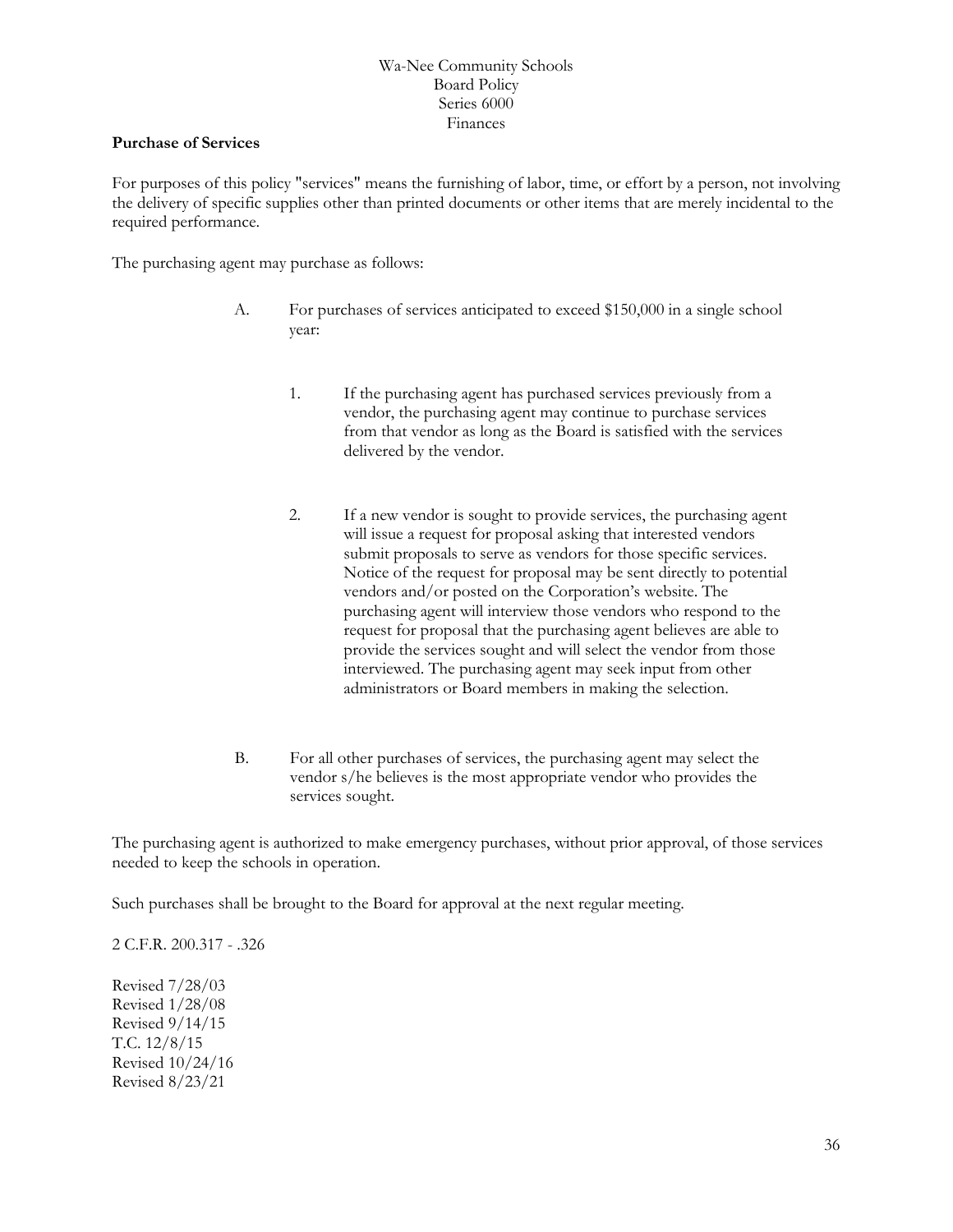# <span id="page-36-0"></span>6320.01 - PURCHASING USING ONLINE REVERSE AUCTIONS

The Board authorizes the purchasing agent to conduct a reverse auction for the purchase of supplies by using an Internet purchasing site for issuing an invitation for bids and receiving bids.

The purchasing agent shall establish procedures for:

- A. transmitting notices, solicitations, and specifications;
- B. receiving offers;
- C. making payments;
- D. protecting the identity of the bidder and the amount of an offer until the time fixed for opening the offers;
- E. providing for the display of the amount of each offer previously submitted for public viewing;
- F. establishing the deadline by which offers must be received and will be considered to be open and available for public inspection;
- G. establishing procedures for the opening of offers;
- H. maintaining adequate documentation regarding reverse auctions so that the transactions may be audited according to law.

I.C. 5-22-7.5

Adopted 9/12/05 T.C. 12/8/15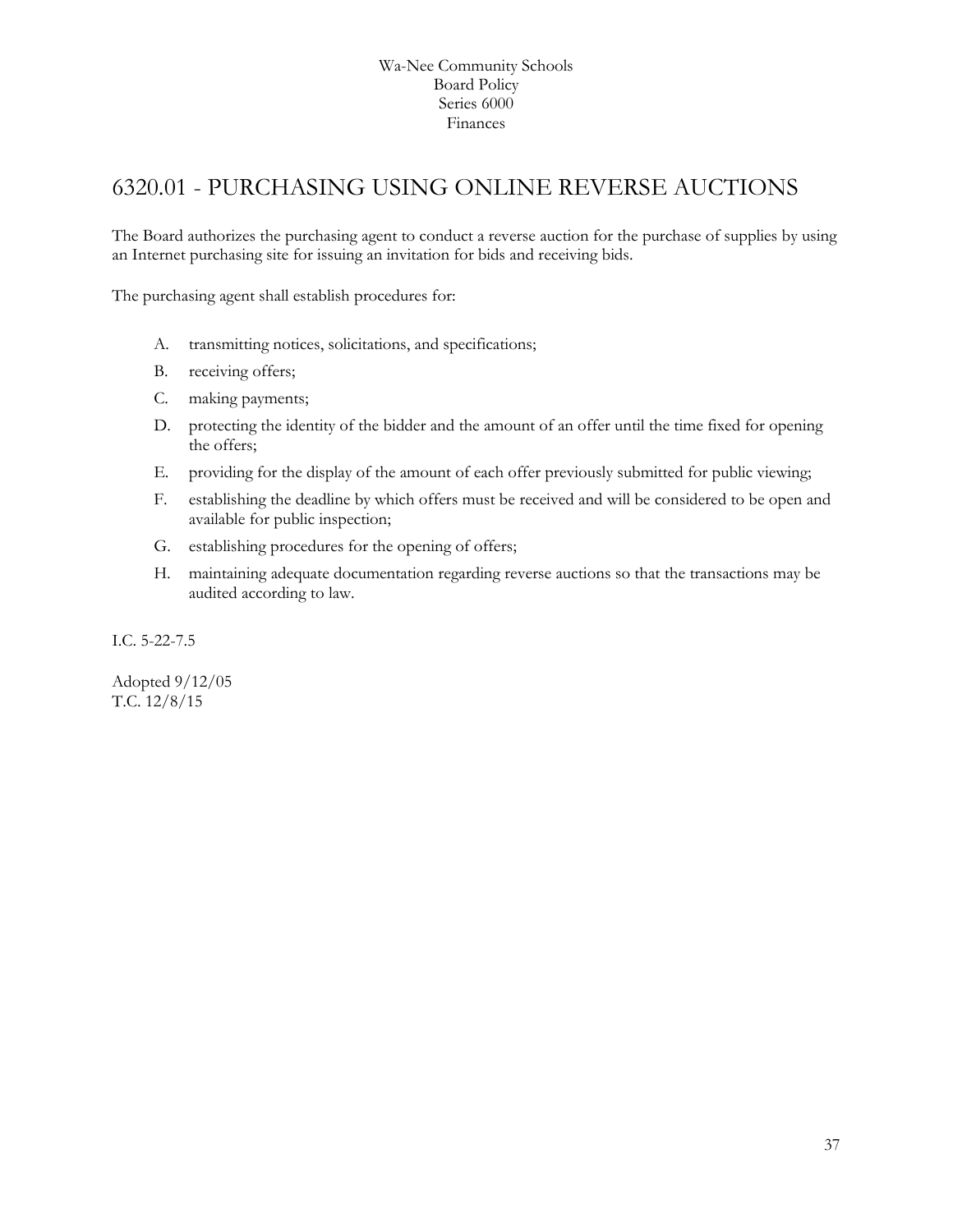# Wa-Nee Community Schools Board Policy Series 6000 Finances 6325 - PROCUREMENT – FEDERAL GRANTS/FUNDS

<span id="page-37-0"></span>Procurement of all supplies, materials, equipment, and services paid from Federal funds or School Corporation matching funds shall be made in accordance with all applicable Federal, State, and local statutes and/or regulations, the terms and conditions of the Federal grant, and School Board policies and administrative procedures.

The Superintendent shall maintain a procurement and contract administration system in accordance with the USDOE requirements (2 CFR 200.317-.326) for the administration and management of Federal grants and Federally-funded programs. The Corporation shall maintain a contract administration system that requires contractors to perform in accordance with the terms, conditions, and specifications of their contracts or purchase orders. Except as otherwise noted, procurement transactions shall conform to the provisions of the Corporation's documented general purchasing Policy **[6320](http://www.neola.com/wanee-in/search/policies/po6320.htm)** and AG **[6320A](http://www.neola.com/wanee-in/search/ag/ag6320a.htm)**.

All Corporation employees, officers (that is, Board members), and agents who have purchasing authority shall abide by the standards of conduct covering conflicts of interest and governing the actions of its employees, officers, and agents engaged in the selection, award, and administration of contracts as established in Policy **[1130](http://www.neola.com/wanee-in/search/policies/po1130.htm)**, Policy 3113 and Policy **[4113](http://www.neola.com/wanee-in/search/policies/po4113.htm)** – Conflict of Interest.

The Corporation shall avoid acquisition of unnecessary or duplicative items. Additionally, consideration shall be given to consolidating or breaking out procurements to obtain a more economical purchase. And, where appropriate, an analysis shall be made of lease versus purchase alternatives and any other appropriate analysis to determine the most economical approach. These considerations are given as part of the process to determine the allowability of each purchase made with Federal funds.

To foster greater economy and efficiency, the Corporation may enter into State and local intergovernmental agreements, where appropriate, for procurement or use of common or shared goods and services.

# **Competition**

All procurement transactions shall be conducted in a manner that encourages full and open competition and is in accordance with good administrative practice and sound business judgement. In order to promote objective contractor performance and eliminate unfair competitive advantage, the Corporation shall exclude any contractor that has developed or drafted specifications, requirements, statements of work, or invitations for bids or requests for proposals from competition for such procurements.

Some of the situations considered to be restrictive of competition include, but are not limited to, the following:

- A. unreasonable requirements on firms in order for them to qualify to do business;
- B. unnecessary experience and excessive bonding requirements;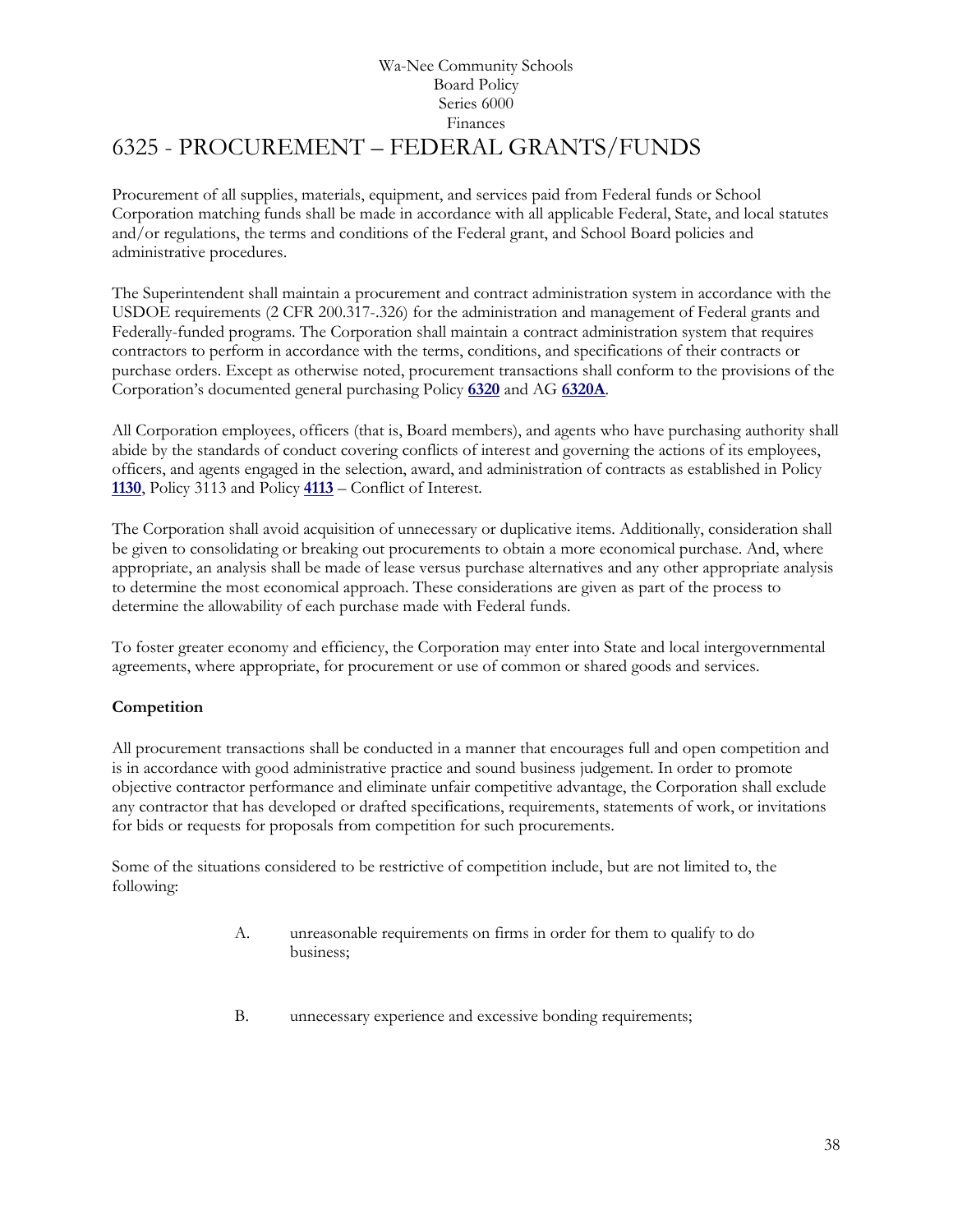- C. noncompetitive contracts to consultants that are on retainer contracts;
- D. organizational conflicts of interest;
- E specification of only a "brand name" product instead of allowing for an "*or equal*" product to be offered and describing the performance or other relevant requirements of the procurement; and
- F. any arbitrary action in the procurement process.

Further, the Corporation shall not use statutorily or administratively imposed State, local, or tribal geographical preferences in the evaluation of bids or proposals unless 1) an applicable Federal statute expressly mandates or encourages a geographic preference; or 2) the Corporation is contracting for architectural and engineering services, in which case geographic location may be a selection criterion provided its application leaves an appropriate number of qualified firms, given the nature and size of the project, to compete for the contract.

To the extent that the Corporation uses a pre-qualified list of persons, firms or products to acquire goods and services, the pre-qualified list includes enough qualified sources as to ensure maximum open and free competition. The Corporation allows vendors not on the pre-qualified list to apply for placement on the list periodically. The Corporation may determine how frequently the pre-qualified list becomes open for new vendors.

# **Solicitation Language**

The Corporation shall require that all solicitations incorporate a clear and accurate description of the technical requirements for the material, product, or service to be procured. Such description shall not, in competitive procurements, contain features which unduly restrict competition. The description may include a statement of the qualitative nature of the material, product or service to be procured and, when necessary, shall set forth those minimum essential characteristics and standards to which it shall conform if it is to satisfy its intended use. Detailed product specifications should be avoided if at all possible.

When it is impractical or uneconomical to make a clear and accurate description of the technical requirements, a "brand name or equivalent" description may be used as a means to define the performance or other salient requirements of procurement. The specific features of the named brand which shall be met by offers shall be clearly stated; and the solicitation shall identify all requirements which the offerors shall fulfill and all other factors to be used in evaluating bids or proposals.

The Board will not approve any expenditure for an unauthorized purchase or contract.

# **Procurement Methods**

The Corporation shall utilize the following methods of procurement: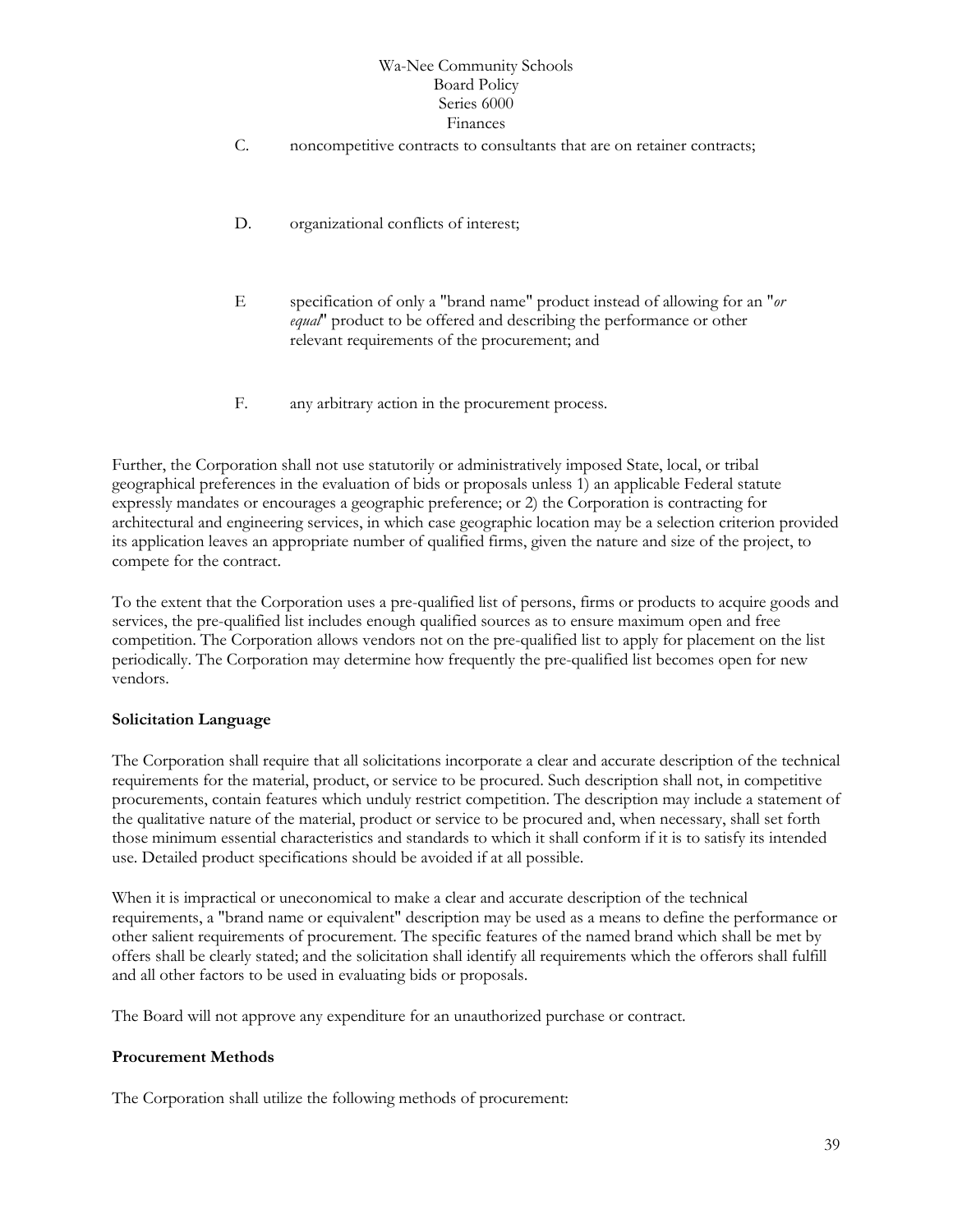#### A. Micro-purchases

Procurement by micro-purchase is the acquisition of supplies or services, the aggregate dollar amount of which does not exceed \$3,500. To the extent practicable, the Corporation shall distribute micro-purchases equitably among qualified suppliers. Micro-purchases may be made without soliciting competitive quotations if the Purchasing Agent identified in Policy **[6320](http://www.neola.com/wanee-in/search/policies/po6320.htm)** considers the price to be reasonable. The Corporation maintains evidence of this reasonableness in the records of all purchases made by this method.

B. Small Purchases

Small purchase procedures provide for relatively simple and informal procurement methods for securing services, supplies, and other property the cost of which exceeds \$3,500 but is less than the competitive bid threshold of \$150,000. Small purchase procedures require that at least three (3) price or rate quotations shall be obtained from qualified sources.

C. Sealed Bids

Sealed, competitive bids shall be obtained when the purchase of, and contract for, single items of supplies, materials, or equipment amounts to \$150,000 and when the Board determines to build, repair, enlarge, improve, or demolish a school building/facility the cost of which will exceed the amount allowed by Indiana statute.

In order for sealed bidding to be feasible, the following conditions shall be present:

- 1. a complete, adequate, and realistic specification or purchase description is available;
- 2. two (2) or more responsible bidders are willing and able to compete effectively for the business; and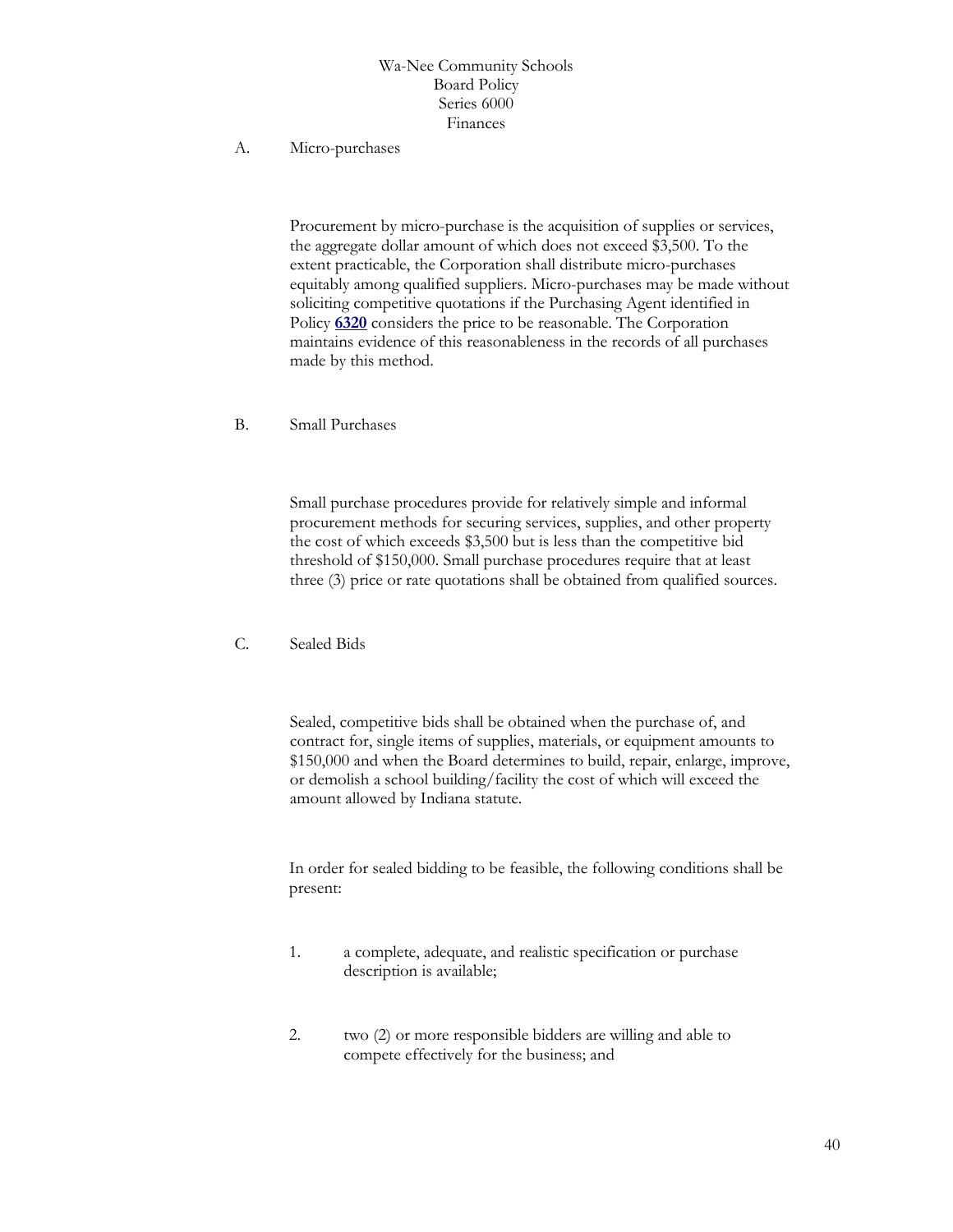3. the procurement lends itself to a firm fixed price contract and the selection of the successful bidder can be made principally on the basis of price.

When sealed bids are used, the following requirements apply:

- 1. Bids shall be solicited in accordance with the provisions of State law and Policy **[6320](http://www.neola.com/wanee-in/search/policies/po6320.htm)**. Bids shall be solicited from an adequate number of qualified suppliers, providing sufficient response time prior to the date set for the opening of bids. The invitation to bid shall be publicly advertised.
- 2. The invitation for bids shall include product/contract specifications and pertinent attachments and shall define the items and/or services required in order for the bidder to properly respond.
- 3. All bids shall be opened at the time and place prescribed in the invitation for bids; bids shall be opened publicly.
- 4. A firm fixed price contract award shall be made in writing to the lowest responsive and responsible bidder. Where specified in bidding documents, factors such as discounts, transportation cost, and life cycle costs shall be considered in determining which bid is lowest. Payment discounts may be used to determine the low bid only when prior experience indicates that such discounts are usually taken.
- 5. The Board reserves the right to reject any or all bids for sound documented reason.
- D. Competitive Proposals

Procurement by competitive proposal, normally conducted with more than one source submitting an offer, is generally used when conditions are not appropriate for the use of sealed bids or in the case of a recognized exception to the sealed bid method. Indiana law stipulates a threshold for which sealed bids are required. (See Policy **[6320](http://www.neola.com/wanee-in/search/policies/po6320.htm)**.)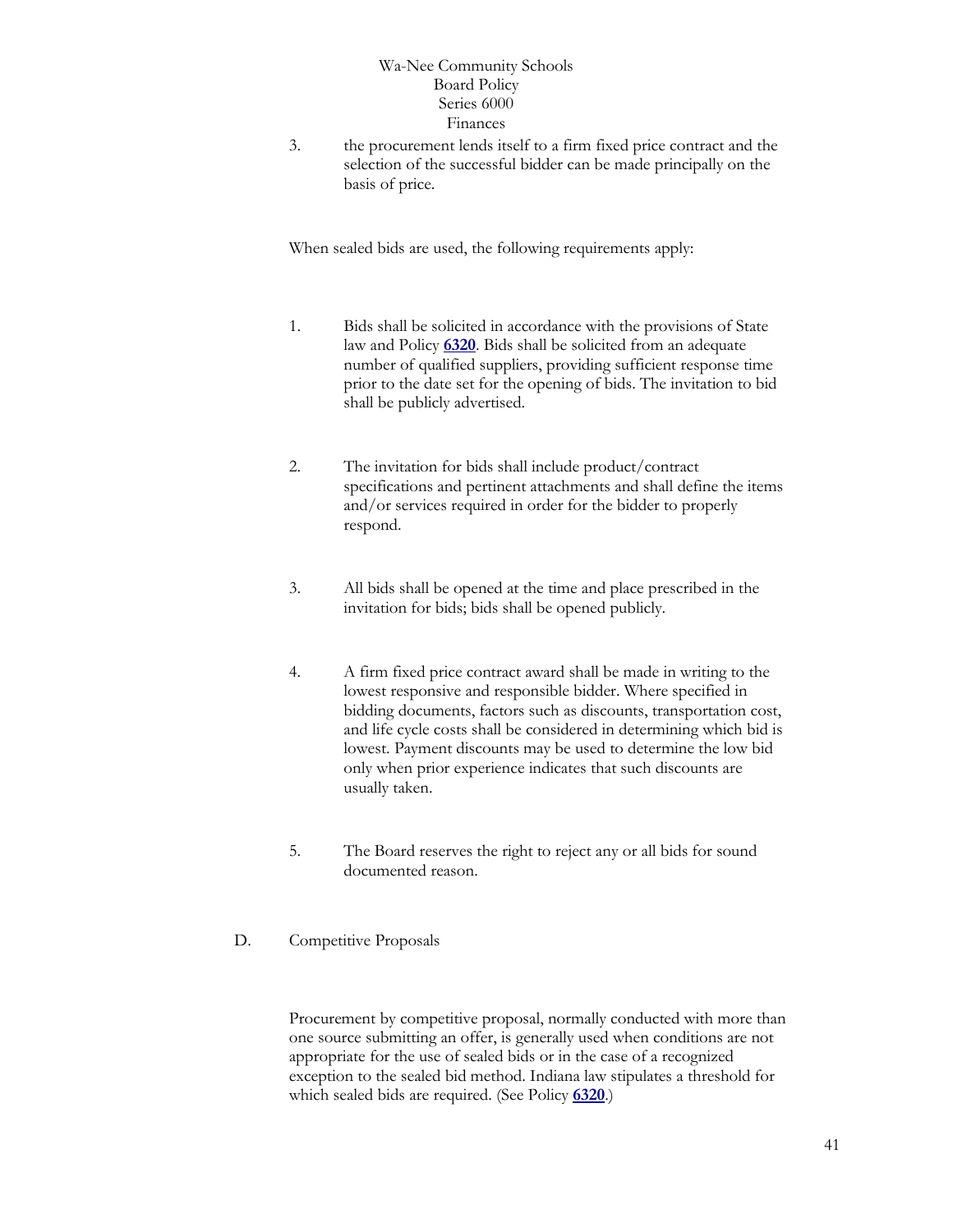If this method is used, the following requirements apply:

- 1. Requests for proposals shall be publicized and identify all evaluation factors and their relative importance. Any response to the publicized requests for proposals shall be considered to the maximum extent practical.
- 2. Proposals shall be solicited from an adequate number of sources.
- 3. The Corporation shall use its written method for conducting technical evaluations of the proposals received and for selecting recipients.
- 4. Contracts shall be awarded to the responsible firm whose proposal is most advantageous to the program, with price and other factors considered.

The Corporation may use competitive proposal procedures for qualifications-based procurement of architectural/engineering (A/E) professional services whereby competitors' qualifications are evaluated and the most qualified competitor is selected, subject to negotiation of fair and reasonable compensation. The method, where price is not used as a selection factor, can be used only in procurement of A/E professional services. It cannot be used to purchase other types of services though A/E firms are a potential source to perform the proposed effort.

E. Noncompetitive Proposals

Procurement by noncompetitive proposals allows for solicitation of a proposal from only one source and may be used only when one or more of the following circumstances apply:

1. the item is available only from a single source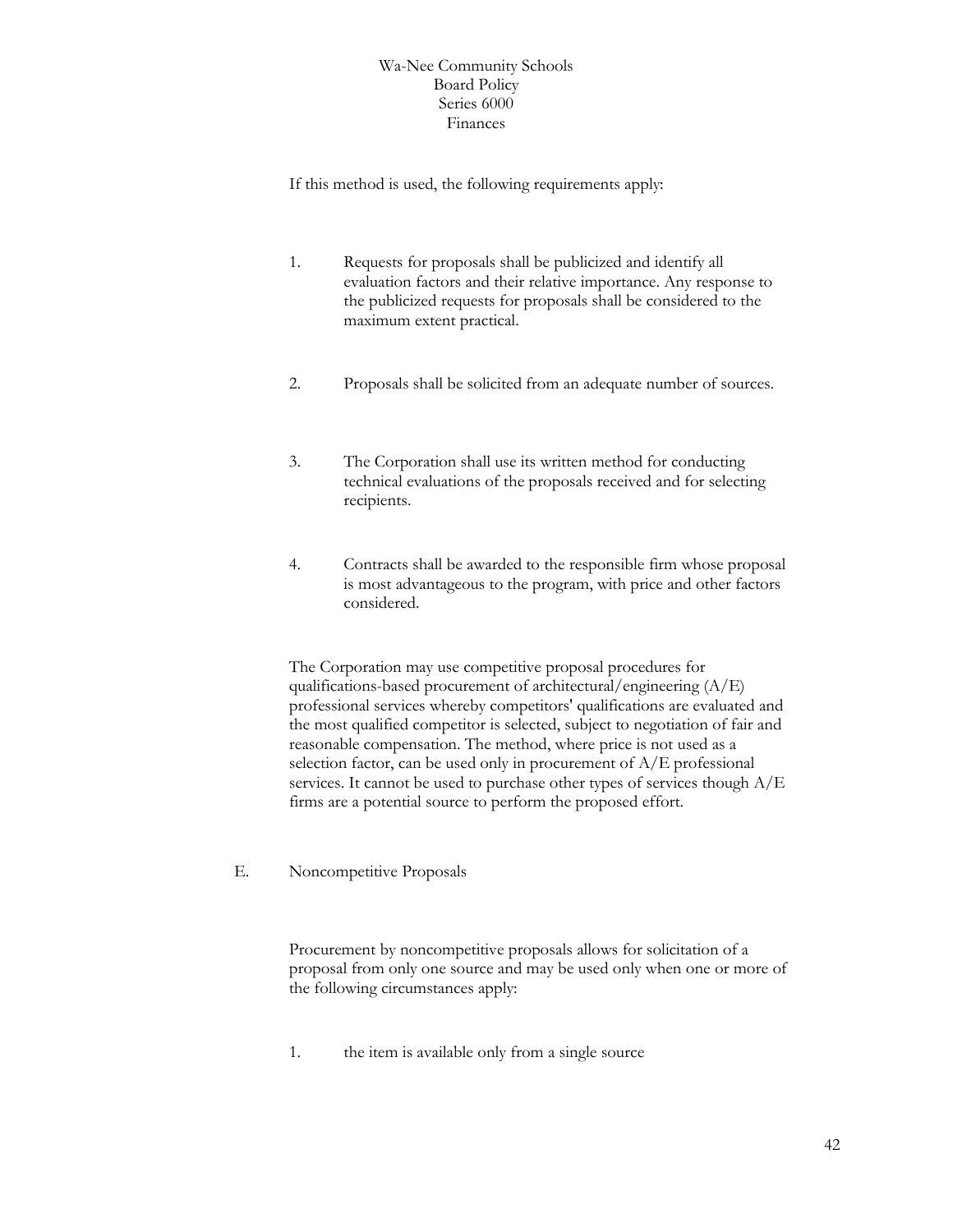- 2. the public exigency or emergency for the requirement will not permit a delay resulting from competitive solicitation
- 3. the Federal awarding agency or pass-through entity expressly authorizes noncompetitive proposals in response to a written request from the Corporation
- 4. after solicitation of a number of sources, competition is determined to be inadequate

# **Contract/Price Analysis**

The Corporation shall perform a cost or price analysis in connection with every procurement action in excess of \$150,000, including contract modifications. A cost analysis generally means evaluating the separate cost elements that make up the total price, while a price analysis means evaluating the total price without looking at the individual cost elements.

The method and degree of analysis is dependent on the facts surrounding the particular procurement situation; however, the Corporation shall come to an independent estimate prior to receiving bids or proposals.

When performing a cost analysis, the Corporation shall negotiate profit as a separate element of the price. To establish a fair and reasonable profit, consideration is given to the complexity of the work to be performed, the risk borne by the contractor, the contractor's investment, the amount of subcontracting, the quality of its record of past performance, and industry profit rates in the surrounding geographical area for similar work.

# **Time and Materials Contracts**

The Corporation uses a time and materials type contract only (1) after a determination that no other contract is suitable; and (2) if the contract includes a ceiling price that the contractor exceeds at its own risk. Time and materials type contract means a contract whose cost to the Corporation is the sum of the actual costs of materials and direct labor hours charged at fixed hourly rates that reflect wages, general and administrative expenses, and profit.

Since this formula generates an open-ended contract price, a time-and-materials contract provides no positive profit incentive to the contractor for cost control or labor efficiency. Therefore, the Corporation sets a ceiling price for each contract that the contractor exceeds at its own risk. Further, the Corporation shall assert a high degree of oversight in order to obtain reasonable assurance that the contractor is using efficient methods and effective cost controls.

# **Suspension and Debarment**

The Corporation shall award contracts only to responsible contractors possessing the ability to perform successfully under the terms and conditions of the proposed procurement. All purchasing decisions shall be made in the best interests of the Corporation and shall seek to obtain the maximum value for each dollar expended. When making a purchasing decision, the Corporation shall consider such factors as (1) contractor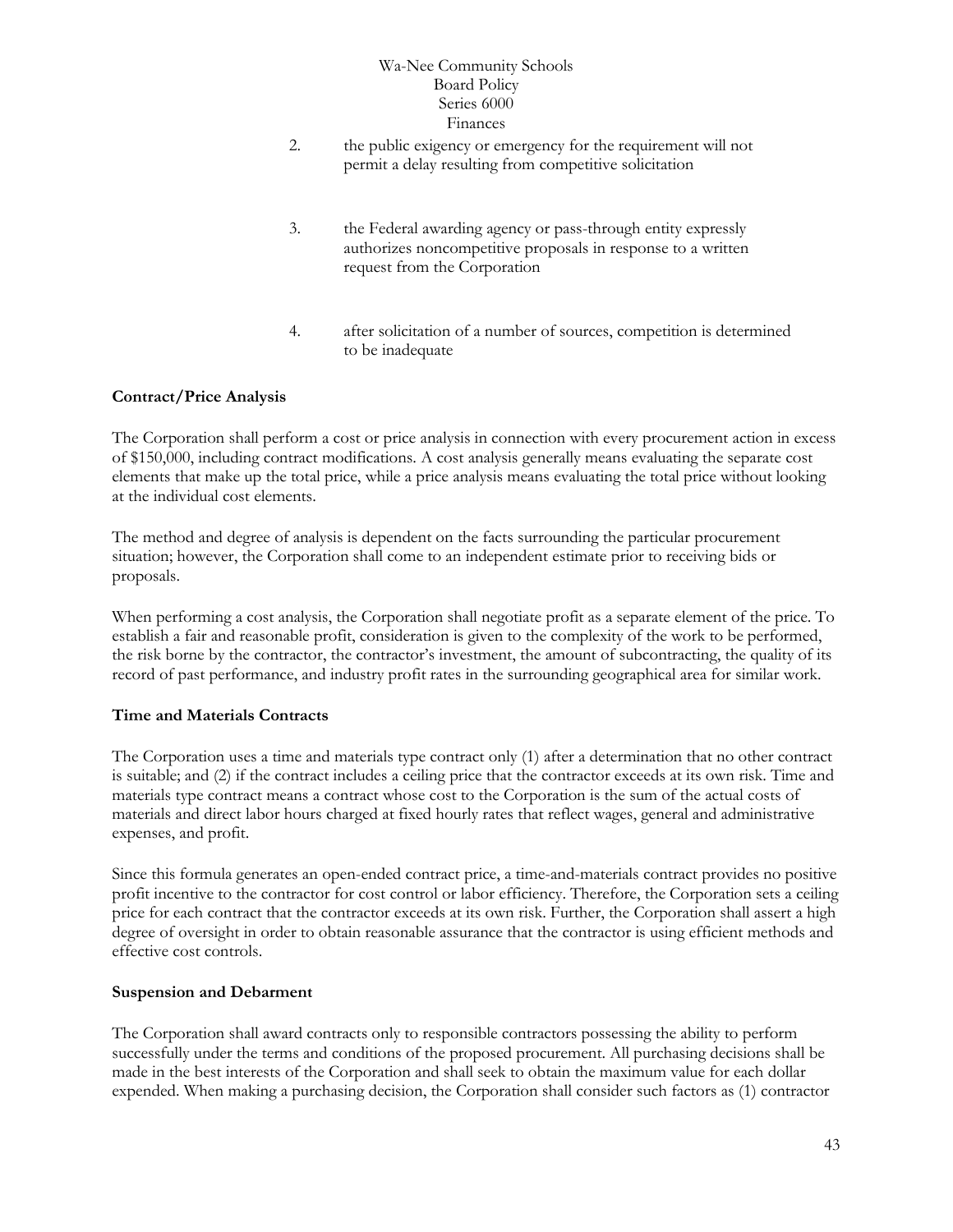integrity; (2) compliance with public policy; (3) record of past performance; and (4) financial and technical resources.

The Superintendent shall have the authority to suspend or debar a person/corporation, for cause, from consideration or award of further contracts. The Corporation is subject to and shall abide by the nonprocurement debarment and suspension regulations implementing Executive Orders 12549 and 12689, 2 CFR Part 180.

Suspension is an action taken by the Corporation that immediately prohibits a person from participating in covered transactions and transactions covered under the Federal Acquisition Regulation (48 CFR chapter 1) for a temporary period, pending completion of an agency investigation and any judicial or administrative proceedings that may ensue. A person so excluded is suspended. (2 CFR Part 180 Subpart G)

Debarment is an action taken by the Superintendent to exclude a person from participating in covered transactions and transactions covered under the Federal Acquisition Regulation (48 CFR Chapter 1). A person so excluded is debarred. (2 CFR Part 180 Subpart H)

The Corporation shall not subcontract with or award subgrants to any person or company who is debarred or suspended. For contracts over \$25,000, the Corporation shall confirm that the vendor is not debarred or suspended by either checking the Federal government's System for Award Management, which maintains a list of such debarred or suspended vendors at www.sam.gov; collecting a certification from the vendor; or adding a clause or condition to the covered transaction with that vendor. (2 CFR Part 180 Subpart C)

#### **Bid Protest**

The Corporation maintains the following protest procedures to handle and resolve disputes relating to procurements and, in all instances, discloses information regarding the protest to the awarding agency.

A bidder who wishes to file a bid protest shall file such notice and follow procedures prescribed by the Request For Proposals (RFPs) or the individual bid specifications package for resolution. Bid protests shall be filed in writing with the Superintendent within seventy-two (72) hours of the opening of the bids in protest.

Within five (5) days of receipt of a protest, the Superintendent shall review the protest as submitted and render a decision regarding the merits of the protest and any impact on the acceptance and rejection of bids submitted. Notice of the filing of a bid protest shall be communicated to the Board and shall be so noted in any subsequent recommendation for the acceptance of bids and awarding of contracts.

Failure to file a notice of intent to protest or failure to file a formal written protest within the time prescribed shall constitute a waiver of proceedings.

#### **Maintenance of Procurement Records**

The Corporation maintains records sufficient to detail the history of all procurements. These records shall include, but are not necessarily limited to the following: rationale for the method of procurement, selection of contract type, contractor selection or rejection, and the basis for the contract price (including a cost or price analysis).

I.C. 5-22-2-21, 5-22-2-30, 5-22-2-38 I.C. 5-22-3-3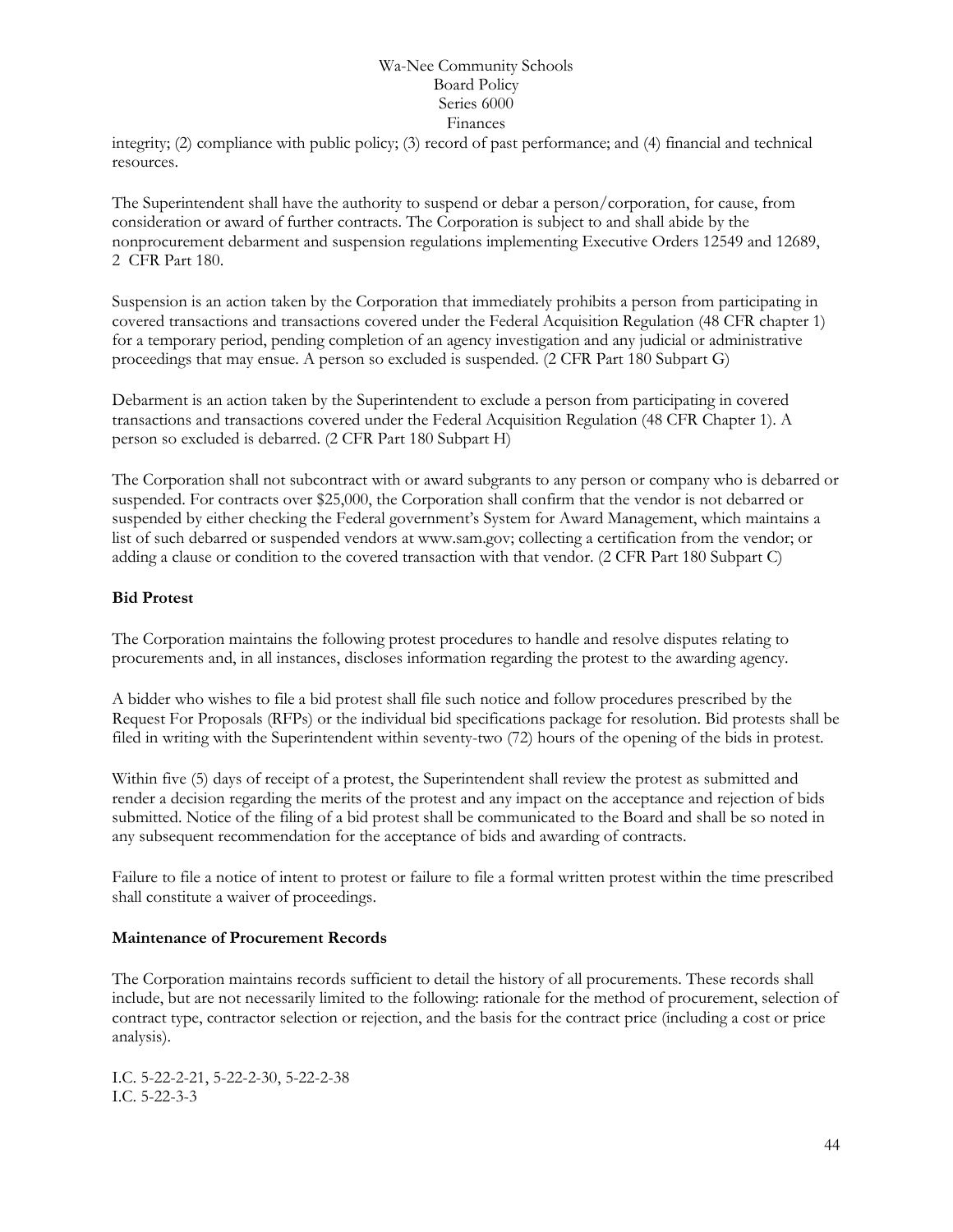I.C. 5-22-6-1 and 5-22-6-2 I.C. 5-22-7-1 et seq. I.C. 5-22-8-2, 5-22-8-3 I.C. 5-22-10-1 et seq. I.C. 5-22-16-1, 5-22-16-2 I.C. 20-26-4-6, 20-26-4-8 I.C. 20-26-5-4 2 C.F.R. 200.317 - .326

Adopted 10/24/16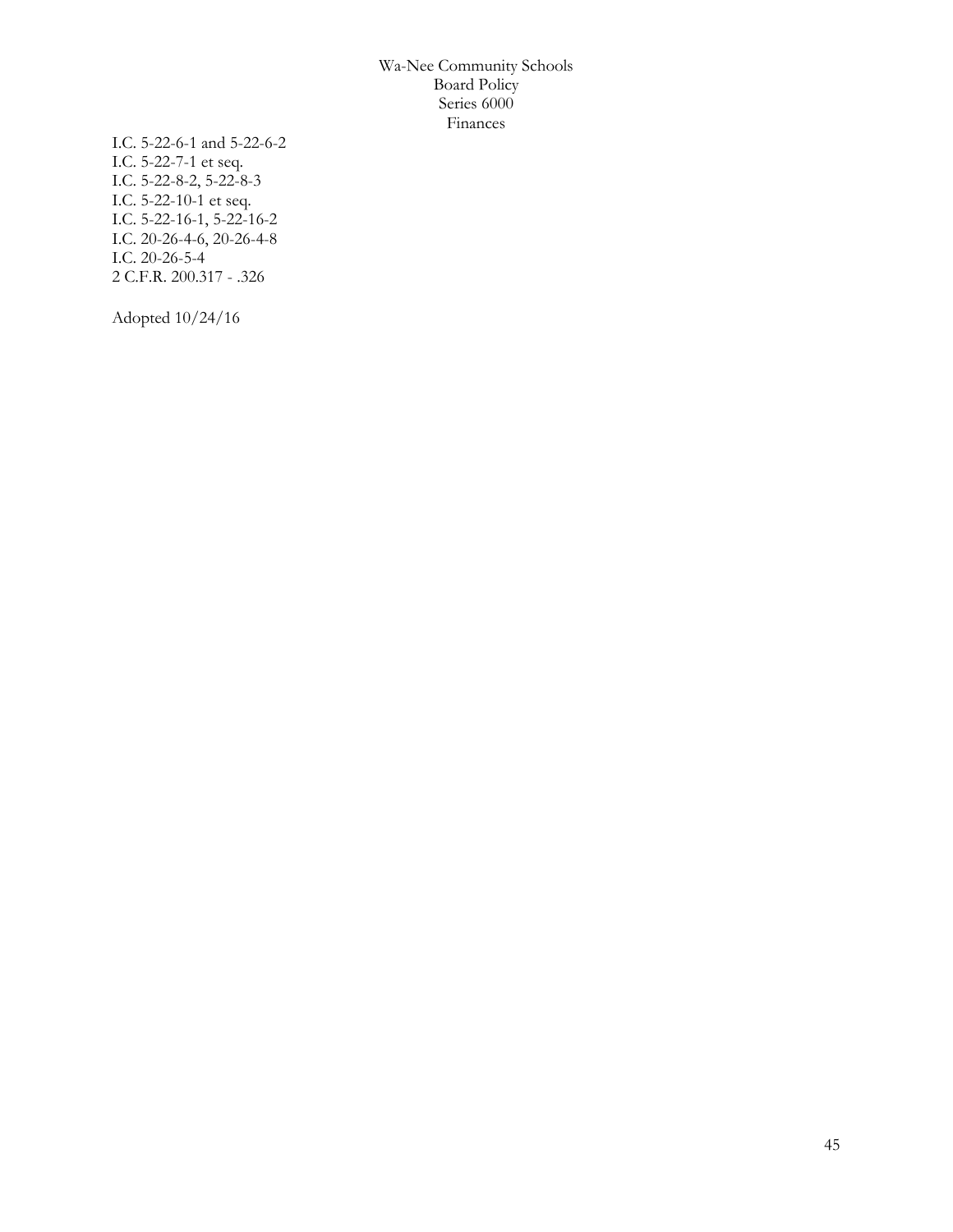# <span id="page-45-0"></span>6330 - APPROVAL OF CONTRACTS

All contracts obligating the School Corporation or the School Board, whether written or oral, and however named (contract, agreement, amended contract, amended agreement, memorandum of understanding, lease, note, etc.) shall be approved by the Board. Contracts not approved by the Board shall be considered null and void.

The following contracts shall be reviewed by legal counsel before Board approval:

- A. any contract requiring an Opinion of Counsel as a condition of closing a lease, bond, tax warrant, or similar transaction; and
- B. any contract waiving any legal rights of the Corporation or the Board.

Please note that contracts, with limited exceptions such as contracts requiring more than a year to perform or involving the purchase or lease of real estate, may be written or oral. An oral contract may be formed by an offer (by the vendor or the Corporation), and acceptance (by the Corporation or the vendor). This policy applies to both written and oral contracts.

I.C. 20-26-4-8 I.C. 20-26-5 I.C. 32-21-1-1

Adopted 8/28/17

**© Neola 2017**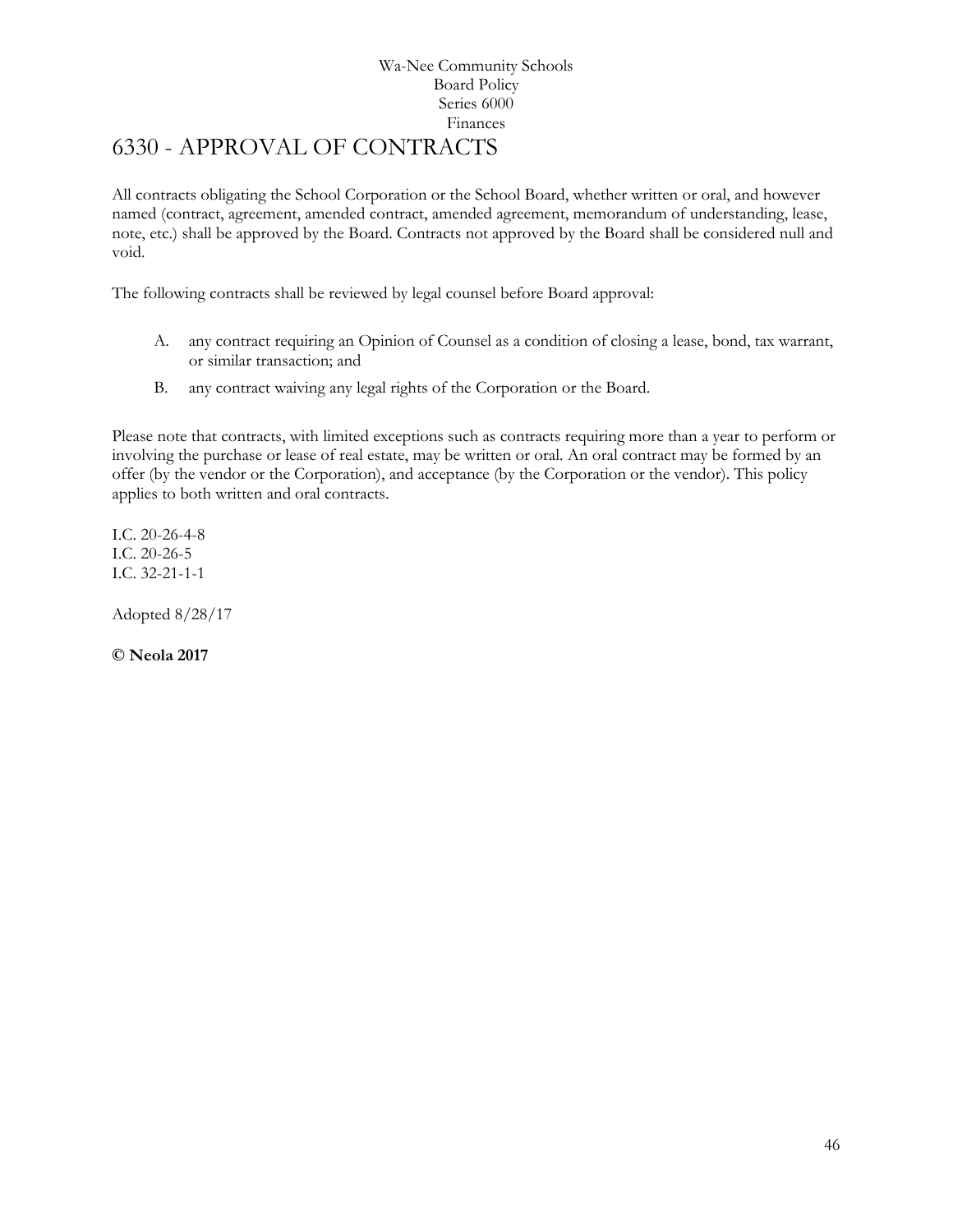# <span id="page-46-0"></span>[6423](http://www.neola.com/wanee-in/search/ag/ag6423.htm) - USE OF CREDIT CARDS

The Board recognizes the value of an efficient method of payment and recordkeeping for certain expenses.

The Board, therefore, authorizes the use of Corporation credit cards.

The Superintendent shall develop administrative guidelines that specify those authorized to use credit cards, the types of expense which can be paid by credit card, and their proper supervision and use.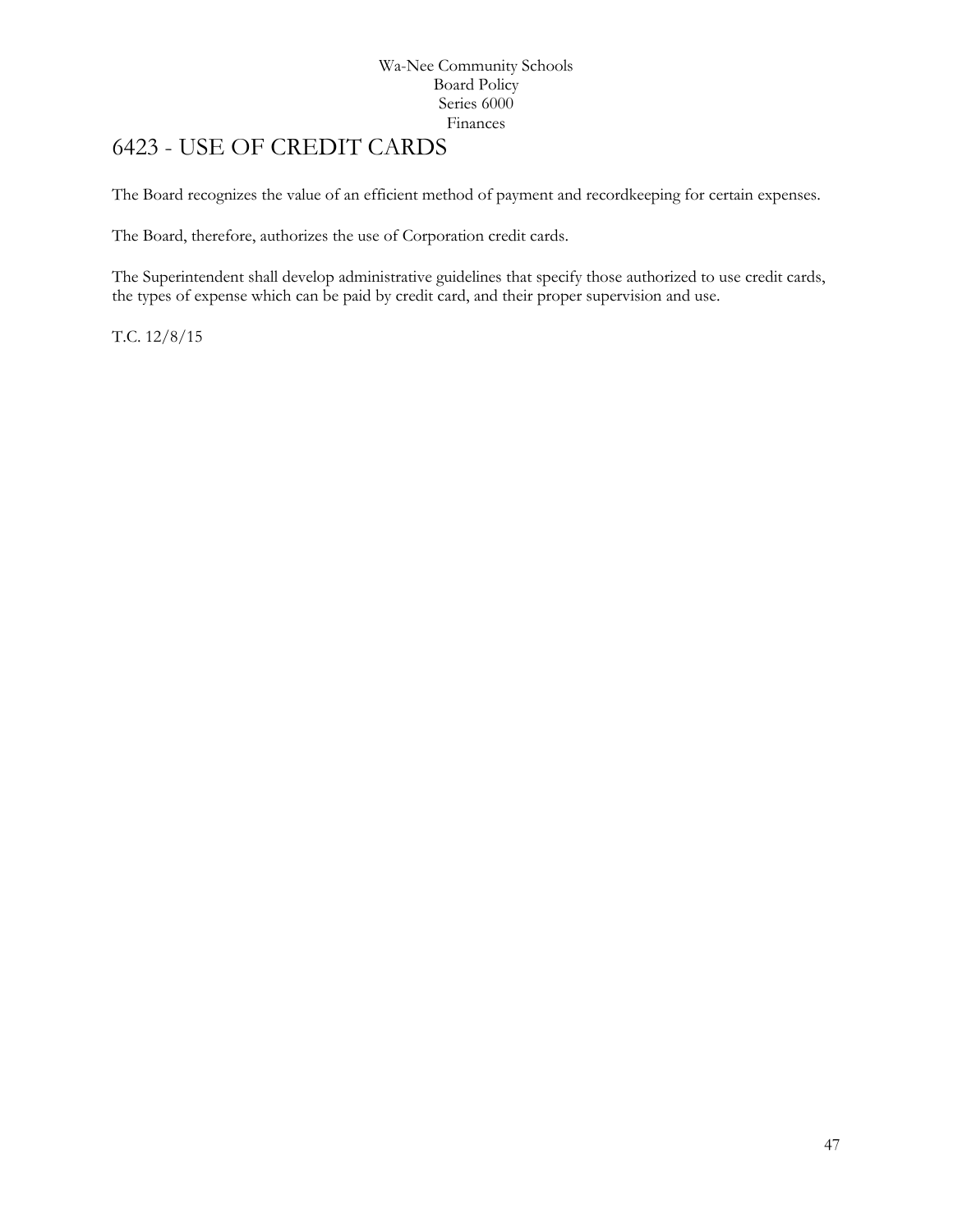# Wa-Nee Community Schools Board Policy Series 6000 Finances 6440 - COOPERATIVE PURCHASING

<span id="page-47-0"></span>The Board recognizes the advantages of centralized purchasing in that volume buying tends to maximize value for each dollar spent. The Board, therefore, encourages the administration to seek advantages in savings that may accrue to this Corporation through joint agreements for the purchase of supplies, equipment, or services with the governing body(ies) of other governmental units.

The Board authorizes the Superintendent to negotiate such joint purchase agreements for services, supplies, and equipment which may be determined to be required from time-to-time by the Board and which the Board may otherwise lawfully purchase for itself, with governmental contracting units as may be appropriate in accordance with State law, the policies of this Board, and the dictates of sound purchasing procedures.

Cooperative or joint purchases require an agreement approved by the Board and the participating contracting body(ies) which shall specify the categories of equipment and supplies to be purchased; the manner of advertising for bids and of awarding contracts; the method of payment by each participating party; and such other matters as may be deemed necessary to carry out the purposes of the agreement. Such agreements are subject to all legal bidding requirements.

The Superintendent is also authorized to submit to the State, prior to January 1st of each year, a listing of the major equipment items the Corporation anticipates purchasing in the next fiscal year for the purpose of participating in State-wide pricing contracts. Any items, subsequently purchased through such a pricing contract, must be a purchase contract between the vendor and this School Corporation and conducted in accordance with Indiana law.

I.C. 20-26-3; 20-26-5-4; 20-26-10-1; 20-26-10-10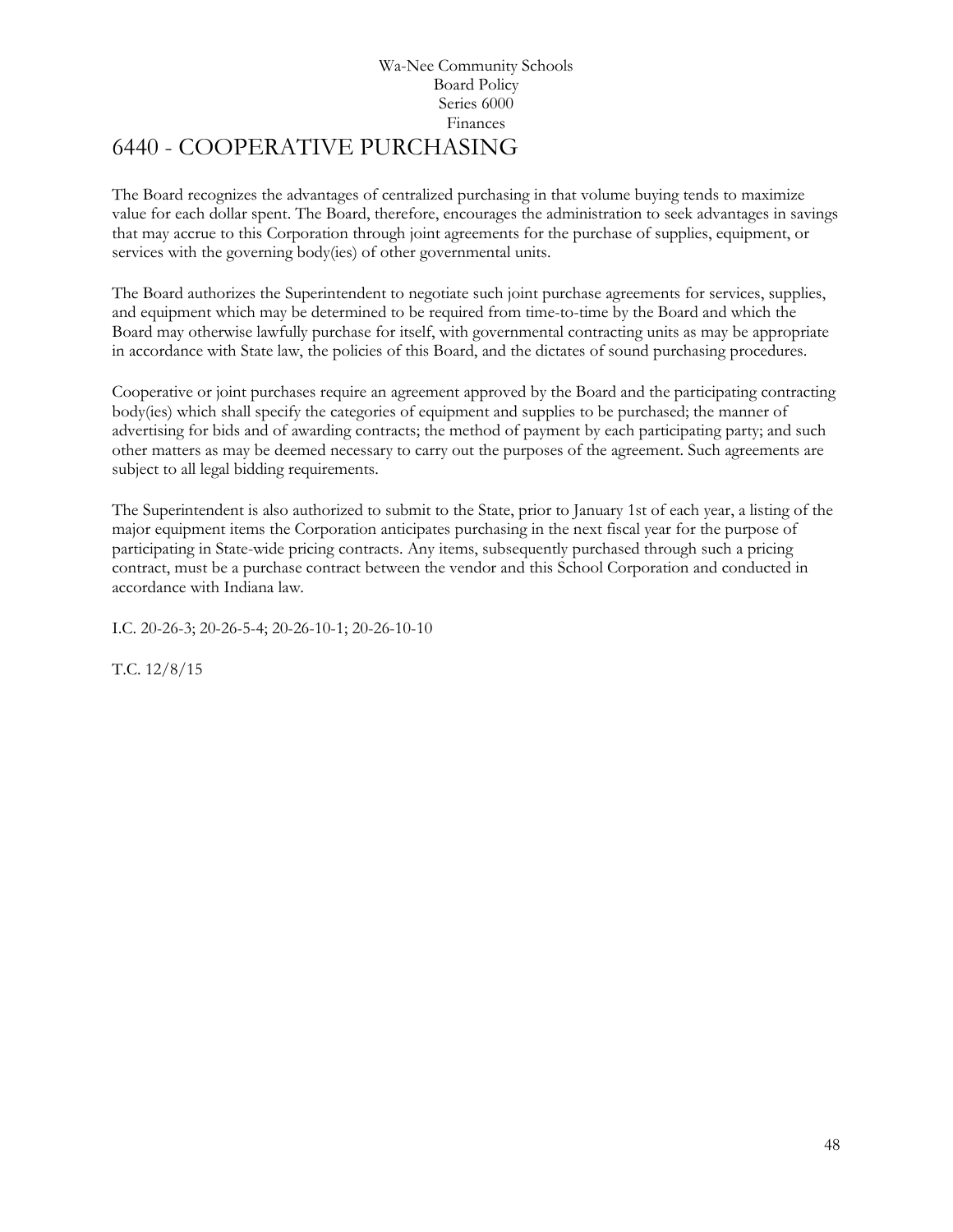# <span id="page-48-0"></span>6450 - LOCAL PURCHASING

The Board recognizes its position as a major purchaser in this community, and while it is the intention of the Board to purchase materials and supplies of quality at the lowest possible cost through widespread competition, if all other considerations are equal, the Board prefers to purchase within the Corporation from established local merchants.

The Board authorizes the Superintendent to award purchases placed in accordance with law, this policy, and all policies of the Board otherwise applicable to local merchants when their quotation is competitive, freight charges are a factor, maintenance or other types of service may be required, and promptness of delivery is a consideration provided that all statutes pertaining to public purchasing are duly observed.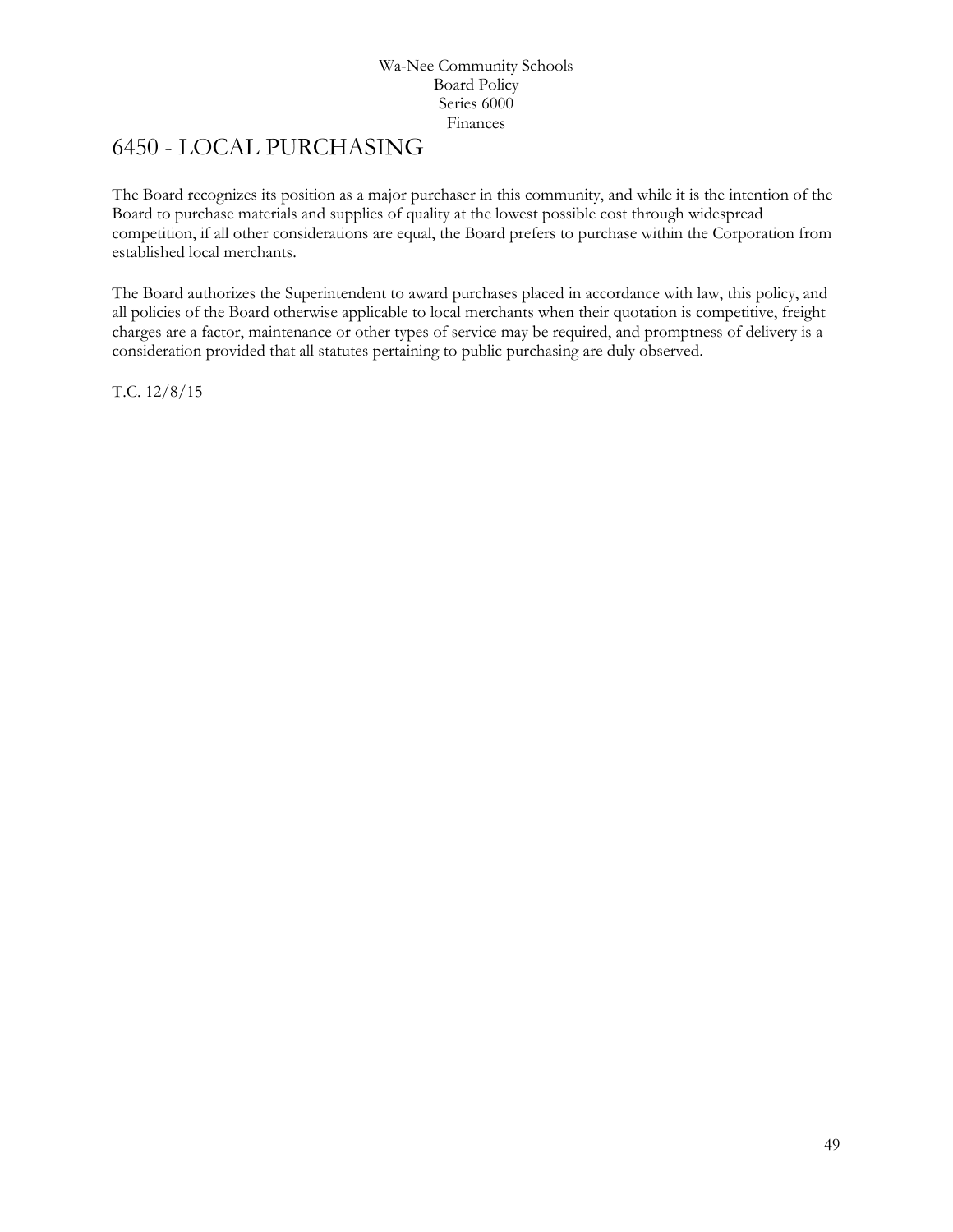# Wa-Nee Community Schools Board Policy Series 6000 Finances [6460](http://www.neola.com/wanee-in/search/ag/ag6460.htm) - CONFLICTS OF INTEREST AND VENDOR RELATIONS

# <span id="page-49-0"></span>**Conflicts of Interest**

The School Board shall not knowingly approve a contract or purchase using any funds received from a Federal grant or award in which a Board member, employee, or agent of the Board has a pecuniary interest.

The Board shall not knowingly approve a contract or purchase using funds other than any of those received from a Federal grant or award in which a Board member, Corporation employee, or agent of the Board or their spouse or dependent profits or has a pecuniary interest unless the Board member, employee, or agent with the profit or pecuniary interest makes the written disclosure on State Board of Accounts Form 236 required in I.C. 35-4.1-1-4, and the disclosure is approved by vote of the Board before the Board vote on the contract or purchase.

A Board member shall not participate in the discussion or vote on the acceptance of their disclosure and the vote on the contract or purchase addressed by their disclosure.

A Corporation employee or agent of the Board shall not be called upon to contribute to or participate in the Board's discussion on the acceptance of their disclosure and the contract or purchase addressed by their disclosure.

The Superintendent shall see that a written disclosure of a conflict of interest on State Board of Accounts Form 236 that is approved by the Board is filed with the State Board of Accounts and the Clerk of the Circuit Court within fifteen (15) calendar days after approval by the Board.

Notwithstanding the above provision, the standards prohibiting conflict of interest in Bylaw 0144.3, Board Policy **[1130](http://www.neola.com/wanee-in/search/policies/po1130.htm)**, Board Policy **[3113](http://www.neola.com/wanee-in/search/policies/po3113.htm)**, and Board Policy **[4113](http://www.neola.com/wanee-in/search/policies/po4113.htm)** apply to all Corporation employees, officers (that is, all members of the Board), or agents of the Board. No written disclosure shall exempt a Corporation employee from disciplinary action for violation of the conflict of interest provisions in those policies.

For the purpose of this policy the terms "pecuniary interest" and "profit" have the meaning given to those terms in I.C. 35-44.1-1-4.

# **Vendor Contacts with the School Community**

All representatives of vendors proposing to provide goods or services to the Board shall report their intention to propose that the Board approve the use of a product or service to the Superintendent before contacting any Corporation teacher, student, or employee, other than the employee assigned responsibility for the contract or purchase by the Superintendent.

# **Selection of Vendors**

The Corporation's purchasing agent or committee (see Policy **[6320](http://www.neola.com/wanee-in/search/policies/po6320.htm)**) shall not extend or give preference to any vendor. Each contract, service, product, and vendor recommended favorably to the Board by a Board member or Corporation employee shall be recommended based upon a favorable assessment of the quality, quantity, price, and delivery proposed. Where bidding is required, recommendations shall be based on the lowest bid from a responsive and responsible bidder. Past experience with a provider may be considered in determining if the proposed provider is "responsible" as that term is used in this policy. The terms "responsible" and "responsive" shall have the meaning given them by I.C. 36-1-12-4 (10) & (11).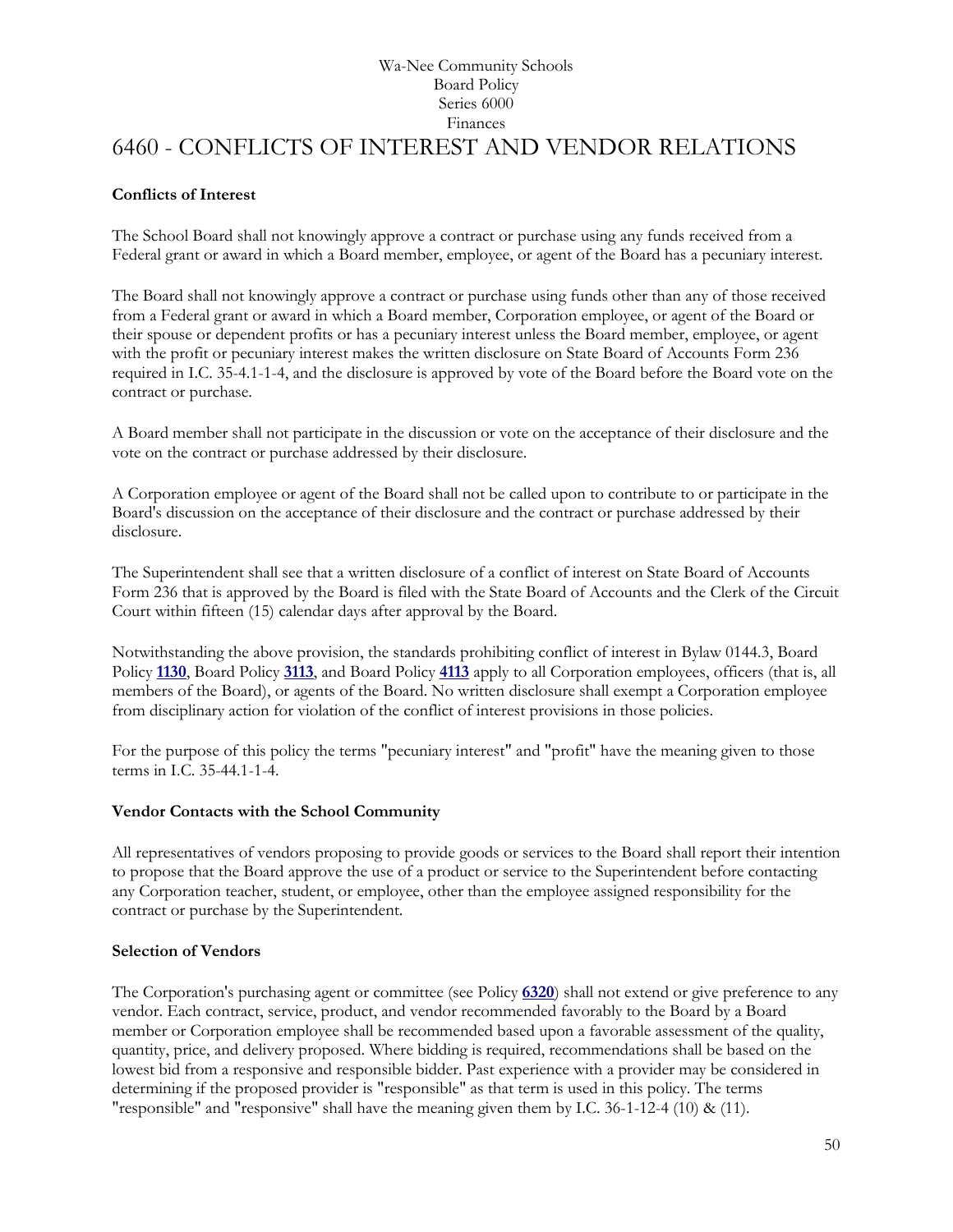The Board expects its members, Corporation employees, contractors, and contractors' employees to disclose a personal or spouse or dependent's pecuniary interest or profit in a contract or purchase approved by the Board and to report possible violations of these Board expectations by others to the Superintendent. Parents, volunteers, contractors and concerned citizens are encouraged to report possible violations of the Board's expectations, if they believe a violation has occurred.

### **Reporting Violations and Whistleblower Protection**

The Board is committed to protection of persons reporting violations, i.e., "whistleblowers". Specific protection is addressed for administrators in Policy **[1411](http://www.neola.com/wanee-in/search/policies/po1411.htm)**, for professional staff members (all certificated employees who are not administrators) in Policy **[3211](http://www.neola.com/wanee-in/search/policies/po3211.htm)**, and for support staff in Policy **[4211](http://www.neola.com/wanee-in/search/policies/po4211.htm)**.

Reports by contractors and their employees are protected by this policy.

A contractor or an employee of a contractor, hereafter an "employee/contractor", who is aware of acts by a Board member, Corporation employee, or another employee/contractor that possibly violates Federal or Indiana law or Board policy shall report this conduct to his/her immediate supervisor. If the employee's immediate supervisor is not responsive or the supervisor is the person whose behavior is in question, the employee/contractor shall report the possible violation to the Superintendent. If the reported conduct relates to the Superintendent, the report shall be filed directly with the Board President.

If a violation of law or Board policy is reported, the employee/contractor will be directed to put the report in writing. An employee/contractor making such a report in writing and his/her spouse and dependents, shall be protected from retaliation for making a report pursuant to this policy if the employee/contractor had a good faith belief at the time the report was made that the information reported was true.

#### **Sanctions and Debarment of Contractors**

Contractors are subject to sanctions, including debarment. As used here, "debarment" means exclusion from eligibility for future consideration for a specific or indeterminate period, or cancellation of the current contract or relationship upon a finding by the Board that the greater weight of the credible information available to the Board demonstrates that the contractor knowingly violated a law, Board policy, or made a false report under this policy. Contractors may also be subject to debarment if they knew of a violation of law or Board policy involving or related to the business of the Board but did not make a report confirmed in writing to a supervisor in accordance with this policy.

I.C. 5-22-7 (competitive bidding) I.C. 5-22-16-1 (responsibility) I.C. 5-22-16-2 (responsiveness) I.C. 22-5-3-3 (employees of contractors) I.C. 35-44.1-1-4 (conflict of interest) I.C. 36-1-12-4 (bidding procedure for public works) I.C. 36-1-12-4(10) (responsive) I.C. 36-1-12-4(11) (responsible) 2 C.F.R. 200.112, 200.113, 200.318

T.C. 12/8/15 Revised 10/24/16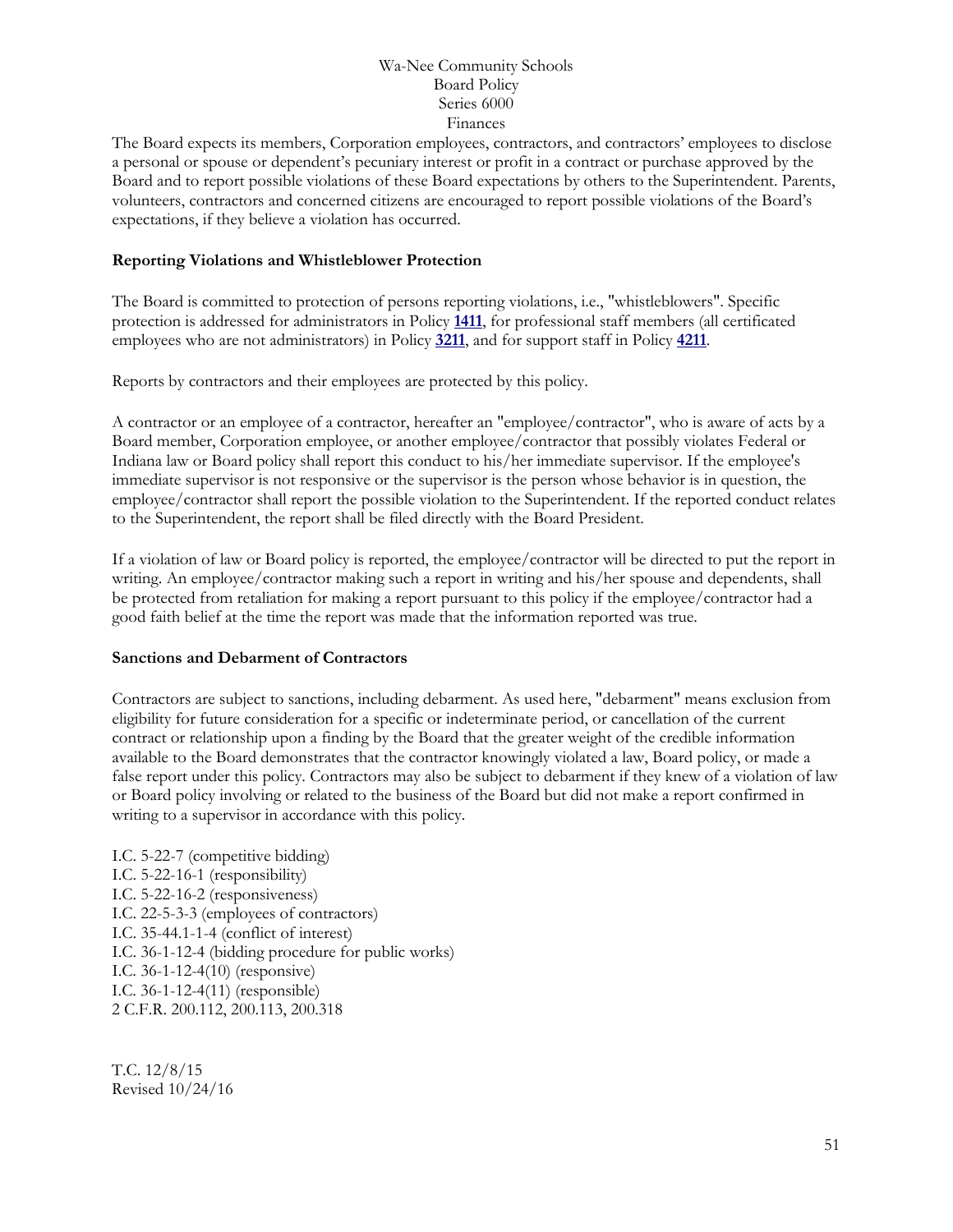# <span id="page-51-0"></span>6470 - PAYMENT OF CLAIMS

The Board directs the prompt payment of legitimate claims by suppliers of goods and services to the School Corporation.

Each bill or obligation of this Board must be itemized fully and verified before a warrant can be drawn for its payment.

When an invoice is received, the Treasurer shall verify that a voucher is submitted properly, that acceptable goods were received or satisfactory services rendered, that the expenditure is included in the Board's budget and funds are available for its payment, that the amount of the invoice is correct.

All payments shall be submitted for Board approval in the form of a listing that includes the vendor's name; the number and amount of the check; and the description of the item.

All warrants or checks that are drawn on the funds of the School Corporation that are outstanding and unpaid for a period of two (2) or more years as of the last day of December of the year are void and will not be honored by any financial institution for payment or deposit.

I.C. 20-26-4-1, 5-11-10.5-2

Revised 3/02 T.C. 12/8/15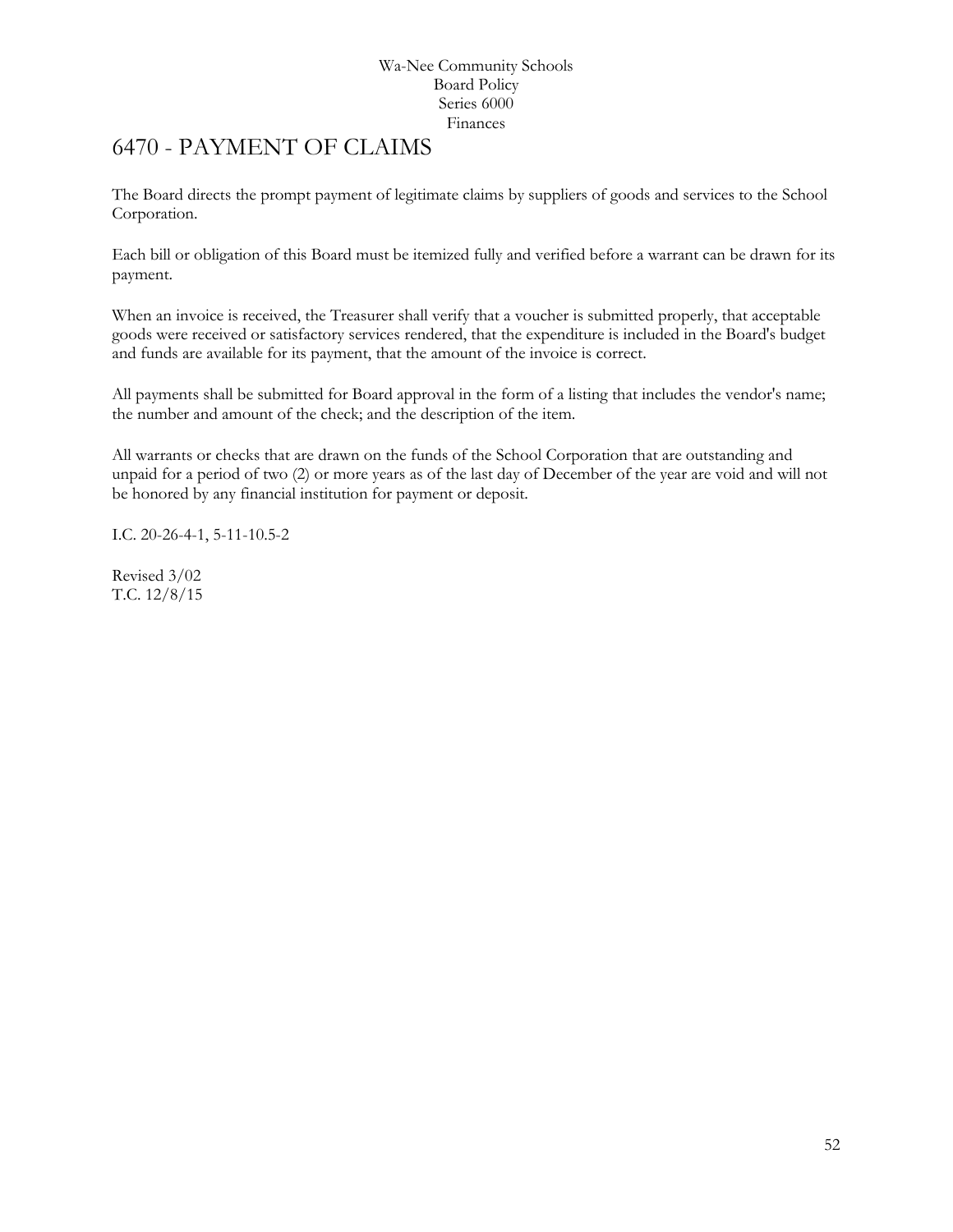# <span id="page-52-0"></span>6520 - PAYROLL DEDUCTIONS

For those employees not covered by the terms of a negotiated agreement, the Board authorizes that certain deductions may be made from an employee's paycheck upon receipt of proper written authorization on the appropriate form. Subject to I.C. 22-2-6-2 and other applicable law, deductions may be made for:

- A. Federal, State, and local income tax;
- B. Social Security and Medicare (FICA);
- C. Indiana State Teachers Retirement Fund or Public Employees Retirement Fund;
- D. county local option income tax;
- E. Section 125 deductions (cafeteria plans);
- F. Section 403(b) deductions;
- G. Section 457(b) deductions;
- H. savings in a chartered credit union;
- I. contributions to charitable or nonprofit organizations;
- J. payment of group health or life insurance premiums for a plan.

Employees shall notify the Corporation's administrative offices in writing if they wish to participate in this payroll deduction program. Any payroll deduction agreement provided by an employee must otherwise comply with all of the provisions of applicable law and may be terminated as said law provides upon notice given in writing by either party.

To the extent permitted by law, the Board also declares its willingness to enter into an agreement with any of its employees whereby the employee agrees to take a reduction in salary with respect to amounts earned after the effective date of such agreement in return for the Board's agreement to contribute such withheld amounts to an employee benefit plan described in section 403(b) or 457(b) of the Internal Revenue Code, which has been made available by the Corporation ("403(b) or 457(b) Plan"). Such contributions will be subject to the terms and conditions of the employee's salary reduction agreement and the Corporation's administrative guidelines that are adopted from time to time with respect to the 403(b) or 457(b) Plan, including the following:

> A. Amounts withheld at an employee's election for contribution to a 403((b) or 457(b) Plan will only be forwarded to a company/vendor that has been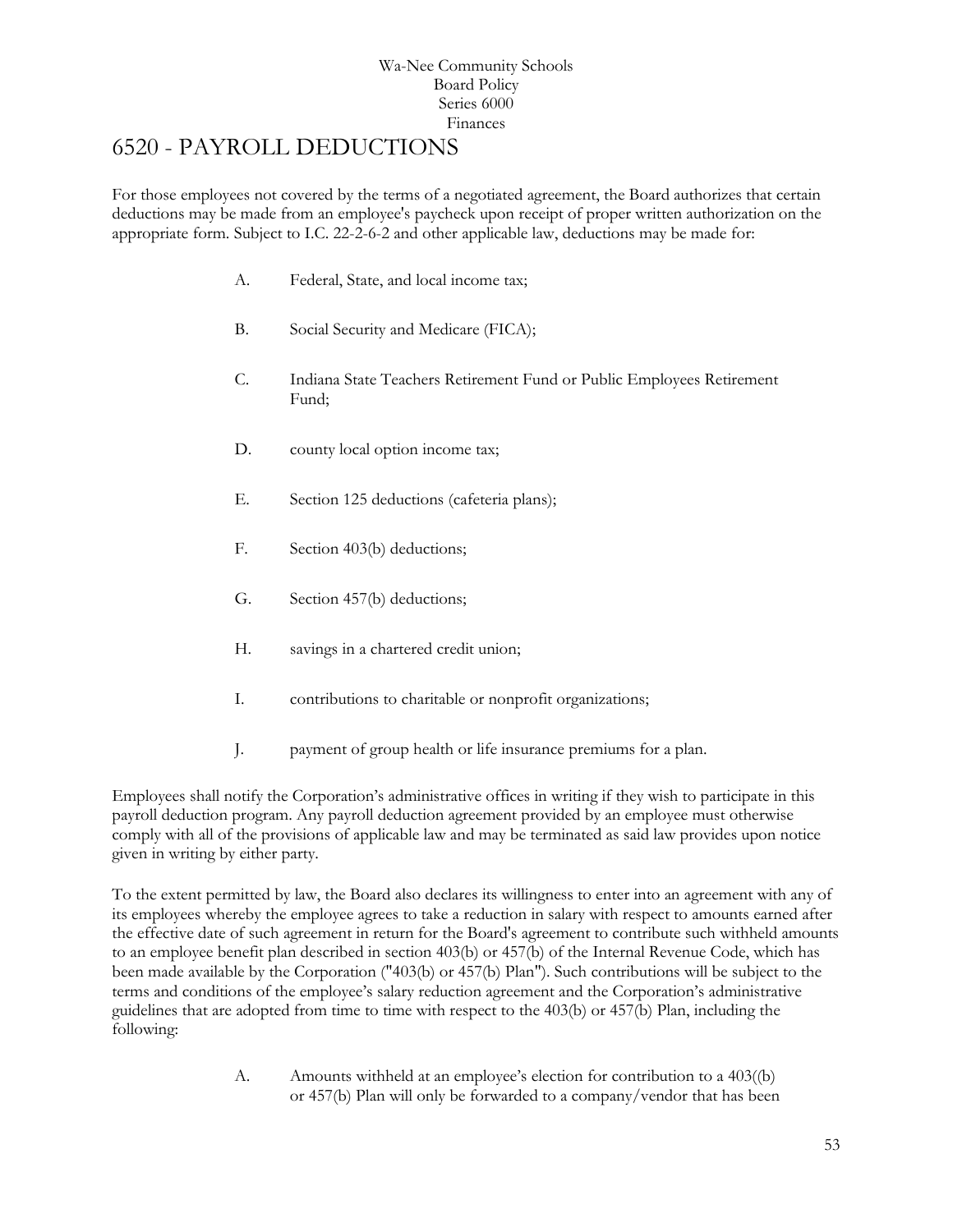previously approved by the board and continues to remain on the Board's approved list of vendors.

- B. An employee must complete a standard salary reduction agreement that has been pre-approved by the Corporation.
- C. By providing employees with payroll deduction services for contributions to a benefit plan, the Board is not providing any financial advice to employees.
- D. The Board does **not** guarantee the return or quality of any tax-sheltered annuity, mutual fund, or other investment selected by an employee, and it is intended that the Board and the Corporation shall have no liability whatsoever for any investment alternative offered by an approved vendor or selected by an employee.
- E. All costs incurred in the administration of the 403(b) or 457(b) Plan and corresponding investment fees shall be paid from the assets of the applicable 403(b) or 457(b) Plan.

I.C. 22-2-6-2 Internal Revenue Service Code Section 403(b)

Revised 3/02 Revised 8/11/08 Revised 9/26/12 T.C. 12/8/15 Revised 2/8/16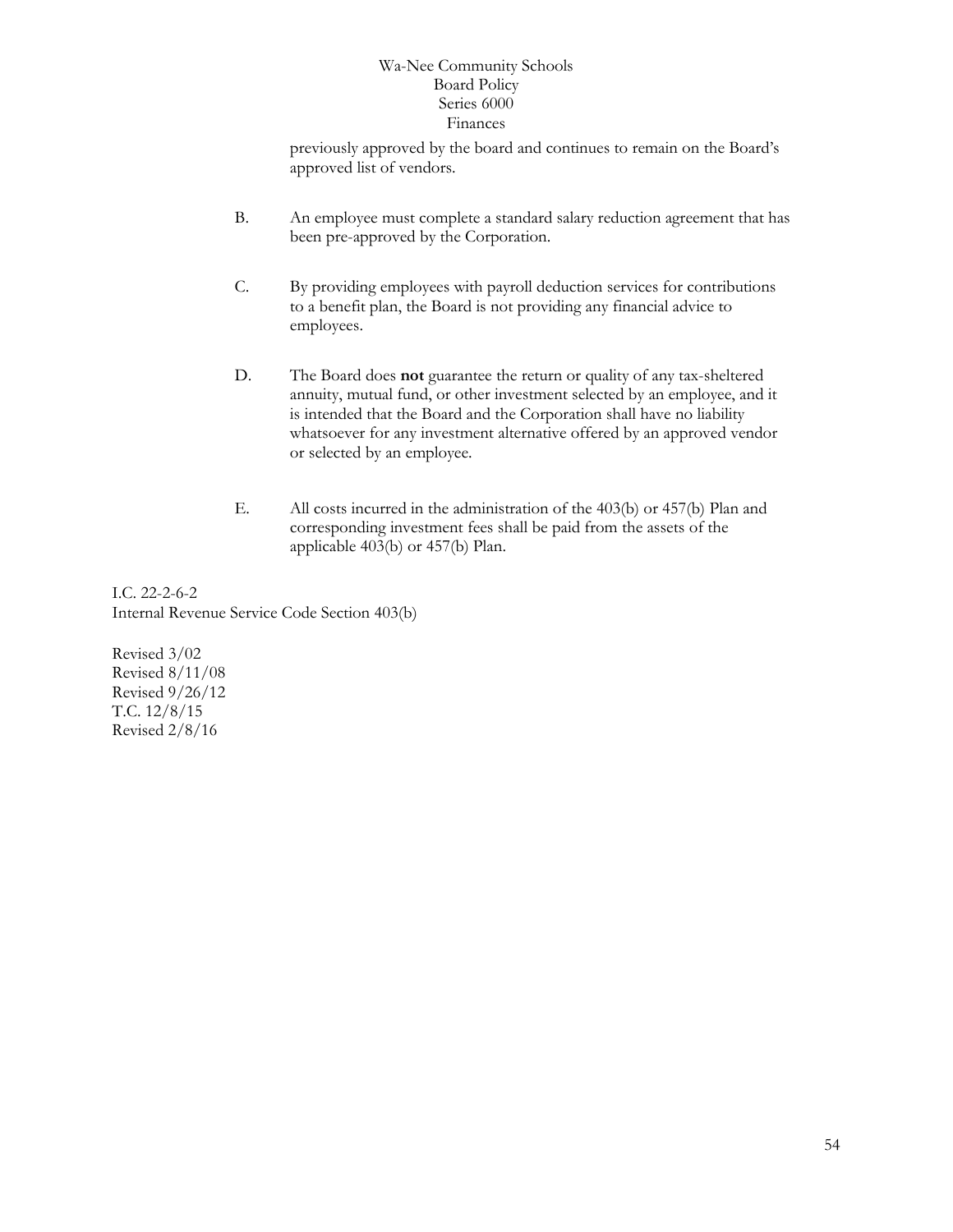# Wa-Nee Community Schools Board Policy Series 6000 Finances [6550](http://www.neola.com/wanee-in/search/ag/ag6550.htm) - TRAVEL PAYMENT AND REIMBURSEMENT

<span id="page-54-0"></span>Travel expenses incurred for official business travel on behalf of the School Corporation shall be limited to those expenses necessarily incurred by the employee in the performance of a public purpose authorized, in advance, in accordance with administrative guidelines.

Payment and reimbursement rates for per diem, meals, lodging, and mileage shall be established by the Corporation and approved by the School Board annually. Employees are expected to exercise the same care incurring travel expenses that a prudent person would exercise if traveling on personal business and expending personal funds. Unauthorized costs and additional expenses incurred for personal preference or convenience will not be reimbursed.

Unauthorized expenses include but are not limited to alcohol, movies, fines for traffic violations, and the entertainment/meals/lodging of spouses or guests.

Travel payment and reimbursement provided from Federal funds must be authorized in advance and must be reasonable and consistent with the Corporation's travel policy and administrative guidelines. For travel paid for with Federal funds, the travel authorization must include documentation that demonstrates that (1) the participation in the event by the individual traveling is necessary to the Federal award; and (2) the costs are reasonable and consistent with the Corporation's travel policy.

All travel shall comply with the travel procedures and rates established in the administrative guidelines. All costs incurred with Federal funds must meet the cost allowability standards within Board Policy **[6110](http://www.neola.com/wanee-in/search/policies/po6110.htm)**.

To the extent that the Corporation's policy does not establish the allowability of a particular type of travel cost, the rates and amounts established under 5 U.S.C. 5701-11, ("Travel and Subsistence Expenses; Mileage Allowances"), or by the Administrator of General Services, or by the President (or his/her designee), must apply to travel under Federal awards.

2 C.F.R. 200.474

Adopted 7/9/12 Revised 10/24/16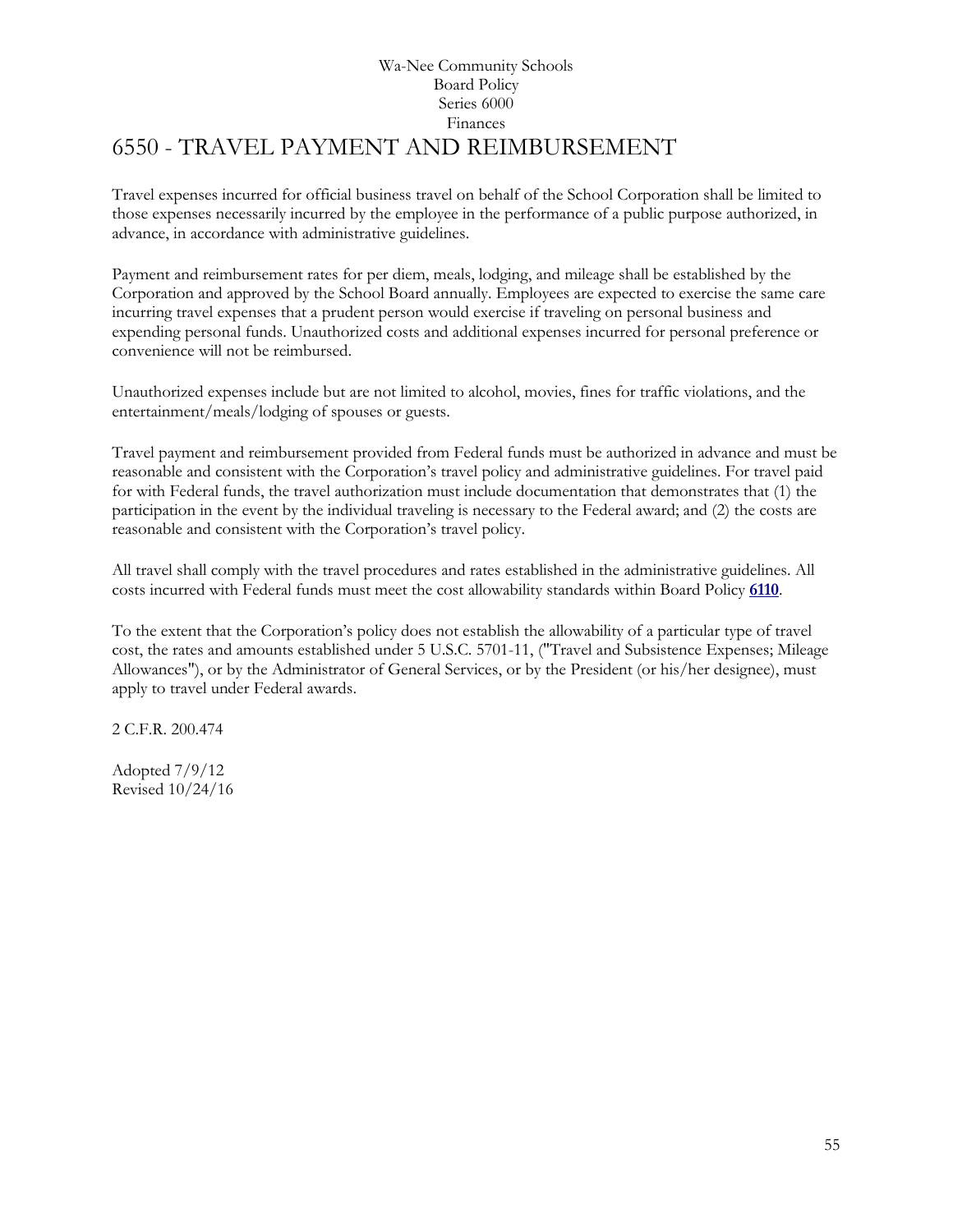# <span id="page-55-0"></span>[6605](http://www.neola.com/wanee-in/search/ag/ag6605.htm) - CROWDFUNDING

This policy applies to the use of any form of crowdfunding utilizing an online service or website-based platform for the financial benefit or gain of the School Corporation – be it a specific classroom, grade level, department, school, or curricular or extra-curricular activity. For purposes of this policy, "crowdfunding" refers to a campaign to collect typically small amounts of money from a large number of individuals to finance a project or fundraise for a specific cause. Through the use of personal networking, social media platforms, and other Internet based resources, funds are solicited or raised to support a specific campaign or project.

Crowdfunding activities aimed at raising funds for a specific classroom or school activity, including extracurricular activity, or to obtain supplemental resources (e.g., supplies or equipment) that are not required to provide a free appropriate public education to any students in the classroom may be permitted, but only with the specific approval of the Superintendent.

All crowdfunding activities are subject to this policy and other applicable Board policies including, but not limited to, Policy **[5830](http://www.neola.com/wanee-in/search/policies/po5830.htm)** – Student Fundraising, Policy **[9211](http://www.neola.com/wanee-in/search/policies/po9211.htm)** – Corporation-Support Organizations, and Policy **[9700](http://www.neola.com/wanee-in/search/policies/po9700.htm)** – Relations with Special Interest Groups as well as any administrative guidelines approved by the Superintendent to implement this policy.

Adopted 5/8/17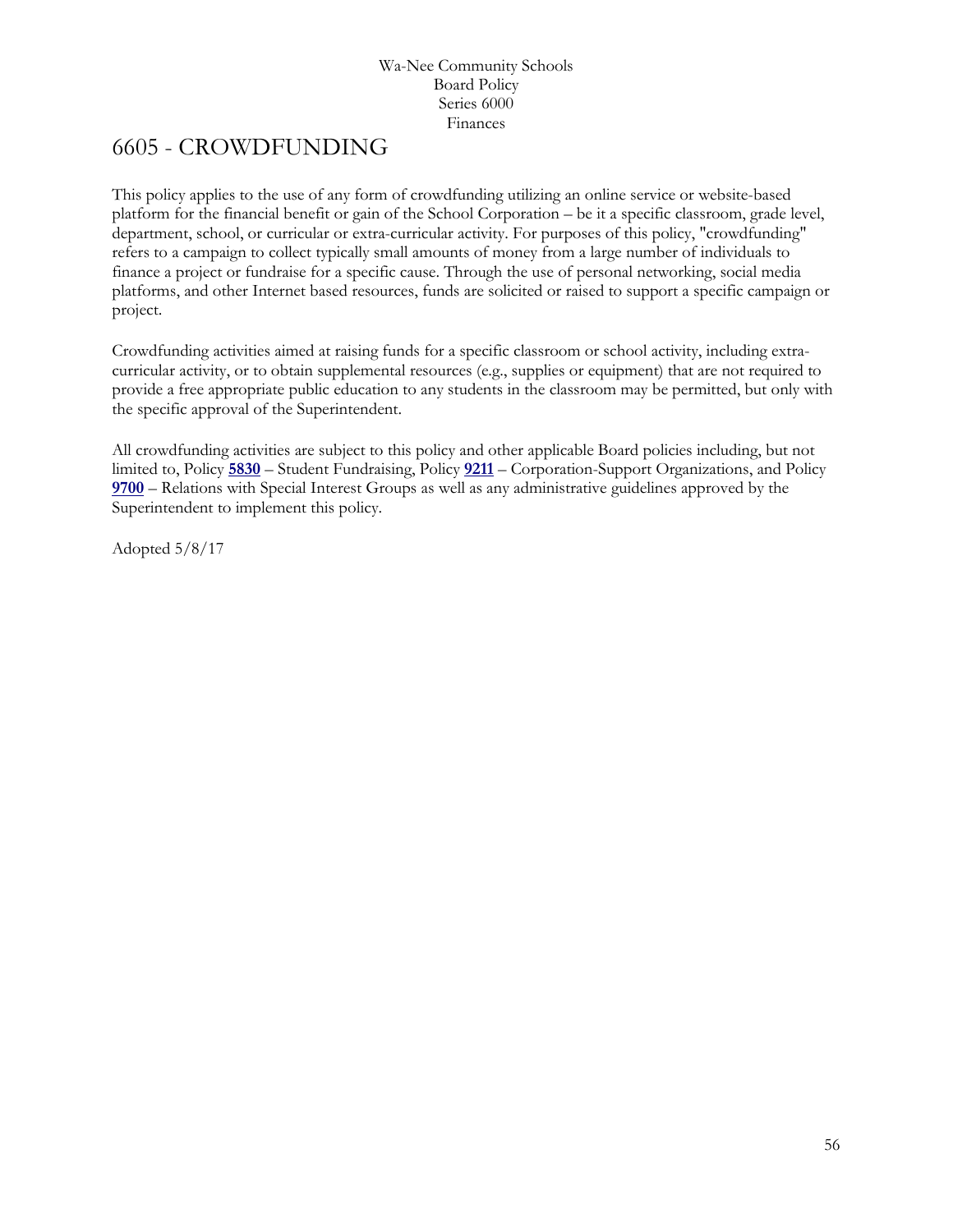# Wa-Nee Community Schools Board Policy Series 6000 Finances [6610](http://www.neola.com/wanee-in/search/ag/ag6610.htm) - EXTRA-CURRICULAR FUNDS

<span id="page-56-0"></span>The School Board shall establish financial controls for the administration of the normal, legitimate, extracurricular activities of the Corporation in accordance with guidelines of the State Board of Accounts and the applicable provisions of Policy **[6111](http://www.neola.com/wanee-in/search/policies/po6111.htm)** – Internal Control Standards and Procedures.

Each fund covered by this policy must be recognized by the School Board before monies can be collected or disbursed in the name of said fund. Each fund shall be managed by a school administrator designated by the Superintendent and a bonded Treasurer approved by the Board.

All student activity funds will be managed by the bonded School Treasurer in accordance with the guidelines established by the State Board of Accounts in its Handbook of Instruction for extra-curricular accounts. The Superintendent shall be responsible for ensuring that the Corporation has the current edition of this handbook.

A person who has charge of the collection, custody, and disbursement of funds collected and expended to pay expenses incurred in conducting any athletic, social, or other school function, the cost of which is not paid from public funds, shall: (1) keep an accurate account of all money received and expended, showing the: (A) sources of all receipts; (B) purposes for which the money was expended; and (C) balance on hand; and (2) file a copy of the account with the Board of School Trustees within two (2) weeks after the close of each school year.

The funds of all accounts of any organization, class, or activity shall be accounted separately from all others. Funds may not be transferred from the accounts of any organization, class, or activity except by a majority vote of its members, if any, and by the approval of the principal, sponsor, and Treasurer of the organization, class, or activity. However, in the case of athletic funds: (1) approval of the transfer must be made by the athletic director, who is regarded as the sponsor; and (2) participating students are not considered members. All expenditures of the funds are subject to review by the governing body of the school corporation.

The Treasurer shall give a bond in an amount fixed by the Superintendent and principal of the school approximating the total amount of the anticipated funds that will come into the possession of the Treasurer at any one (1) time during the regular school year. Bonds shall be filed with the trustee or Board of School Trustees.

The surety on the bonds must be a surety company authorized to do business in Indiana. However, the requirement for giving the bond and the requirement to deposit the receipts in a separate bank account, as required by I.C. 20-41-1-9, does not apply to any school for which the funds, as estimated by the principal, will not exceed three hundred dollars (\$300) during a school year.

The principal or teacher in charge of the school shall designate a collecting authority to be in charge of the collection of any funds described in this section. This designation must be made immediately upon the opening of the school term or the vacating of the office of Treasurer. Upon collection of any funds, the collecting authority shall deliver the funds, together with an accounting of the funds, to the custody of the school Treasurer. The principal may designate different collecting authorities for each separate account of funds.

The Treasurer shall keep an accurate account of all money received by the collecting authority and expended, showing: (1) the sources of all receipts; (2) the purposes for which the money was expended; and (3) the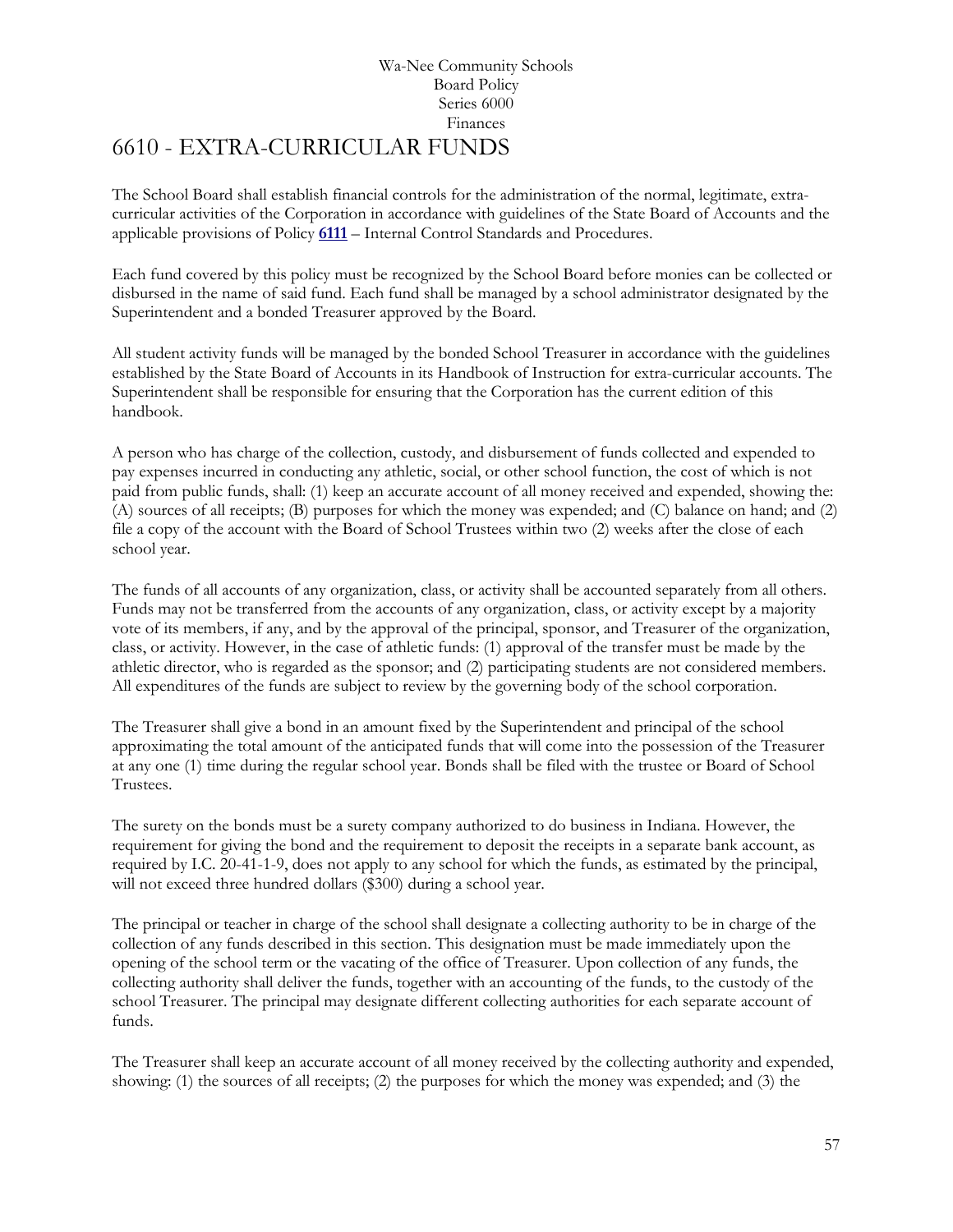balance on hand. A copy of the report, together with all records and files of extracurricular activities, shall be filed as required under I.C. 20-41-1-3.

However, in a school that has two (2) or more semesters in any one (1) school year, the Treasurer of the school shall file a copy of the Treasurer's financial report of receipts and disbursements with the Board of School Trustees not more than two (2) weeks after the close of each semester. Records and files of extracurricular activities for the entire school year shall be filed with the last financial semester report of any one (1) school year. These records shall be kept for five (5) years, after which they may be destroyed, unless the school corporation's records retention policy requires this category of records to be maintained for a longer period.

The Treasurer shall deposit all receipts in one (1) bank account. The receipts shall be deposited without unreasonable delay. The account shall be known as the school extracurricular account. The records of each organization, class, or activity shall be kept separate so that the balance in each fund may be known at all times.

The money in the school extracurricular account may be invested under the conditions specified in IC 5-13- 10 and IC 5-13-10.5 for investment of state money. However, investments under this section are at the discretion of the principal. The interest earned from any investment may be credited to the school extracurricular account and need not be credited proportionately to each separate extracurricular fund. The interest earned from the investment may be used for any of the following:

- A. a school purpose approved by the principal.
- B. an extracurricular purpose approved by the principal.

Amounts expended from the extra-curricular account are in addition to any appropriation under I.C. 20-26-5-  $4-(3)$ .

I.C. 5-11-1-24, 5-11-1-27 I.C. 5-13-10, 5-13-10.5 I.C. 20-26-5-4(3)(A) – Uniform Internal Control Standards for Political Subdivisions Accounting and Uniform Compliance Manual for Extra-Curricular Accounts I.C. 20-41-1

Revised 7/28/03 T.C. 12/8/15 Revised 6/25/18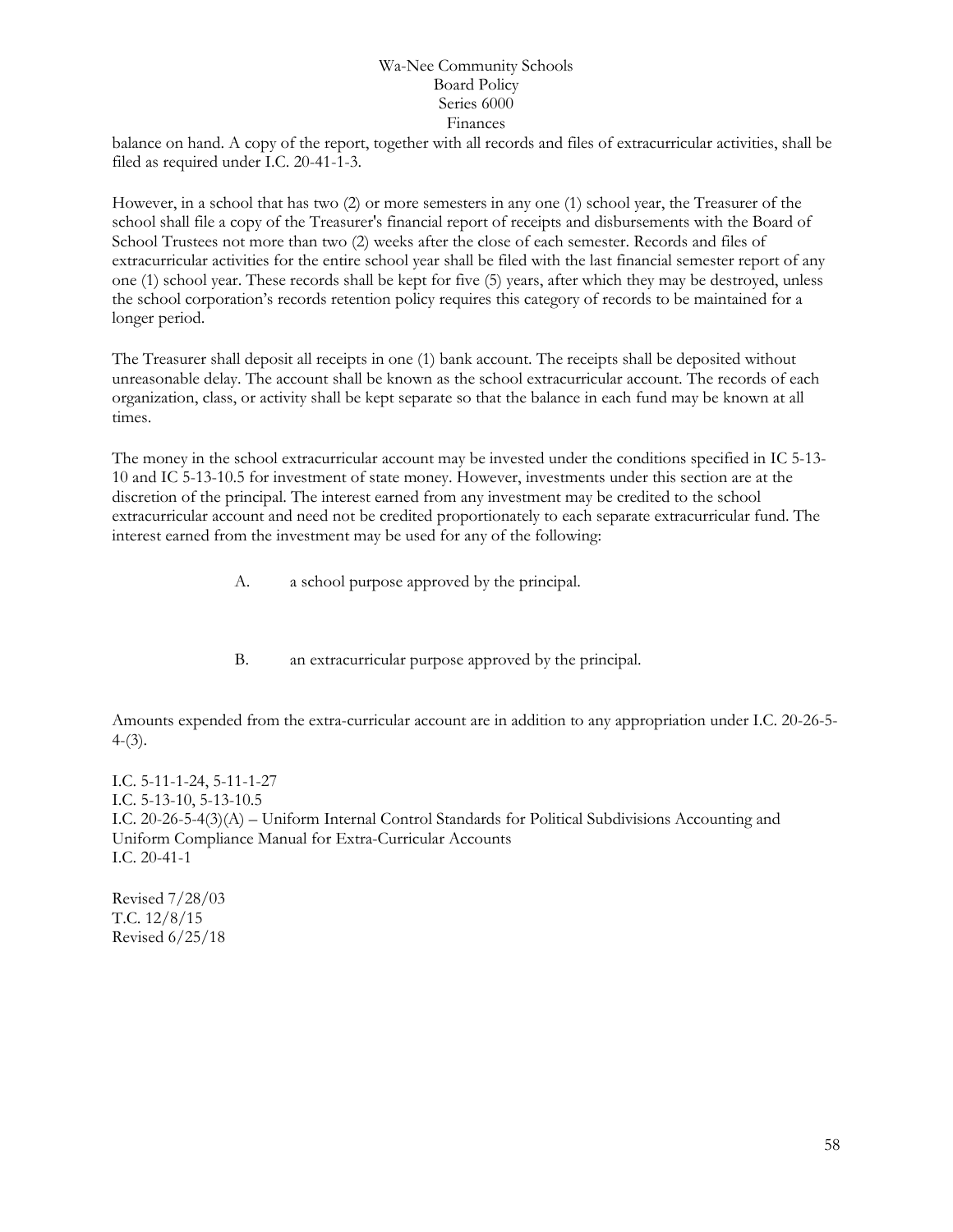# <span id="page-58-0"></span>[6620](http://www.neola.com/wanee-in/search/ag/ag6620.htm) - PETTY CASH

The Board recognizes the convenience afforded the day-to-day operation of the schools by the establishment of a Petty Cash Fund not to exceed \$100.

The Board shall allow small petty cash funds to be established provided controls are imposed by the Superintendent to prevent abuse of such funds or total spending to exceed the fund appropriation.

The custodian of the petty cash fund shall ensure that the funds in his/her care shall be disbursed only for minor expenditures not readily deferred. No petty cash fund may be used to circumvent the purchasing procedures required by law and the policies of the Board. A receipt for petty cash must be signed by the person making the request and include such supporting documentation as may be appropriate. The petty cash box must be secured daily.

The custodian of the petty cash fund shall prepare a schedule of disbursements when the funds available have declined to less than twenty-five percent (25%) of the full amount authorized and shall show the disbursements by line account numbers. The custodian shall submit the schedule to the Treasurer with a voucher requesting replenishment in like amount.

All petty cash funds will be closed out for audit at the end of the school year and unused funds will be returned to the depository.

I.C. 36-1-8 I.C. 21-2-5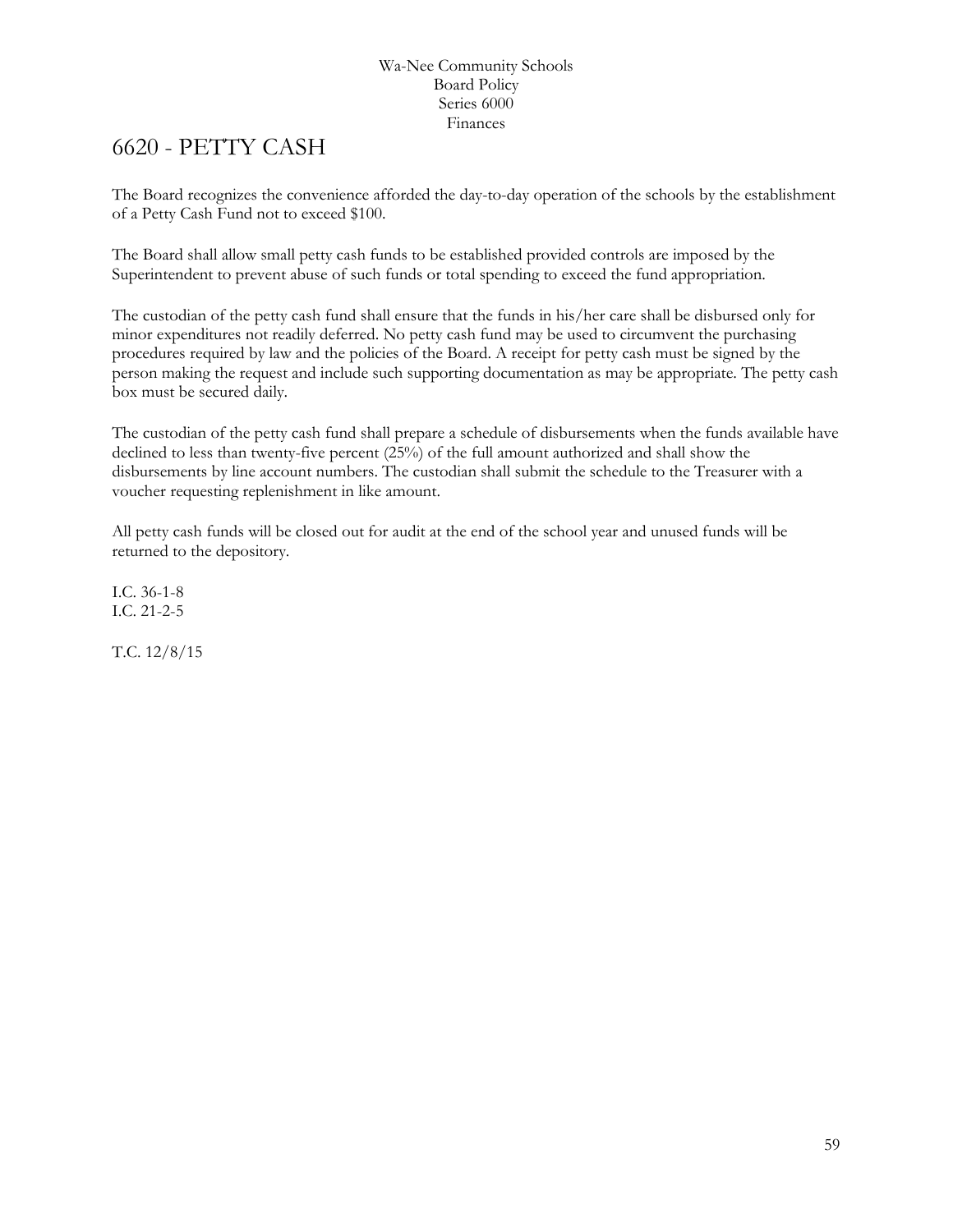# <span id="page-59-0"></span>6621 - CASH CHANGE FUND

The Board recognizes the convenience of a cash change fund in the day-to-day operation of the School Corporation.

The Board authorizes the establishment of a cash change fund by means of a check drawn on the Corporation's General Fund in an amount designated by the Board. The fund shall be under the direction of the Superintendent who may designate a building cashier who shall be responsible for providing change as needed and for the safekeeping and accounting of cash change funds in their possession.

The Superintendent may request the Board to increase or decrease the amount of this fund appropriate to the need of the schools. When the fund is no longer needed, all remaining monies shall be returned to the General Fund.

I.C. 36-1-8-2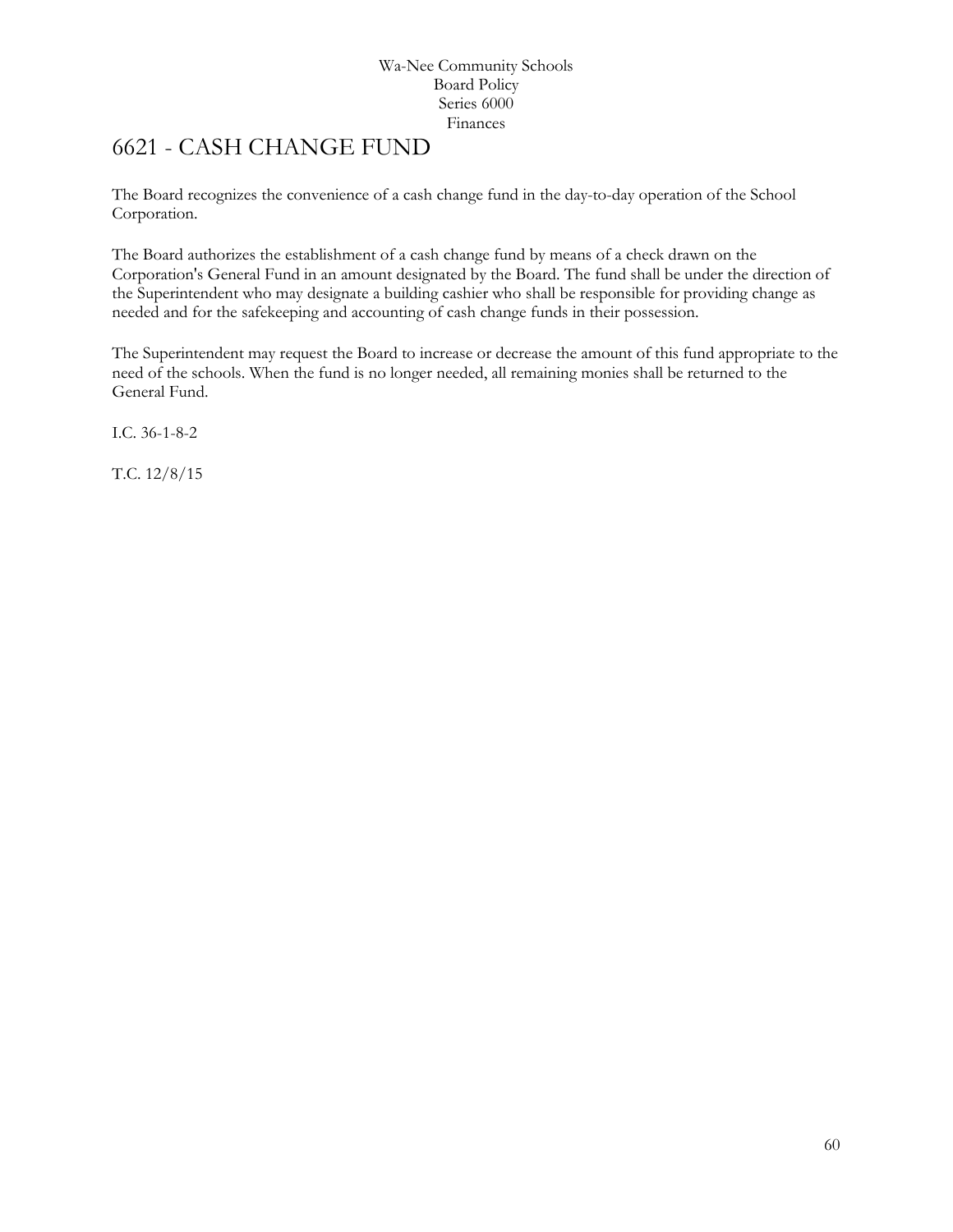# Wa-Nee Community Schools Board Policy Series 6000 Finances 6655 - SCHOOL TECHNOLOGY FUND

<span id="page-60-0"></span>The Board shall establish a School Technology Fund. The fund consists of monies received by the School Corporation for a specific purpose or purposes, by gift, endowment, or pursuant to any Federal statute, which was held in a separate fund, is no longer needed, and no local tax funds are involved. However, no such funds shall be accepted unless the terms of the gift, endowment or payment and their acceptance are so stated that the School Board is not divested of any authority which they now have or may be granted by law. Funds so received for specific purposes and any earnings from them may be disbursed without appropriation. Any money saved by the School Corporation as a result of universal service discounts provided to the School Corporation under the Federal Telecommunications Act of 1996 must be transferred to the School Technology Fund. Property taxes levied for a Capital Projects Fund shall not be transferred to the School Technology Fund.

Money in the fund may not be used to purchase software programs to be used exclusively for administrative purposes. However, if a particular software program is to be used for administrative purposes and other authorized purposes, a pro rata portion of the cost of the software program may be paid from the fund.

I.C. 21-2-11-6 I.C. 21-2-11-6.5 I.C. 21-2-18

Revised 3/02 T.C. 12/8/15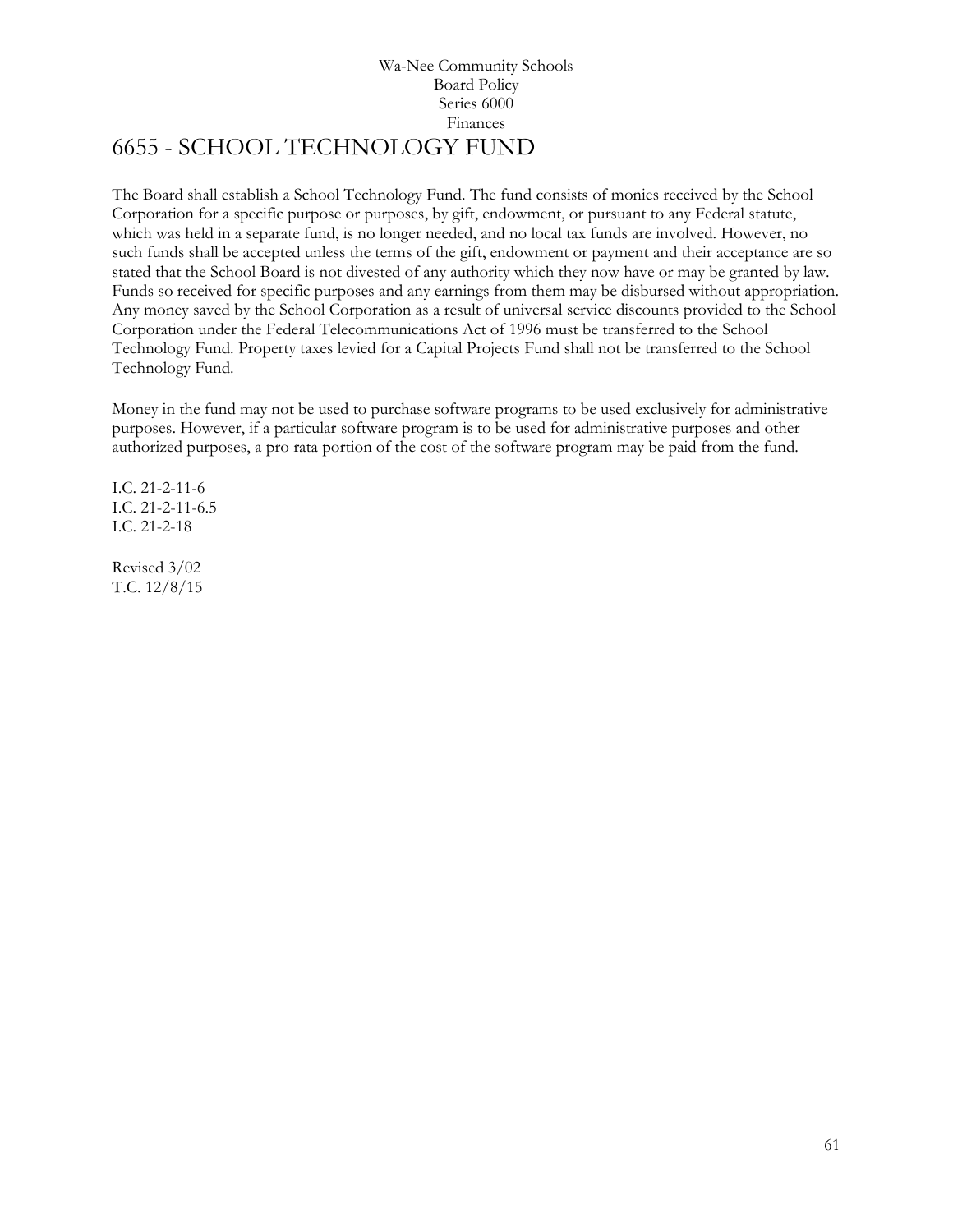# Wa-Nee Community Schools Board Policy Series 6000 Finances [6700](http://www.neola.com/wanee-in/search/ag/ag6700.htm) - FAIR LABOR STANDARDS ACT ("FLSA")

# <span id="page-61-0"></span>**Statement of Policy**

It shall be the policy of the Board to comply with the provisions of the Fair Labor Standards Act of 1938.

# **Definitions of Terms Applicable to this Policy:**

- A. **"Employ"** means to suffer or permit work.
- B. **"Exempt Employees"** means an employee who is exempt from the FLSA minimum wage and overtime provision. These employees may include executive, administrative, professional, and computer employees earning at least a specified minimum salary.
- C. **"FLSA"** means the Fair Labor Standards Act of 1938 as amended by 29 U.S.C. Section 201 et seq. and the regulations implementing this Act found, in part, at 29 C.F.R. Part 541.
- D. **"Non-Exempt Employee"** means an employee who is not exempt from the FLSA minimum wage and overtime provisions.
- E. **"Primary Duty"** means the principal, main, major, or most important duty that the employee performs. Determination of an employee's primary duty shall be based on all the facts in a particular case, with the major emphasis on the character of the employee's job as a whole.
- F. **"Salary Basis"** means an employee regularly receives a predetermined amount of compensation each pay period on a weekly, or less frequent, basis.
- G. **"Workday"** means the period between the time on any particular day when an employee commences his/her "principal activity" and the time on that day at which s/he ceases such principal activity or activities. The workday may therefore be longer than the employee's scheduled shift, hours, tour of duty, or production time.
- H. "Workweek" means the seven (7) day period of time beginning on Friday at 12:00 and continuing to the following Thursday at 11:59 p.m.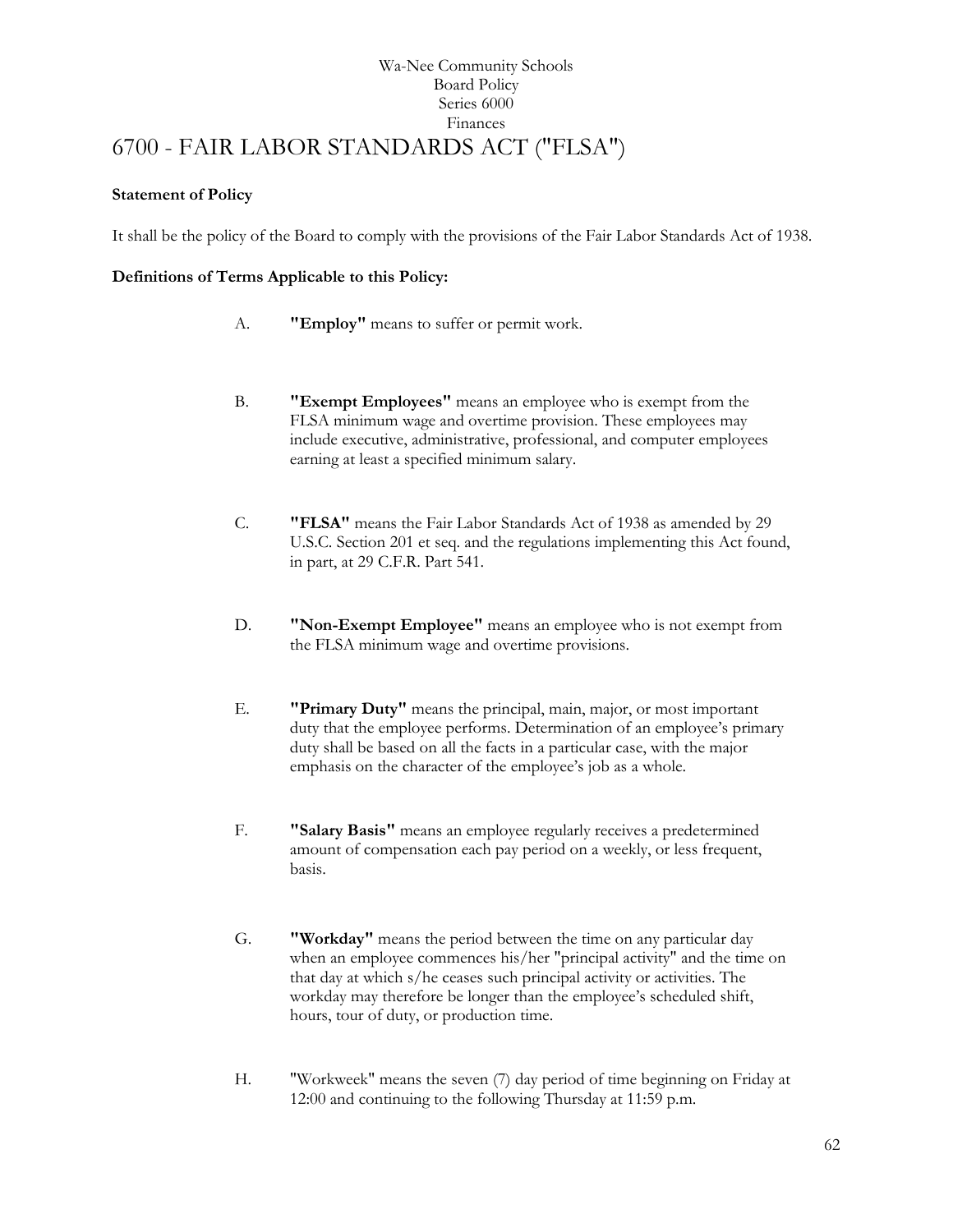# **Minimum Wage**

It is the policy of the Board to pay at least the minimum wage required by the FLSA to all covered, nonexempt employees, unless an employee's individual contract or the terms of an applicable collective bargaining agreement provide for greater benefits than mandated by the FLSA or Indiana law.

# **Recordkeeping Responsibilities**

It shall be the responsibility of all non-exempt employees to record and submit an accurate account of their time worked each week on approved forms or via electronic or machine timecards. An employee's misrepresentation or failure to submit an accurate account of their time worked may subject the employee to discipline up to and including discharge.

Non-exempt employee time records shall be verified by a supervisor who has personal knowledge of the hours worked by the employee. It shall be a violation of this policy for a supervisor to ask a non-exempt employee to record fewer hours than were actually worked by the employee.

A non-exempt employee's time record is an official school record and will be maintained for a period of not less than three (3) years.

# **Overtime**

Overtime for hourly non-exempt employees shall be paid at a rate of one and one-half  $(1 \frac{1}{2})$  times the employee's regular rate of pay for each hour worked in a workweek in excess of forty (40) hours worked.

Overtime may be authorized only by a supervisor and will be used primarily to address circumstances of an emergency or temporary nature. Non-exempt employees who work overtime without prior approval from a supervisor may be subject to disciplinary action up to and including discharge.

# **Joint/Dual Employment**

Joint/Dual Employment exists when:

- A. An employee is employed in two (2) wage positions or a salaried and a wage position with the Wa-Nee Community School Corporation, and
- B. at least one (1) of the positions is non-exempt:
	- 1. If one of the positions is exempt, the hours may not have to be added together to calculate the number of overtime hours worked. To determine this, the duties of the two (2) positions must be combined as if one (1) position. If the percentage of time spent performing non-exempt duties exceeds fifty percent (50%), the employee is considered non-exempt and hours worked shall be added together for the two (2) positions.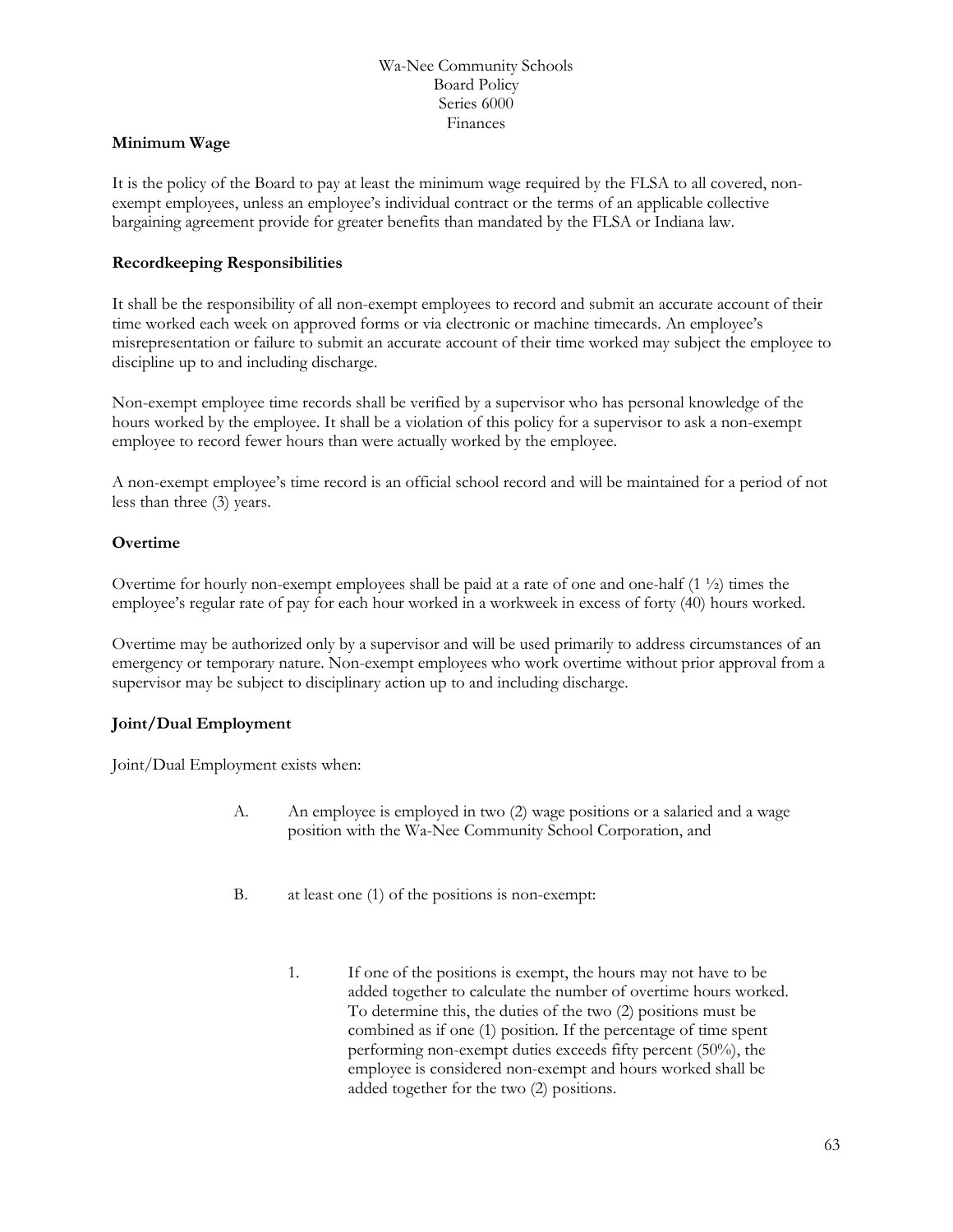- 2. If both positions are non-exempt, hours worked are cumulative, and overtime shall be paid after forty (40) hours are worked in a workweek in one (1) or a combination of positions.
- 3. If the two (2) positions are paid at different rates, a weighted average shall be used as the regular rate for determining overtime compensation due.

Joint employment does not exist when the employee independently seeks employment with another school corporation or another state agency.

#### **Volunteers**

The FSLA requires that non-exempt employees must be compensated for all hours they are required or permitted to work. Thus, even through employees volunteer to work beyond their normally scheduled hours, the employer must compensate employees for those hours worked. An individual is considered to be a volunteer only if the following conditions are met:

- A. Services are performed for which no compensation is received beyond expenses of a nominal fee; and
- B. Services rendered are not the same type services that the individual is employed to perform for the school employer.

**Example:** A custodial employee wishing to volunteer as a lay coach for a sport team. This individual is not considered an employee while volunteering.

# **Exemptions**

Certain school employees shall be exempt from the overtime and minimum wage provisions of the FLSA and shall therefore be exempt employees for the purposes of this policy. Exempt employees may include, but are not limited to, the following categories:

- A. Executive
- B. Administrative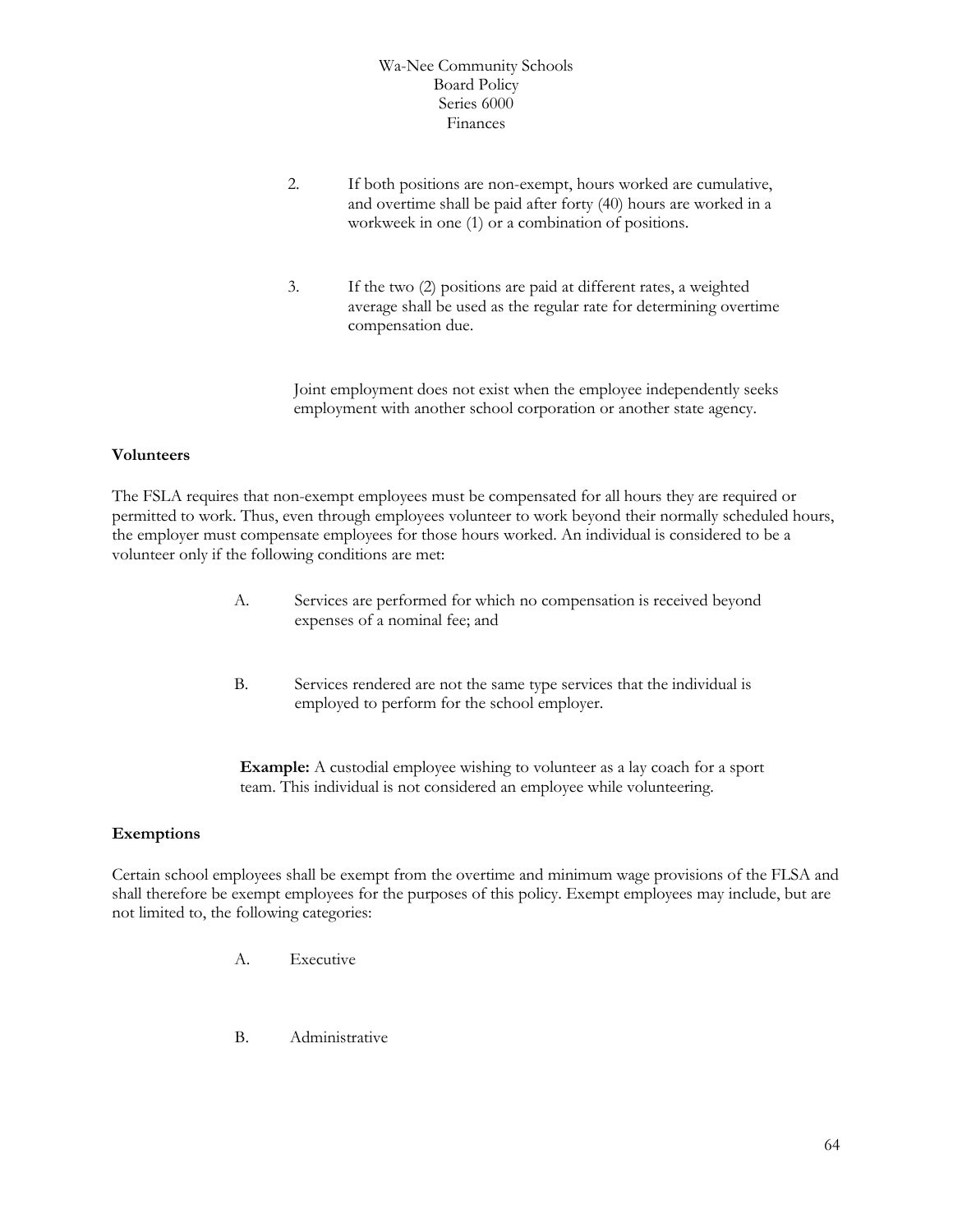C. Learned Professionals

D. Computer Employees

The tests for these exemptions can be found in the administrative guidelines that accompany this policy.

# **Deduction from Exempt Employees Pay**

The Corporation reserves the right to make deductions from the pay of otherwise exempt employees under the following circumstances:

- A. when the employee is absent from work for one (1) or more full days for personal reasons other than sickness or disability;
- B. for absences of one (1) or more full days due to sickness or disability if the deduction is made in accordance with a bona fide plan, policy, or practice or providing compensation for salary lost due to illness;
- C. to offset amounts employees receive as jury or witness fees, or military pay against the salary due for that particular week;
- D. for penalties imposed in good faith for infractions of safety rules of major significance;
- E. for unpaid disciplinary suspensions of one (1) or more full days imposed in good faith for workplace conduct rule infractions.

The Corporation shall not be required to pay the full salary in the initial or terminal week of employment, or for weeks in which an exempt employee takes unpaid leave under the Family and Medical Leave Act.

In addition to the foregoing, exempt employees who accrue personal leave and sick leave may have their pay reduced or may be placed on unpaid leave for absences due to personal reasons of less than one (1) full day when leave is not used by the employee because:

- A. permission to use leave has not been sought or permission has been sought and denied;
- B. the employee's accrued leave has been exhausted; or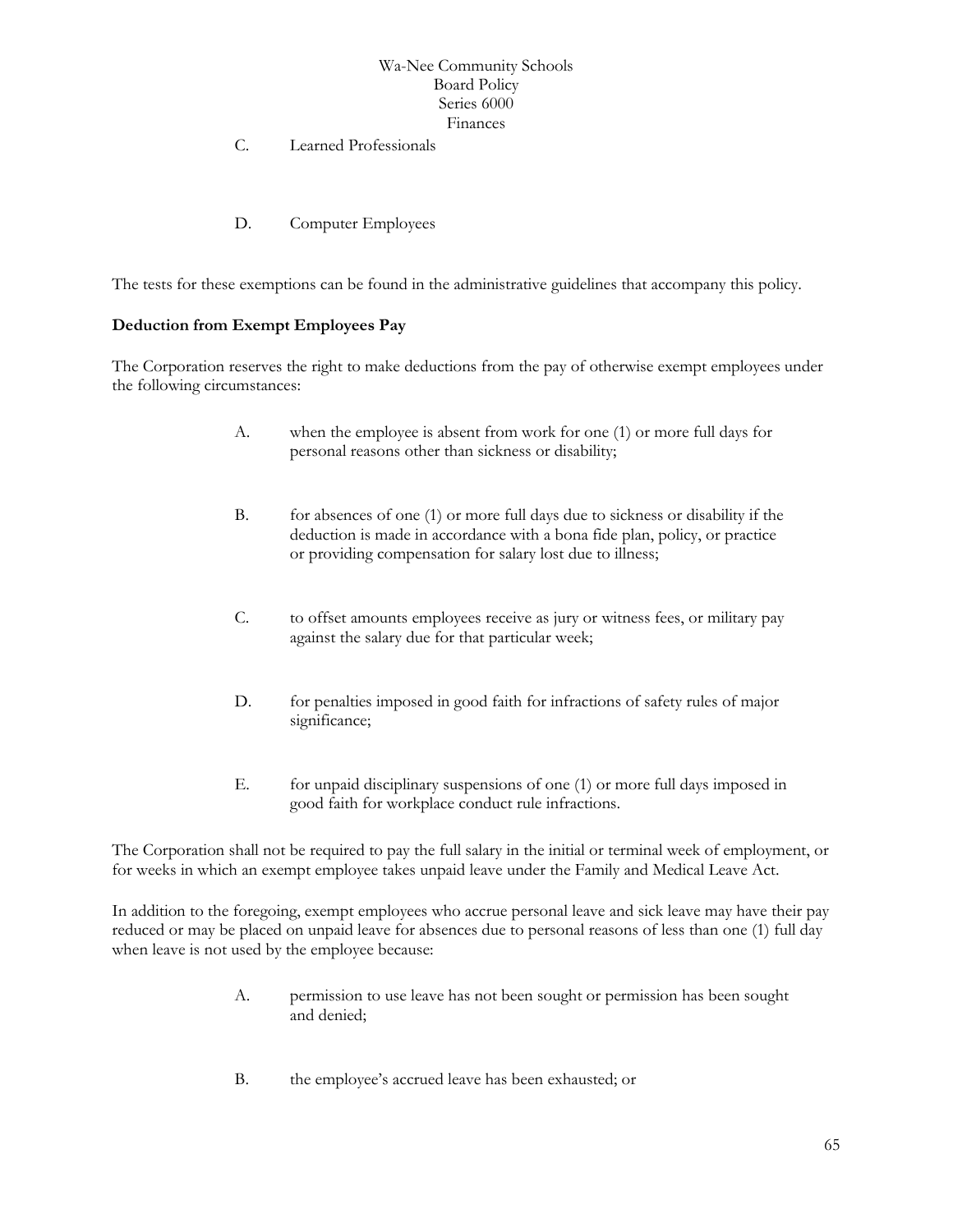C. the employee chooses to use leave without pay.

Deductions from the pay for absences due to a budget-required furlough shall not disqualify the employee from being paid on a salary basis except in the workweek in which the furlough occurs and for which the employee's pay is accordingly reduced.

The Corporation recognizes that with limited legally permissible exceptions, no deductions should be taken from the salaries of exempt employees. If an exempt employee believes that any improper deduction has been made from their salary, the exempt employee should report the matter immediately to the Superintendent or Business Manager. If the deduction is deemed inappropriate, the exempt employee will be promptly reimbursed for the entire amount of the deduction and the Corporation will make a good faith commitment to avoid any recurrence of the error.

29 U.S.C. Section 201 et seq. 29 C.F.R. Part 541

Adopted 9/12/05 Revised 8/28/06 Revised 5/8/17